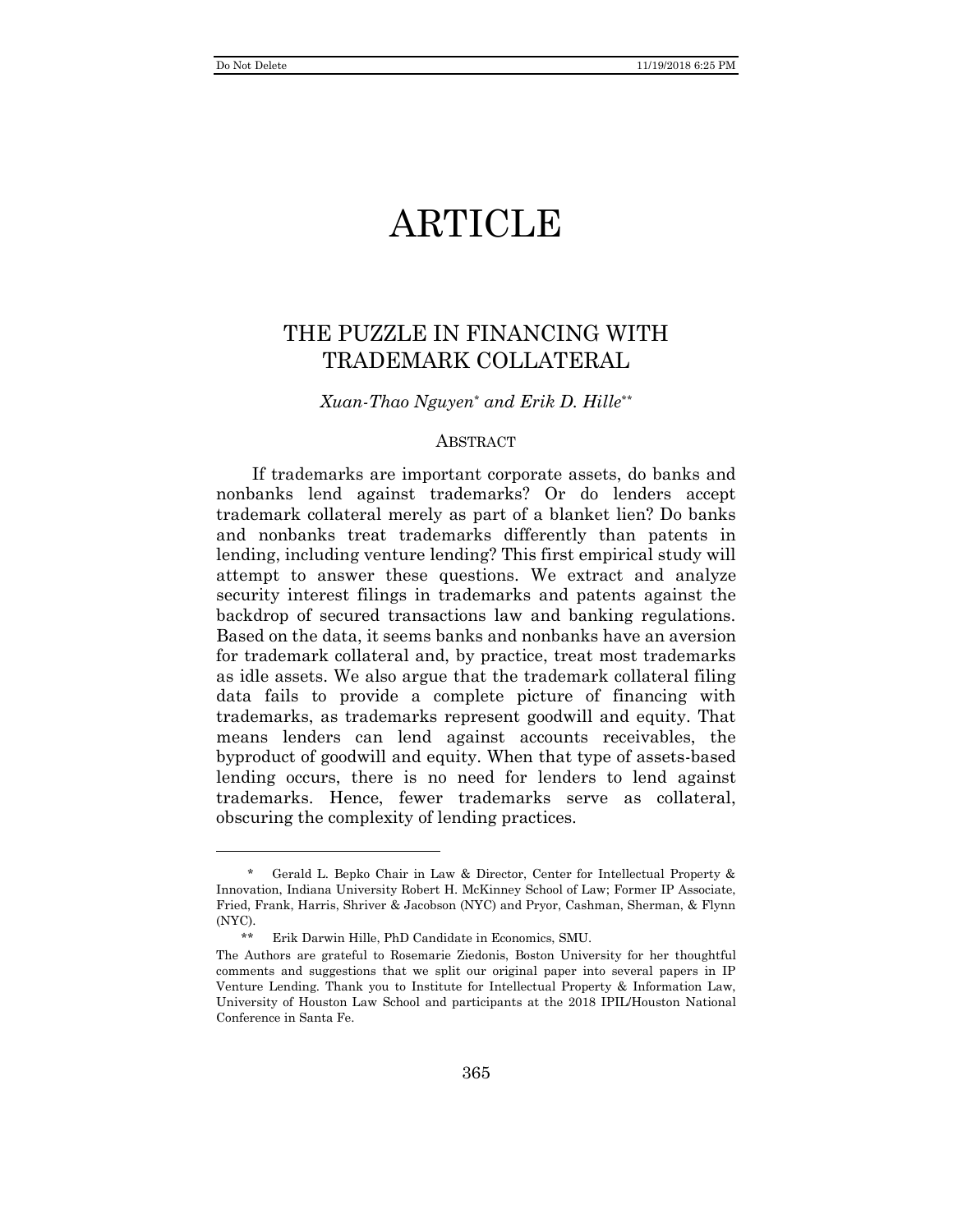### TABLE OF CONTENTS

| T.  |                                                                                                                                                                                                         |
|-----|---------------------------------------------------------------------------------------------------------------------------------------------------------------------------------------------------------|
| H.  |                                                                                                                                                                                                         |
| HL. | THE SEARCH SCOPE FOR TRADEMARK COLLATERAL                                                                                                                                                               |
| IV. | LENDING, SEARCHES AND TRADEMARK AVERSION  380<br><i>The Lenders: Banks and Nonbanks</i> 380<br>A.<br>Trademark Security Interest, Assignment, and<br>В.<br>The Search Results—Trademarks<br>$C_{\cdot}$ |
| V.  | A CLOSER LOOK AND POSSIBLE EXPLANATIONS 387<br>Banks and Nonbanks in<br>$A_{\cdot}$<br><b>B.</b> Trademark Collateral Versus<br>Lending Against the Byproduct<br>$C_{\cdot}$                            |
|     |                                                                                                                                                                                                         |

### I. INTRODUCTION

<span id="page-1-0"></span>Copious legal and economic scholarships have devoted to trademarks and their role in protecting the consumer from the likelihood of confusion and enhancing the efficiency of the marketplace through fair competition. This Article focuses on trademarks from a different angle: whether trademarks are indeed valuable enough so that trademark owners can rely on them in seeking a loan or obtaining capital. In other words, when a company seeks a loan or obtains capital, do lenders and investors share the trademark owner's view that trademarks are important property assets worthy to serve as collateral? Before getting to the question, let's take a look at the market bombardment with messages about trademarks, brands and all-things-trademarks.

Brand Finance released its latest ranking of the most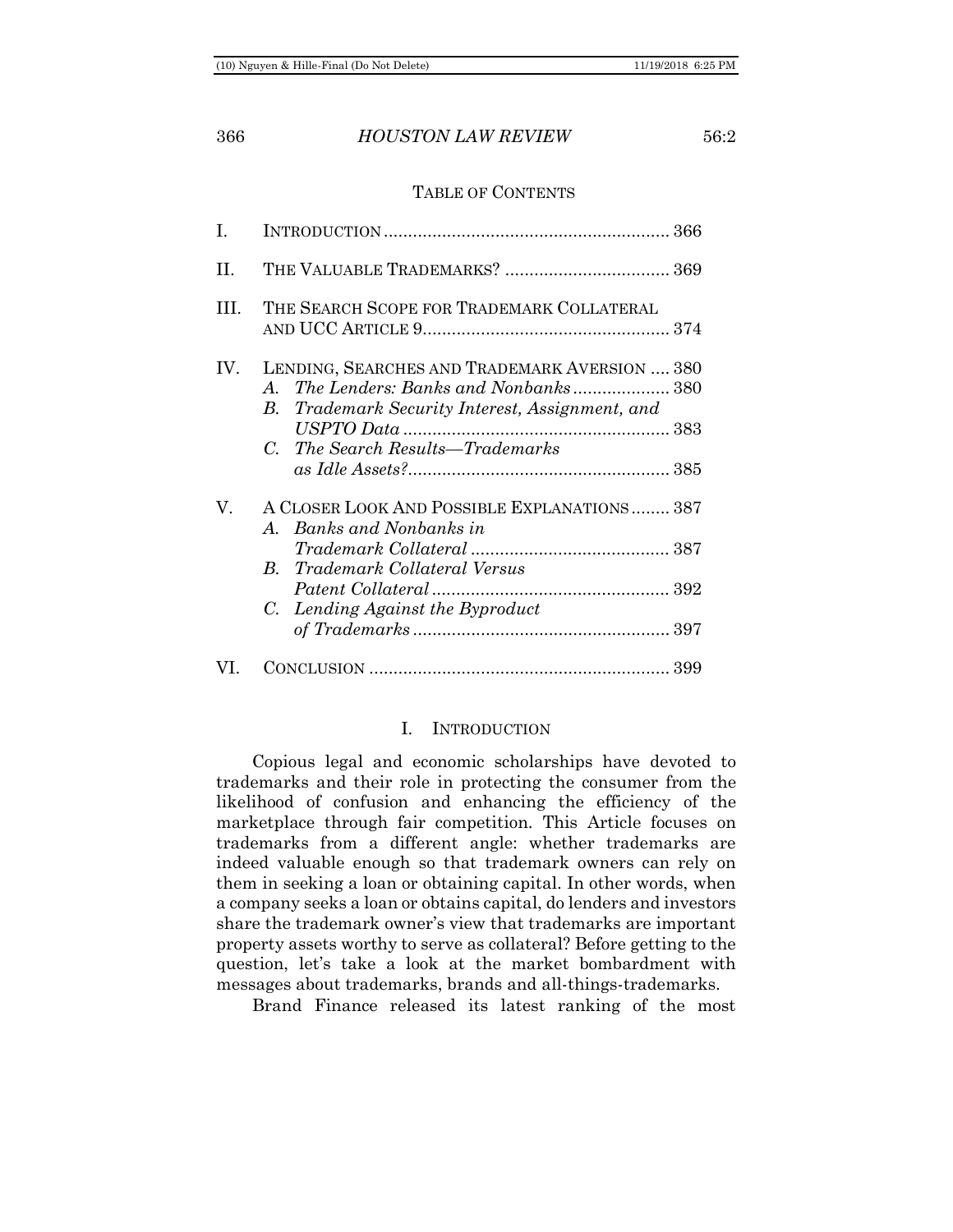### 2018 *PUZZLE WITH TRADEMARK COLLATERAL* 367

valuable brands in 2018.<sup>1</sup> Amazon tops the chart with a staggering valuation at \$150.9 billion, Apple takes second place at \$146.3 billion, Google comes next at \$120.9 billion, and then the remainder of the 500 lists of trademarks known in various sectors follows in descending order.<sup>2</sup> U.S. companies registered more than 300,000 trademark classes domestically and more than one million internationally in 2016.<sup>3</sup> When Chipotle confirmed that it filed a trademark application for "Better Burger," its stock shot up 2.5 percent in after-hours trading.<sup>4</sup> The parent company of Keva Juice and Garduno's plans to pay a \$2.5 million bid for "Flying Star" in a bankruptcy proceeding.<sup>5</sup> More than 10,000 trademark lawyers attend the annual International Trademark Association meeting to discuss all things relating to trademarks.<sup>6</sup> All seem to confirm that trademarks are valuable corporate assets. Moreover, as far back as 1875, trademarks were used in chattel mortgage for a loan.<sup>7</sup>

<span id="page-2-0"></span>Since trademarks are valuable corporate assets the assumption naturally goes that lenders in modern time would readily accept them as collateral in financing, and particularly, secured financing.<sup>8</sup> Lenders would extend a credit line or make

<sup>1.</sup> BRAND FINANCE, GLOB. 500 2018, at 16 (Feb. 2018), http://brandfinance.com/ images/upload/brand\_finance\_global\_500\_report\_2018\_locked.pdf [http://perma.cc/V2YJ-MEE5].

<sup>2.</sup> *Id.*; *see also* Jessica Tyler, *The 10 Most Valuable Brands in 2018*, BUS. INSIDER (Feb. 5, 2019), http://www.businessinsider.com/most-valuable-brands-in-the-world-for-2018-brand-finance-2018-2 [http://perma.cc/GH8V-KPWA].

<sup>3.</sup> *Statistical Country Profiles: United States of America*, WIPO, http://www.wipo.int/ipstats/en/statistics/country\_profile/profile.jsp?code=US [http: //perma.cc/WP3G-KRYG] (last visited Nov. 2, 2018).

<sup>4.</sup> Sarah Whitten, *Chipotle Trademarking "Better Burger" for New Food Chain*, CNBC (Mar. 31, 2016, 8:20 AM), https://www.cnbc.com/2016/03/30/chipotle-trademarksbetter-burger-for-new-food-chain.html [http://perma.cc/R9A2-2HJP] (reporting the rise in the stock after the company confirmed its trademark filing).

<sup>5.</sup> Stephanie Guzman-Barrera, *New Details Emerge on Southwest Brands Bid for Flying Star*, ALBUQUERQUE BUS. FIRST (Aug. 29, 2016, 12:20 PM), https://www.bizjournals.com/albuquerque/news/2016/08/29/new-details-southwest-brandsbid-flying-star.html [http://perma.cc/8EVH-8PRX].

<sup>6.</sup> The INTA Annual Meeting registration number for 2017 was 10,668. *See Largest INTA Annual Meeting Over the Past 138 Years!*, INT'L TRADEMARK ASS'N, http://www.inta.org/2017Annual/pages/Home.aspx [http://perma.cc/7A6Z-LLS5] (last visited Nov. 2, 2018).

<sup>7.</sup> *See* Morgan v. Rogers, 19 F. 596, 598 (C.C.D.R.I. 1884) (holding that the chattel mortgage covered the trademark in dispute).

<sup>8.</sup> *See, e.g.*, The Creditors' Comm. of TR–3 Indus., Inc. v. Capital Bank (*In re* TR–3 Indus.), 41 B.R. 128, 129, 131–32 (Bankr. C.D. Cal. 1984) (stating that Capital Bank made advances in total of \$2,502,711.20 to the debtor and received a security interest in accounts receivable, inventory, equipment chattel paper, returned goods and general intangibles, inclusive of trademarks); Wonder Indus. v. Chimneys, Chimes 'N Chairs Inc. (*In re* Chimneys, Chimes 'N Chairs, Inc.), 17 B.R. 776, 777 (Bankr. N.D. Ohio 1982) (stating that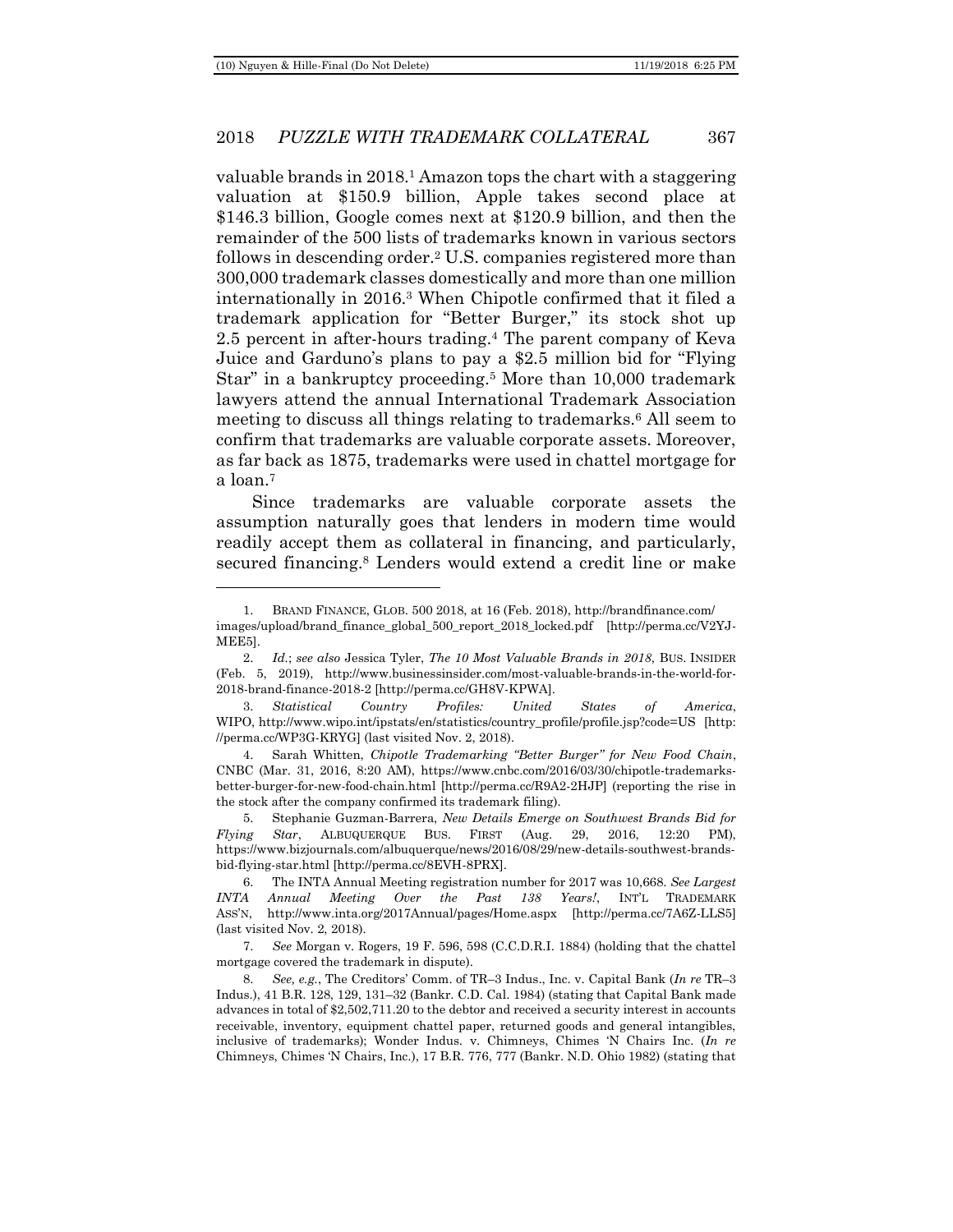### 368 *HOUSTON LAW REVIEW* 56:2

<span id="page-3-0"></span>term loans against trademarks just as they would have against other corporate assets.<sup>9</sup> Moreover, lenders all know that secured transactions law provides a comprehensive framework to encourage secured financing with the use of all types of corporate assets, including trademarks, as collateral.<sup>10</sup> Essentially, there is no impediment to leverage and accept trademarks as collateral in financing.<sup>11</sup> The puzzle, as this Article identifies, is that lenders, especially banks, don't dare to lend against trademarks in assetbased lending. In fact, most trademarks are idle assets, as both banks and nonbanks typically don't accept trademarks as collateral.<sup>12</sup> Only 10% of registered trademarks serve as collateral per United States Patent and Trademark Office (USPTO) filing data.<sup>13</sup>

<span id="page-3-1"></span>This Article is the first to conduct an empirical study on financing with trademark collateral by banks and nonbanks. We examine filings of trademark collateral in the USPTO from 2002 to 2015, with 2015's data being the most recent data available. Drawing on our larger inquiry on Intellectual Property Venture Banking, <sup>14</sup> we compare patent collateral to trademark collateral and provide insights into lenders' treatment of different types of intellectual property assets. In addition, our closer examination reveals possible explanations for lenders' trademark collateral aversion that are rooted in the byproduct of trademarks.

the Old Phoenix National Bank accepted inventory, office equipment, furnishings, fixtures, lease rights, accounts receivables, and trademarks as collateral for the \$144,450 loan).

<sup>9.</sup> Lending against a corporate asset is "asset-based lending" (ABL) and the amount of the loan is dependent on the quality of the assets. *See* Kimberly C. MacLeod et al., *Asset-Based Lending Credit Facilities: The Borrower's Perspective*, BUS. L. TODAY, Feb. 2017, at 1 ("ABL literally means asset-based loan; thus, it is no surprise that the foundation of any ABL facility is the assets supporting the borrowing base. Unlike a cash-flow facility, where the lenders look to the borrower's future cash flow, availability of the loan in an ABL facility is driven by the quality and value of the 'borrowing base assets.'").

<sup>10.</sup> Secured transactions law permits a wide range of personal property as collateral including inventory, equipment, farm products, investment property, instruments, account receivables, and general intangibles. *See* U.C.C. § 9-102 (AM. LAW INST. 2017) (listing the definitions of different types of collateral); *see also UCC Article 9, Secured Transactions (1998) Summary*, UNIF. LAW COMM'N, http://www.uniformlaws.org/ActSummary.aspx?title=UCC%20Article%209,%20Secured% 20Transactions%20(1998) [http://perma.cc/972F-QZYW] (last visited Nov. 2, 2018).

<sup>11.</sup> *See generally* Xuan-Thao Nguyen, *Financing Innovation: Legal Development of Intellectual Property as Security in Financing, 1845*–*2014*, 48 IND. L. REV. 509, 548–50 (2015) (arguing that the history of legal development of patents, copyrights and trademarks as collateral should be a source of comfort to lenders for embracing the borrower's intellectual property corporate assets in financing).

<sup>12.</sup> *See infra* Part III.

<sup>13.</sup> *See infra* Part IV.

<sup>14.</sup> *See* Xuan-Thao Nguyen & Erik Hille, *Disruptive Lending for Innovations*, 21 U. PA. J. BUS. L. (forthcoming Jan. 2019).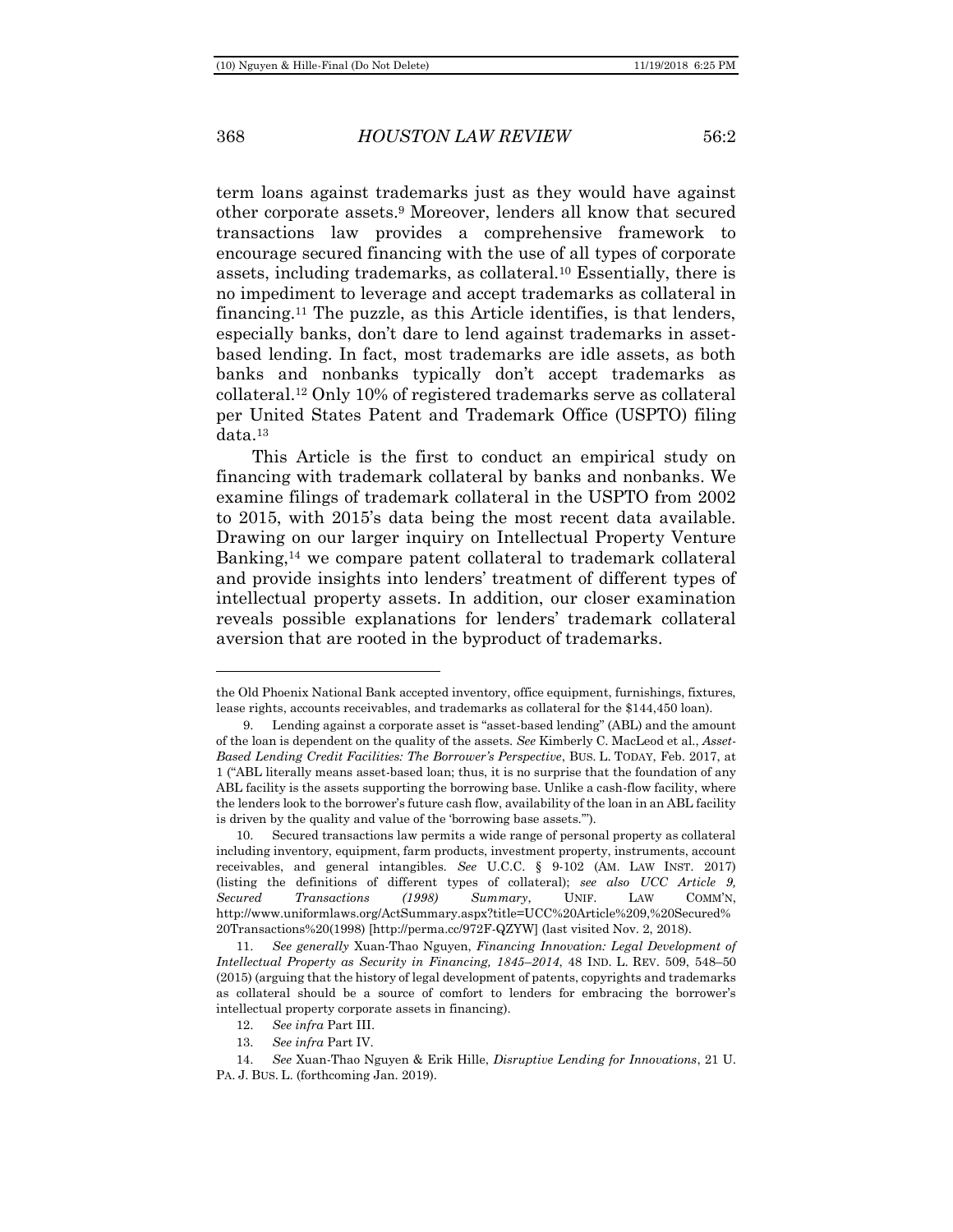The Article proceeds as follows: Part II briefly catalogs various evidence of trademarks as valuable assets to business, setting the framework to raise the inevitable question of whether banks and nonbanks would accept trademarks as collateral. Part III determines how to search for trademark collateral by understanding how lenders would protect their risks under Article 9 of the Uniform Commercial Code (UCC-9) if they accept trademarks as collateral. Though courts have held that UCC-9 governs perfection of security interest in trademarks, lenders have typically gone beyond and filed their security interests with the USPTO.

Part IV focuses on the USPTO database for trademark collateral. We conducted searches in the trademark assignments that are inclusive of security interests. We obtained a set of data from the USPTO and separated the data into banks and nonbanks for analysis. As loans from banks are cheaper to obtain compared to nonbanks, the first set of Tables provides historical information from 2002 to 2015 of lending by banks and nonbanks with trademarks as collateral.

Coding the data into different tables and figures, Part V provides a closer examination of lending with trademark collateral. Here, we provide possible explanations for lenders' aversion to trademark collateral. The aversion is not only for trademarks but patents. Also, lending based on future income or accounts receivable from trademarks may contribute to small trademark collateral filings.

The Article concludes that additional inquiry in the area of trademark financing will provide a comprehensive understanding of the trademark role in business.

### II. THE VALUABLE TRADEMARKS?

<span id="page-4-0"></span>There is simply no shortage of evidence that trademarks are valuable and important to businesses. CEOs of companies are readily defending their corporate name and image. Mark Zuckerberg had to endure days of preparation by handlers for charm offensive before testifying in Congress,<sup>15</sup> and then days of

<sup>15.</sup> Kevin Roose et al., *Zuckerberg Gets a Crash Course in Charm. Will Congress Care?*, N.Y. TIMES (Apr. 8, 2018), https://www.nytimes.com/2018/04/08/technology/zucker berg-gets-a-crash-course-in-charm-will-congress-care.html [http://perma.cc/9Z8N-RKJD] (reporting that Facebook spent weeks trying to transform its public image through a team of 500 employees in policy and communications, and preparing Zuckerberg for his testimony in Congress with a hired team of experts and coaches; Hayden Field, *Mark Zuckerberg Has Been Doing Extensive Prep for His Congressional Hearing: Here's What to Expect*, ENTREPRENEUR (Apr. 10, 2018), https://www.entrepreneur.com/article/311754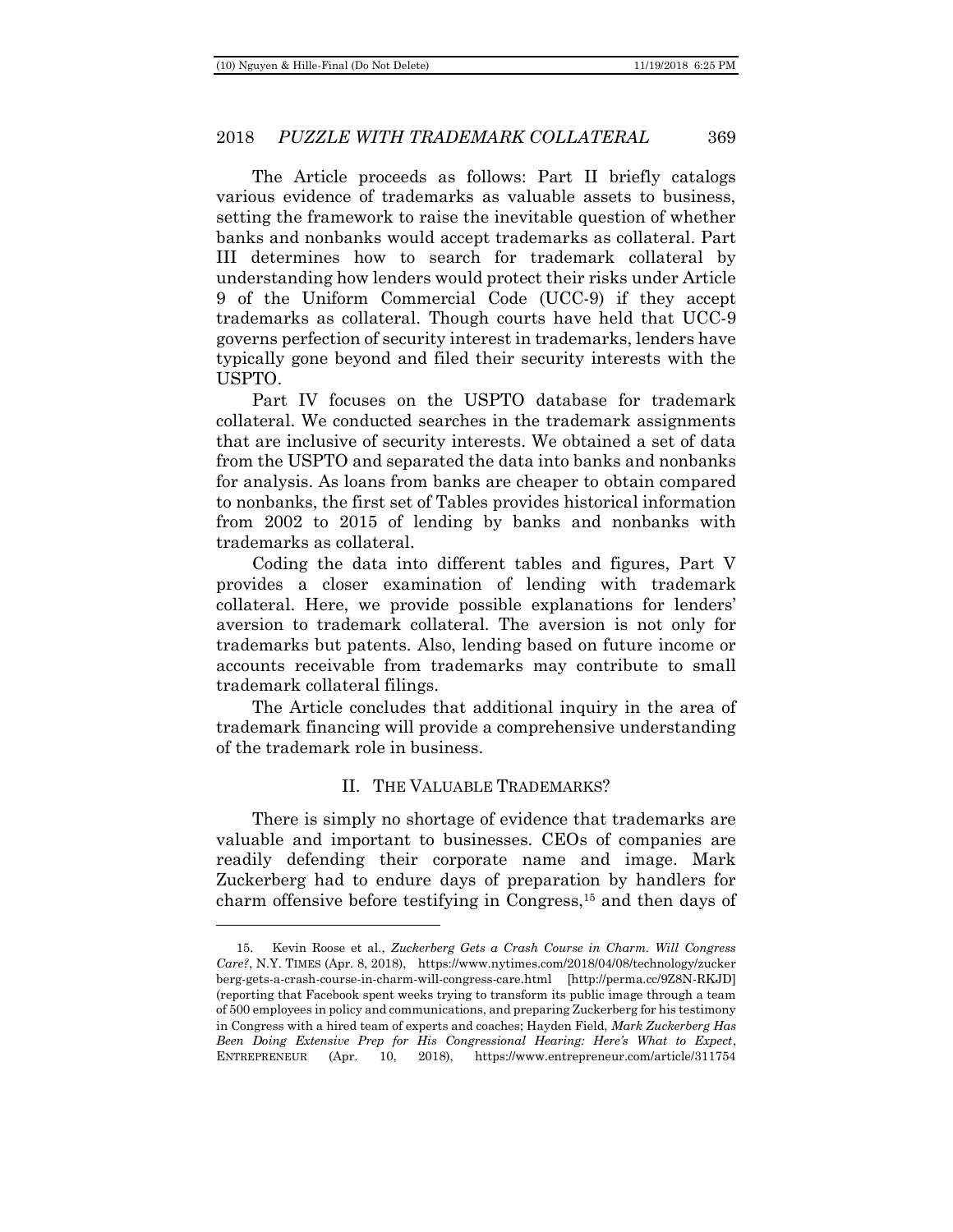### 370 *HOUSTON LAW REVIEW* 56:2

apologizing, deflecting, and defending Facebook tactics in front of lawmakers from different committees<sup>16</sup> to make sure that the brand would stay intact after the privacy scandal.<sup>17</sup> Tim Cook seized the moment to reaffirm Apple's pristine image in contrast to Facebook's behavior of monetizing users' privacy as products.<sup>18</sup> Kevin Johnson immediately addressed the controversy over the arrest of two black patrons in Starbucks' Philadelphia store by employing a sweeping and unusual action of closing more than 8,000 stores for all employees to attend racial-bias training, striving to maintain the "inclusivity" image of the Starbucks brand.<sup>19</sup>

19. Sarah Halzack, *The CEO of Starbucks Just Passed His Biggest* 

<span id="page-5-0"></span><sup>[</sup>http://perma.cc/A8H8-P8GX] (discussing Zuckerberg's preparation and prepared testimony for his Congressional hearings); Shona Ghosh, *Facebook Is Quickly Coaching Mark Zuckerberg on How to Be Charming*, BUS. INSIDER (Apr. 9, 2018, 4:30 AM), https://www.businessinsider.com/mark-zuckerberg-facebook-coached-experts-congress-

testimony-2018-4 [http://perma.cc/G8XB-AY2N] (explaining how Zuckerberg was preparing on the charm offensive); Nicholas Thompson & Fred Vogelstein, *Inside the Two Years that Shook Facebook and the World, How a Confused, Defensive Social Media Giant Steered Itself Into a Disaster, and How Mark Zuckerberg Is Trying to Fix It All*, WIRED (Feb. 12, 2018, 7:00 AM), https://www.wired.com/story/inside-facebook-mark-zuckerberg-2 years-of-hell/ [http://perma.cc/RWW9-JFXZ] (tracing the Facebook privacy scandal and Zuckerberg's strategy to save Facebook).

<sup>16.</sup> Jena McGregor, *Facebook CEO Mark Zuckerberg Has Apologized—Again*, WASH. POST (Apr. 11, 2018), https://www.washingtonpost.com/news/onleadership/wp/2018/04/10/facebook-ceo-mark-zuckerberg-is-apologizing-again/?utm\_term= .1fe9653a05f8 [http://perma.cc/F5PT-72K3] (recounting Zuckerberg's admission of: "It was my mistake, and I'm sorry," and several lawmakers' view that Zuckerberg's statement is part of the "apology tours"); David Gilbert, *Here Are All the Questions Zuckerberg Promised Lawmakers His "Team" Would Answer*, VICE NEWS (Apr. 12, 2018), https://news.vice.com/en\_ca/article/qvxxj7/facebook-questions-zuckerberg-congress [http://perma.cc/M8WT-9L63] (detailing how Zuckerberg has repeatedly deflected

questions to stay on the charm offensive). 17. Brigitte Majewski et al., *Facebook Fumbles Its Own Brand Crisis*, FORBES (Apr.

<sup>20, 2018)</sup> https://www.forbes.com/sites/forrester/2018/04/20/facebook-fumbles-its-ownbrand-crisis/#783b46d03f21 [http://perma.cc/6KHD-YKDP] (dissecting how Facebook has poorly managed its crisis and detailing the four components of "brand in crisis" management); Dylan Byers, *Facebook is Facing an Existential Crisis*, CNN (Mar. 19, 2018, 10:40 AM), https://money.cnn.com/2018/03/19/technology/business/facebook-data-privacycrisis/index.html [http://perma.cc/P2XK-L2PV] (reporting that the Cambridge Analytica scandal has done "immense damage to the brand"); Fox Business, *How Mark Zuckerberg Should Handle Facebook's Brand Crisis*, YOUTUBE (Apr. 10, 2018), https://www.youtube.com/watch?v=zvuVVBcUPKI [http://perma.cc/96G2-99YW].

<sup>18.</sup> Tim Cook has declared in a town hall meeting hosted by MSNBC that "You are not our product . . . . You are our customer. You are a jewel, and we care about the user experience, and we're not going to traffic in your personal life." Avi Selk, *Apple's Tim Cook: I Would Have Avoided Facebook's Privacy Mess*, WASH. POST (Mar. 29, 2018), https://www.washingtonpost.com/news/the-switch/wp/2018/03/29/apples-tim-cook-i-wouldhave-avoided-facebooks-privacy-mess/?noredirect=on&utm\_term=.8ce1d39a496b [http:// perma.cc/LE2U-C6SK] (reporting how Tim Cook emphasized that Apple does not monetize its customer compared to Facebook's business model of selling its customers as products).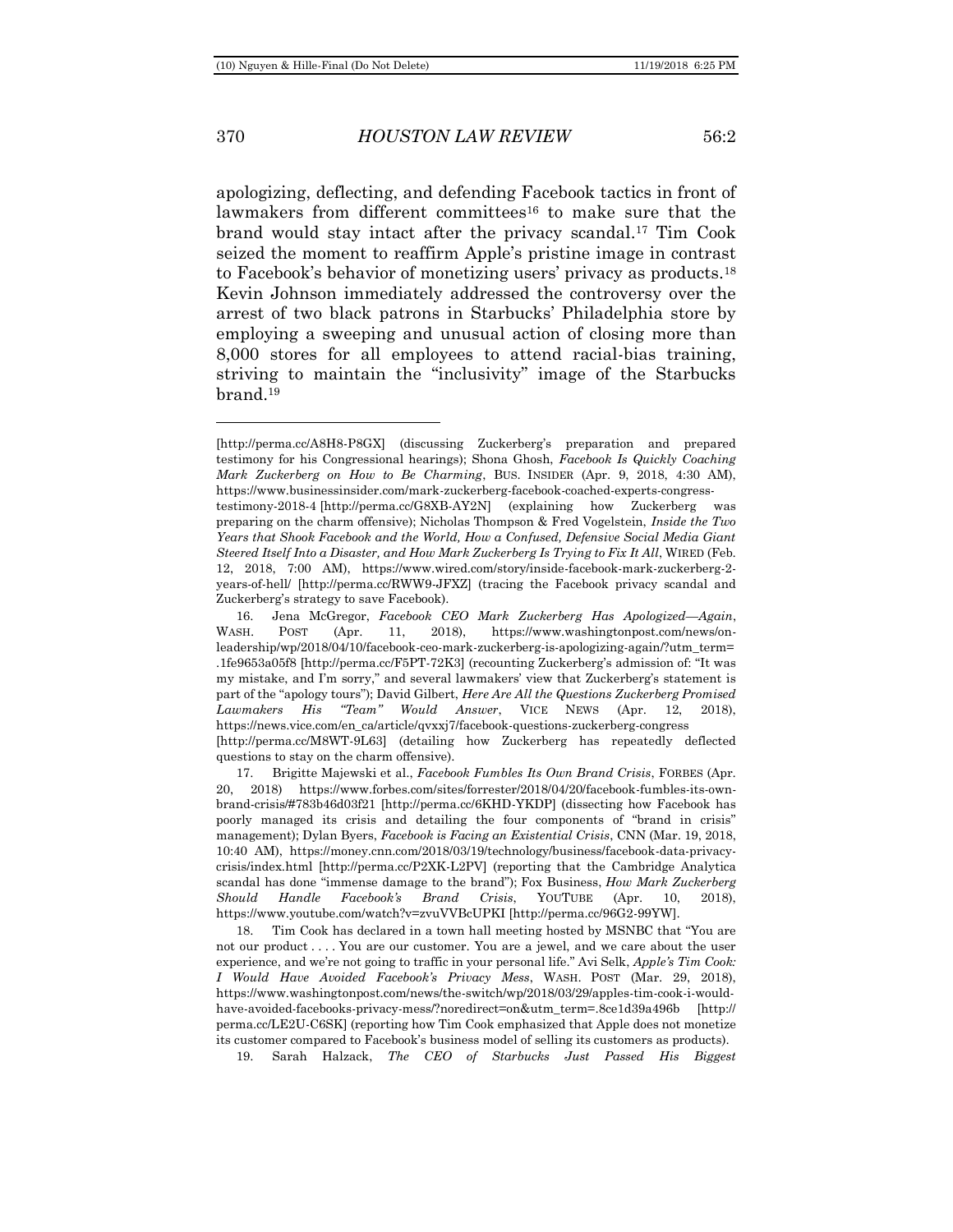### 2018 *PUZZLE WITH TRADEMARK COLLATERAL* 371

<span id="page-6-0"></span>Trademarks are not random words or symbols; they are the embodiment of the company's product and culture.<sup>20</sup> In monetary terms, the embodiment is expressed in the valuation, often in billions of dollars, assigned to top brands in various sectors.<sup>21</sup> Marketers issue annual lists of brands and their associated valuations,<sup>22</sup> commanding attention from all.<sup>23</sup>

Businesses often pay extra care to the visibility of their trademarks in the marketplace.<sup>24</sup> Some would devote resources to

21. Kurt Badenhausen, *Apple Heads the World's Most Valuable Brands of 2017 at \$170 Billion*, FORBES (May 23, 2017), https://www.forbes.com/sites/kurtbadenhausen/2017 /05/23/apple-heads-the-worlds-most-valuable-brands-of-2017-at-170-billion/#532586263

84b [http://perma.cc/GX9D-D8K2] ("Brand value is the ultimate currency craved by companies."). Forbes provides valuations of brands in industries from Aerospace, Apparel, to Transportation. *See The World's Most Valuable Brands*, FORBES, https://www.forbes.com/powerful-brands/list/ [http://perma.cc/FB9G-VEKK] (last visited Nov. 2, 2018).

22. For example, Starbucks has a valuation of \$16.2 billion in 2018 in the "restaurant" list in Forbes. The Starbucks trademark enjoyed \$21.9 billion in product sales for the same year, and its brand value increased by 9% in one year. *See The World's Most Valuable Brands: Starbucks*, FORBES, https://www.forbes.com/powerfulbrands/list/#tab:rank\_search:starbuck [http://perma.cc/9KCS-4L44]. For methodologies in valuing brand equity, see Lindsey Trent & Jakki Mohr, *Marketers' Methodologies for Valuing Brand Equity, Insights into Accounting for Intangible Assets*, CPA JOURNAL (Aug. 2017), https://www.cpajournal.com/2017/08/02/marketers-methodologies-valuing-brandequity/ [http://perma.cc/3BYP-UGXY].

23. Badenhausen, *supra* note [21](#page-6-0) ("A valuable brand spurs demand and creates pricing power.").

24. *See* Emma K. Macdonald, Hugh N. Wilson & Umut Konus, *Better Customer* 

*Leadership Test Yet*, BLOOMBERG (Apr. 18, 2018, 7:54 AM), https://www.bloomberg.com/gadfly/articles/2018-04-18/starbucks-ceo-kevin-johnson-acesthis-leadership-test (praising Kevin Johnson for his leadership in steering the Starbucks empire through crisis); Marcel Schwantes, *Starbucks's CEO Showed a Classy Example of What a Great Leader Does When Managing a Crisis*, INC. (Apr. 17, 2018), https://www.inc.com/marcel-schwantes/starbuckss-ceo-showed-a-classyexample-of-what-a-great-leader-does-when-managing-a-crisis.html [http://perma.cc/9GB2- F25C] (identifying how Kevin Johnson swiftly and thoughtfully addressed the crisis).

<sup>20.</sup> Deven R. Desai, *From Trademarks to Brands*, 64 FLA. L. REV. 981, 986–87 (2012) (explaining how brands forge a connection with consumers and involve consumers and communities as stakeholders in the brands); Deborah R. Gerhardt, *Consumer Investment in Trademark*, 88 N.C. L. REV. 427, 453–54 (2010) (discussing how success brands function as representative symbols of a culture or movement through collateral models that inspires consumer investments). For a discussion of how Starbucks's trademark embodies its product and culture, see Robert Flazer, *Lessons in Crisis Management From Facebook and Starbucks*, FORBES (Apr. 26, 2018, 9:00 AM) https://www.forbes.com/sites/robertglazer/2018/04/26/lessons-in-crisis-management-fromfacebook-and-starbucks/#6ac01c8156c8 [http://perma.cc/T8TV-58NN] (discussing what Facebook "has been, historically" and what Zuckerberg must do to restore its culture in order to inspire the confidence in the public "that depends upon its services" because "culture is where the rubber meets the road" for what Facebook has meant for its employees and public, and stating that building an "accountable culture" will save "a business from even the most dire public relations disaster"); Halzack, *supra* not[e 19](#page-5-0) (describing Starbucks' efforts to build a culture of inclusivity including hiring refugee employees and selling new products that embrace inclusivity).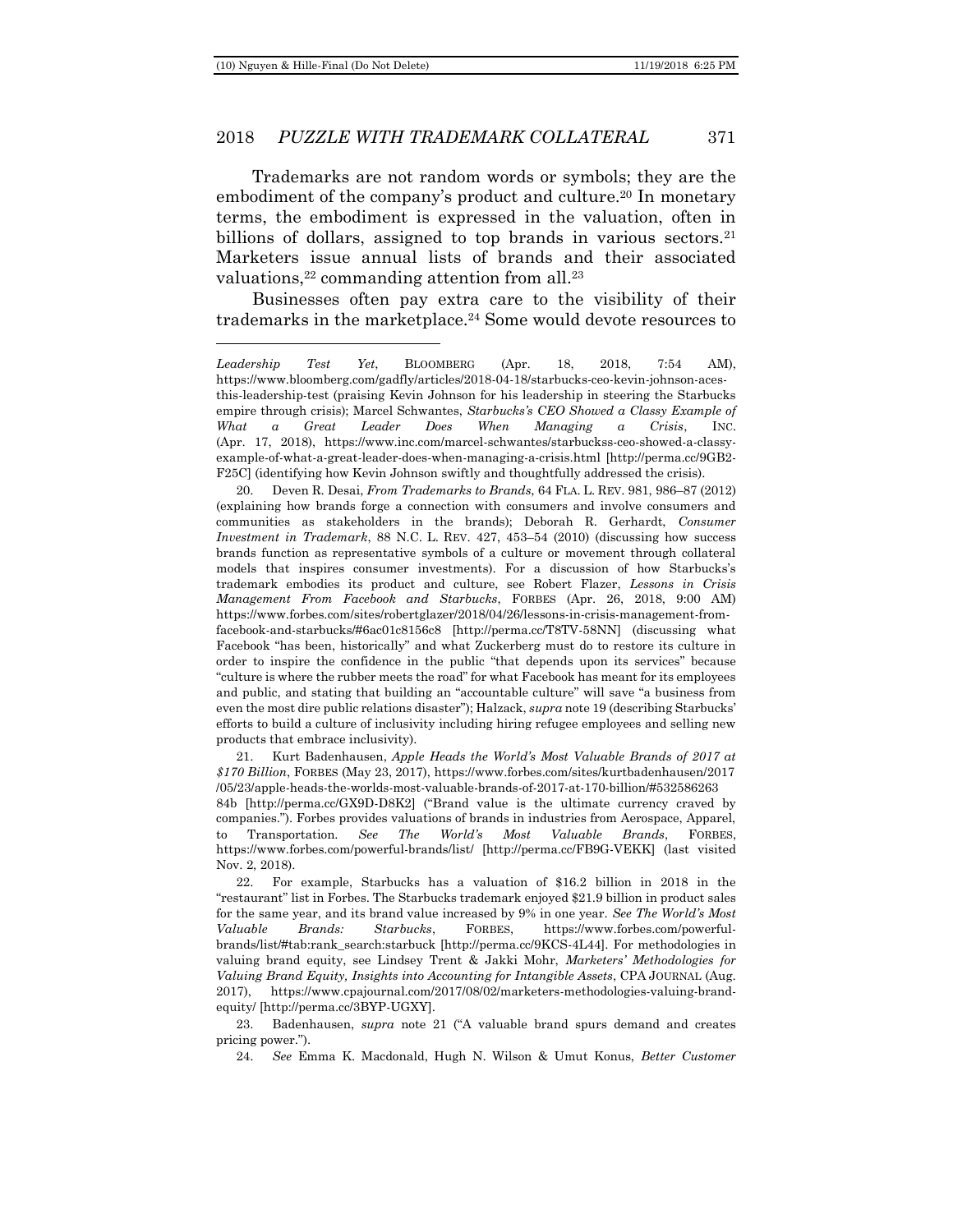372 *HOUSTON LAW REVIEW* 56:2

ascertain whether their trademarks are recognized in a particular niche through a brand awareness consumer survey.<sup>25</sup> Many embark on strategic campaigns to identify and implement different strategies and methods to enhance trademark visibility.<sup>26</sup> All know that no trademark presence in the marketplace may mean no product, no service, and no corporate existence in a near future.<sup>27</sup>

In addition to marketing efforts for trademark enhancements, trademarks are important to tax strategies.<sup>28</sup> Indeed, many multistate companies maximize returns from their trademarks through tax avoidance schemes.<sup>29</sup> Through assignment and license

*Insight—in Real Time*, HARV. BUS. REV. (Sept. 2012), https://hbr.org/2012/09/bettercustomer-insight-in-real-time [http://perma.cc/2DKM-K8GZ] (explaining how Unilever, BSkyB, PepsiCo, Schweppes, HP, Energizer, Microsoft, InterContinental Hotels, and SAS have used real-time experience tracking (RET), a new research tool, to better under their customers' encounters with companies and their brands). McKinsey also conducted a study on branding to business customers and identified factors that have direct influence on a company's short-term and long-term prospects. *See* MCKINSEY MKTG. & SALES PRACTICE, *Business Branding: Bringing Strategy to Life*, http://www.birdsonggregory.com/wordpress/ wp-content/uploads/2015/07/B2B\_branding\_strategy\_whitepaper.pdf [http://perma.cc/ZY7 M-2999].

<sup>25.</sup> *Brand Awareness Survey*, SURVEYMONKEY, https://www.surveymonkey.com/mp/ brand-awareness-survey-template/ [http://perma.cc/LT52-U6X3] (last visited Nov. 2, 2018); Bret Kershner, *The Definitive Guide to Brand Awareness Studies*, SURVEYGIZMO (Aug. 18, 2016), https://www.surveygizmo.com/resources/blog/the-definitive-guide-to-brandawareness-studies/ [http://perma.cc/2E8M-CR9H].

<sup>26.</sup> Scott Levy, *Brand Visibility: Techniques and Tactics*, ENTREPRENEUR (Feb. 11, 2014), https://www.entrepreneur.com/article/230890 [http://perma.cc/4FGT-WYAA] (advising all companies that a "brand becomes visible by being shared, read and seen on social media, as well as on traditional media. From logos to slogans to photos to tweets, posts and advertising, your message must be consistent."); Forbes Commc'n Council, *Nine Creative Strategies to Drive Your Organization's Brand Visibility*, FORBES (Mar. 20, 2018, 7:00 AM), https://www.forbes.com/sites/forbescommunicationscou ncil/2018/03/20/nine-creative-strategies-to-drive-your-organizations-brand-visibility/#2197 a8444c8a [http://perma.cc/2UNZ-XP5E].

<sup>27.</sup> For dying or dead trademarks, some companies have attempted various tactics to bring them back to life. *See* Corey Tollefson, *Retail Zombies: The Resurrection of Dying (or Dead) Brands*, TOTAL RETAIL (Apr. 2, 2018), http://www.mytotalretail.com/article/ retail-zombies-the-resurrection-of-dying-or-dead-brands/ [http://perma.cc/DG9U-3JQU] (identifying companies with known brands that lost visibility and existence by failure to recognize the customer-driven shift to personalization, among other mistakes); Jim Campisano, *Dead Brands & Why We Love Them*, POWER NATION (May 5, 2015), https://www.powernationtv.com/post/dead-brands-why-we-love-them [http://perma.cc/A8XM-EA6C] (explaining what killed known brands).

<sup>28.</sup> *See generally* Xuan-Thao N. Nguyen, *Holding Intellectual Property*, 39 GA. L. REV. 1155, 1163–67 (2005).

<sup>29.</sup> For example, VF Corporation created a trademark holding company to avoid state tax on the royalty income from the Lee and Wrangler trademarks. *See* Surtees v. VFJ Ventures, Inc., 8 So. 3d 950, 957, 968–69 (Ala. Civ. App. 2008); *see also* Talbots, Inc. v. Comm'r, 944 N.E.2d 610, 612 (Mass. App. Ct. 2011) (finding sham transactions involving trademarks to avoid state tax on royalty income).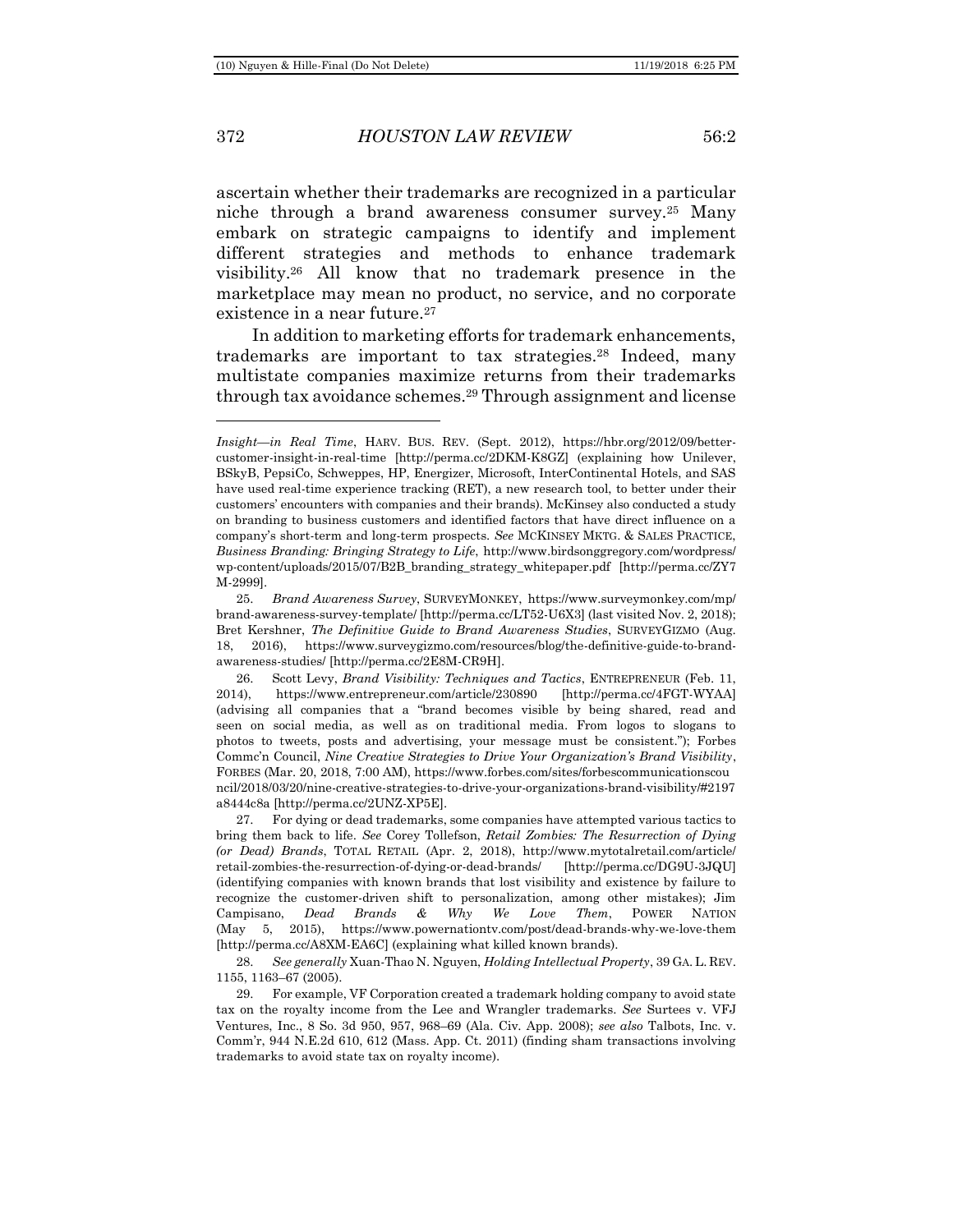### 2018 *PUZZLE WITH TRADEMARK COLLATERAL* 373

back schemes, owners of many trademarks avoid paying state taxes on royalty income stemming from the licensing of trademarks between affiliated companies.<sup>30</sup> Companies including Victoria's Secret, Nordstrom, and Sherwin-Williams have turned their trademark assets into effective tax tools to boost the corporation's overall value.<sup>31</sup>

Assisting business in leveraging, protecting, and enforcing trademarks is an army of trademark practitioners.<sup>32</sup> Trademark practitioners can provide plenty of evidence of valuable trademarks to private and public organizations through dockets of litigation involving trademark ownership, infringement, false advertisement, and unfair competition claims.<sup>33</sup> Business use litigation to protect and enforce their trademark rights.<sup>34</sup> Without enforcement, the trademark's associated goodwill may soon lessen in value in the marketplace due to unauthorized use by others.<sup>35</sup> Worse, the trademarks may fail to distinguish the client's products

<sup>30.</sup> *See* NIHC, Inc. v. Comptroller of the Treasury, 97 A.3d 1092, 1092–93 (Md. 2014) (describing the tax avoidance scheme of trademark assignment and license back between the parent company and its wholly-owned subsidiary and analogizing the scheme to a basketball maneuver, "four corners offense"); A & F Trademarks, Inc. v. Tolson, 605 S.E.2d 187, 189 (N.C. Ct. App. 2004) (similar tax avoidance pattern); Geoffrey, Inc. v. S.C. Tax Comm'n, 437 S.E.2d 13, 15 (S.C. 1993).

<sup>31.</sup> *See generally* JEFFREY A. MAINE & XUAN-THAO NGUYEN, THE INTELLECTUAL PROPERTY HOLDING COMPANY: TAX USE AND ABUSE FROM VICTORIA'S SECRET TO APPLE 56–57 (2017).

<sup>32.</sup> The International Trademark Association's annual meeting of trademark attorneys convenes to discuss the latest legal issues related to trademarks and to maintain their network reaches beyond 10,000 attendees. *See Largest INTA Annual Meeting Over the Past 138 Years!*, *supra* note [6.](#page-2-0)

<sup>33.</sup> *See Lex Machina's Trademark Litigation Report Provides Comprehensive and Accurate Insights on Trademark Litigation Data*, LEX MACHINA (May 1, 2015), https://lexmachina.com/media/press/accurate-insights-on-trademark-litigation-data/ [http://perma.cc/PJ4D-EPJ3] (stating that more than 24,000 trademark cases have been filed from 2009 to 2014, and over 4,000 new cases filed in 2014).

<sup>34.</sup> *Id.* (reporting that companies in the music, film, and fashion industries tend to file trademark litigation in the Central District of California, luxury brand companies gravitate to the Southern District of Florida as litigation forum of choice, and companies with major brands in fashion sought help from the Southern District of New York and the Northern District of Illinois).

<sup>35.</sup> Companies bring trademark suits to prevent harm to their goodwill from unauthorized use. *See, e.g.*, Church of Scientology Int'l v. Elmira Mission of the Church of Scientology, 794 F.2d 38, 43 (2d Cir. 1986) ("The unauthorized use of a mark by a former licensee invariably threatens injury to the economic value of the goodwill and reputation associated with a licensor's mark."); Ark. Best Corp. v. Carolina Freight Corp., 60 F. Supp. 2d 517, 520 (W.D.N.C. 1999) ("Defendants' unauthorized use of Plaintiffs' federally registered service mark presents an undeniable threat to Plaintiffs' reputation and goodwill and, therefore, creates imminent irreparable harm."); Hollywood Athletic Club Licensing Corp. v. GHAC-CityWalk, 938 F. Supp. 612, 614–16 (C.D. Cal. 1996) (finding that the licensee's unauthorized use of the licensor's trademarks risks the licensor's "business relations, reputation, and goodwill").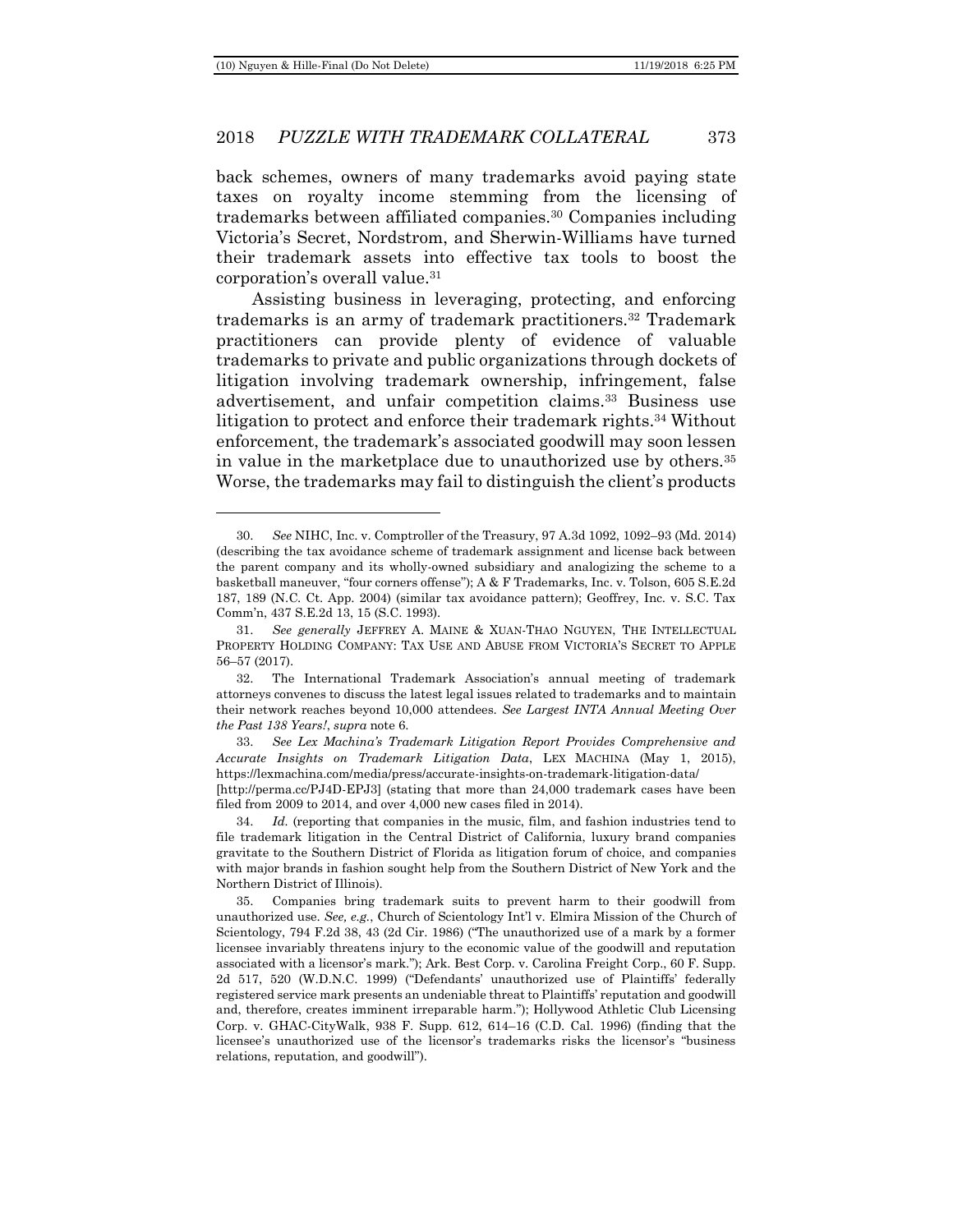from others' goods.<sup>36</sup>

Also, trademark practitioners can rely on the annual increase in the number of trademark registrations granted by the USPTO as evidence of a trademark's value and importance.<sup>37</sup> The high volume of trademark registrations explains that businesses need trademarks in daily operation and existence.<sup>38</sup> They are willing to pay registration fees for each class of goods and services and submit necessary samples to secure the registrations.<sup>39</sup>

In academic circles, scholars have elevated the importance of trademarks by devoting substantial time to numerous studies and publishing voluminous treatises, books, and law review articles on trademarks.<sup>40</sup> Some may even argue that trademarks are perhaps more valuable than other types of intellectual property in some cases.<sup>41</sup> Given the existing copious scholarship on trademarks and the continuous litigation involving trademarks, we do not anticipate that the scholarship will slow down in the foreseeable future.

<span id="page-9-0"></span>Overall, all evidence suggests that trademarks are valuable corporate assets. If they are, have lenders been willing to provide financing against trademarks?

<sup>36.</sup> Trademark enforcement is necessary to avoid consumer confusion. *See* Carl Zeiss Stiftung v. V.E.B. Carl Zeiss, Jena, 298 F. Supp. 1309, 1314 (S.D.N.Y. 1969) ("[T]he purpose of trademark enforcement is to avoid public confusion that might result from imitation or similar unfair competitive practices."). Failure to enforce trademark rights has serious consequences. *See* Knaack Mfg. Co. v. Rally Accessories, Inc., 955 F. Supp. 991, 1003 (N.D. Ill. 1997) (applying the likelihood of confusion factors and finding the strength of the plaintiff's trademark was "undermined by its uneven trademark enforcement efforts against numerous third-party users").

<sup>37.</sup> *See infra* Table 4.

<sup>38.</sup> The USPTO Performance and Accountability Report FY 2017 states that trademark filings increased by 12% in the fiscal year. *See* USPTO, PERFORMANCE AND ACCOUNTABILITY REPORT FY 2017, at 2, 59 (2017), https://www.uspto.gov/sites/default/file s/documents/USPTOFY17PAR.pdf [http://perma.cc/UN9M-CGSG].

<sup>39.</sup> *Id.* at 184 (reporting 538,605 pending applications representing 771,004 classes of goods and services during FY 2017).

<sup>40.</sup> There are more than 3,000 law review articles with trademarks in the titles, per a Westlaw search conducted on April 27, 2018.

<sup>41.</sup> *See* Robert G. Bone, *Trademark Functionality Reexamined*, 7 J. LEGAL ANALYSIS 183, 225 (2015) ("A firm with a choice between patent and trademark will choose the option that gives it a greater expected return on its research investment. If that option is trademark law, the firm does better with the trademark option and will have stronger incentives than it would if only the patent were available. If the superior option is patent, the firm is no worse off for having the trademark option, too.").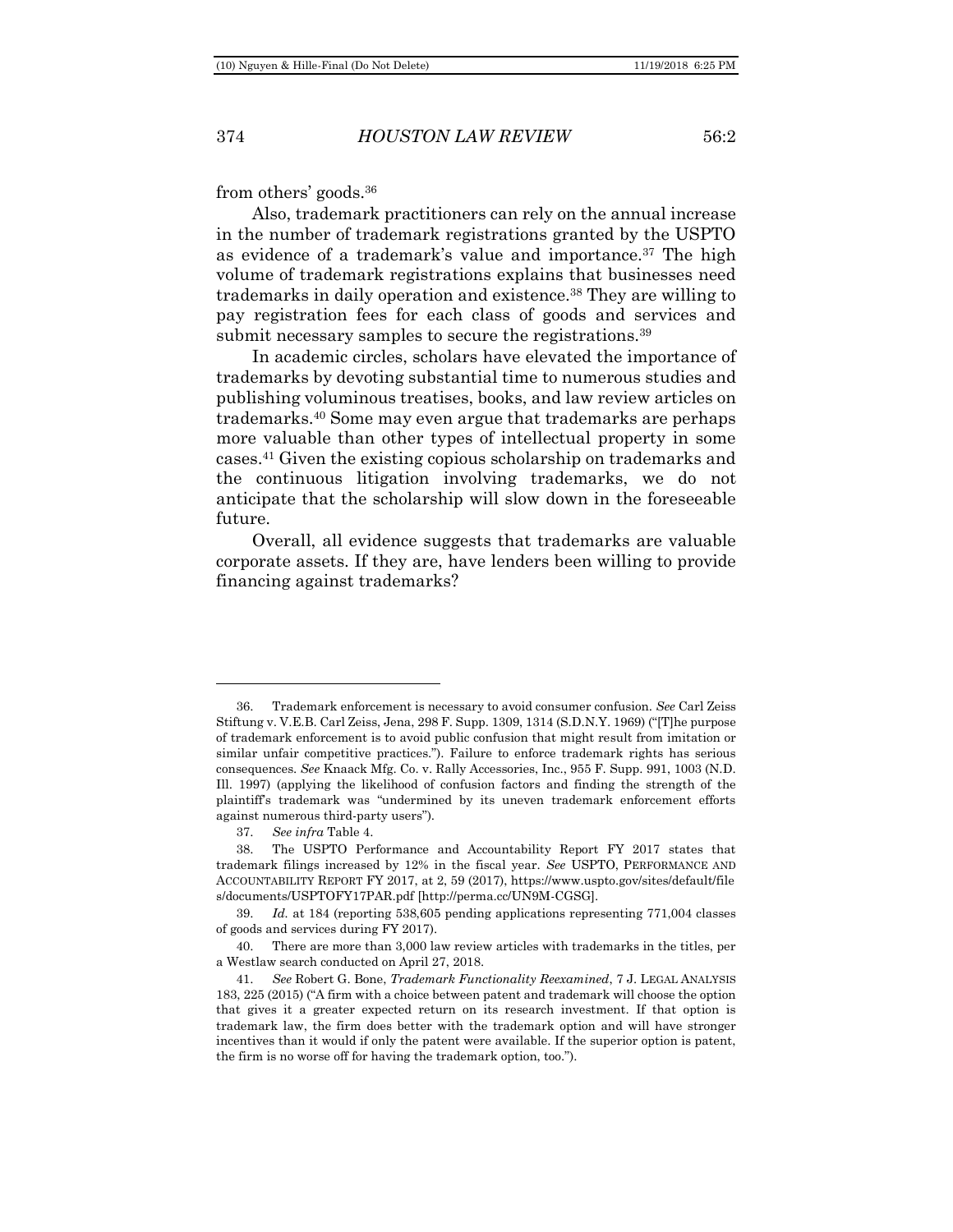### III. THE SEARCH SCOPE FOR TRADEMARK COLLATERAL AND UCC ARTICLE 9

Trademarks have an illustrious history of serving as collateral in financing deals for business.<sup>42</sup> A company in need of financing as far back as in the area of chattel mortgage could include trademarks in the mortgage grant for a loan.<sup>43</sup> Then, if the company failed to repay the loan or meet its obligations under the mortgage agreement, the mortgagee would employ an agent to succeed to the mortgagor's business; it was the only way to foreclose on the trademark collateral.<sup>44</sup> Much has changed in the financing landscape where trademarks are part of the collateral.<sup>45</sup> One thing that does not change, however, is creditors wanting to reduce their risks.<sup>46</sup>

Turning to the legal system for risk reduction, creditors rely on Article 9 of the Uniform Commercial Code.<sup>47</sup> That means the creditors take security interests in the trademark collateral and follow optimal methods of perfection in ensuring priority over other creditors, including bankruptcy trustees.<sup>48</sup>

A detour for a brief discussion on Article 9 and perfection of a

<sup>42.</sup> The history of trademark collateral spans from at least 1875 to the present. *See* Morgan v. Rogers, 19 F. 596, 597 (C.C.D.R.I. 1884) (permitting "Dr. Haynes' Arabian Balsam" trademark to serve as collateral for a loan of \$48,500 in 1875); Tuttle v. Blow, 75 S.W. 617, 618 (Mo. 1903) (describing the trademark collateral in the chattel mortgage for securing eight promissory notes with aggregate value of \$25,817.64 executed in 1889); Opacmare USA, LLC v. Lazzara Custom Yachts, LLC, 314 F. Supp. 3d 1276, 1278 (M.D. Fla. 2018) (stating that the trademark LAZZARA was the collateral to secure a \$15 million revolving credit loan executed in 2007).

<sup>43.</sup> *See* Nguyen, *supra* note [11,](#page-3-0) at 510–11 (2014) (tracing the history from chattel mortgage with trademarks to secured transactions with trademark collateral).

<sup>44.</sup> *Id.* at 522.

<sup>45.</sup> *Id.* at 524, 527.

<sup>46.</sup> *See, e.g.*, Bateman v. GemCap Lending I, LLC, No. 17–00087 JMS–KJM, 2017 WL 4786092, at \*1-2, \*6 (D. Haw. Mar. 15, 2017) (stating that the creditor received a grant of security interest in the trademark collateral and imposed limits on what the debtor can do with the trademark collateral during the duration of the loan); *In re* Chimneys, Chimes 'N Chairs, Inc., 17 B.R. 776, 780 (Bankr. N.D. Ohio 1982) (noting that "it has been stipulated that the Bank has a valid and perfected security interest" in the trademarks and other collateral).

<sup>47.</sup> Joy Group Oy v. Supreme Brands L.L.C., No. 15-3676 (DWF/FLN), 2016 WL 2858794, at \*3 (D. Minn. May 16, 2016) ("Article 9 of the Minnesota UCC provides a comprehensive scheme for the regulation of security interests that are obtained in personal property to secure a debt.").

<sup>48.</sup> If the creditor fails to follow Article 9 requirements in perfecting the security interest in trademark collateral, the bankruptcy trustee will avoid the security interest. *See* Morris v. Snap-On Credit, LLC (*In re* Jones), 2006 WL 3590097, at \*2–3 (Bankr. D. Kan. Dec. 7, 2006) (finding that the creditor did not properly perfect its security interest in the trademark because the filing document did not use the debtor's full legal name, Christopher Gary Jones, thus allowing the bankruptcy trustee to avoid the security interest).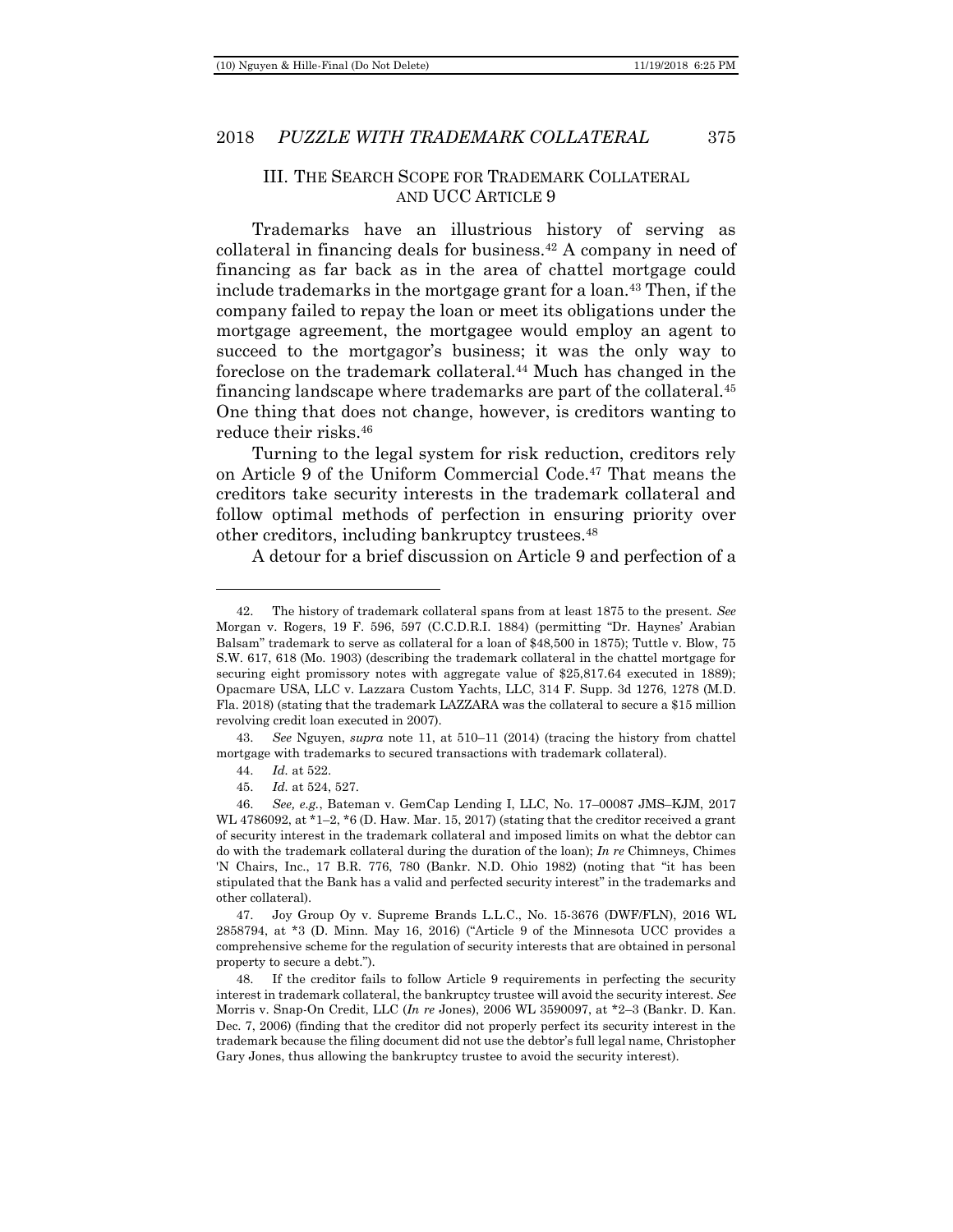security interest is necessary here. Article 9 governs all transactions that create security interests in personal property by contract.<sup>49</sup> The personal property a debtor owns or has rights to may include inventory, farm products, equipment, instruments, documents, investment property, deposit account, letter of credit, accounts, chattel paper, payment intangibles, promissory notes, and general intangibles, among others.<sup>50</sup> For evidentiary and enforcement purposes, the debtor and secured party typically execute a security agreement along with a credit or loan agreement.<sup>51</sup> While the parties can rely on the terms of the security agreement as a matter of contract, the public is not on notice that the secured party has encumbered the debtor's personal property.<sup>52</sup> In the event that the debtor has subsequently used the same property as security for another loan, neither the second secured party knew the existence of the prior transaction nor the first secured party had knowledge of debtor's dealing. To encourage secured transactions in both scenarios and many others, Article 9 devises a perfection system and a set of priority rules. Filing the financing statement is one of the methods of perfection and is most common.<sup>53</sup> A secured creditor who files or perfects its security interest first will enjoy priority over others who come later in time.<sup>54</sup>

With respect to trademark as personal property, Article 9 lumps all types of intellectual property assets into the catch-all category of "general intangible." <sup>55</sup> Under Article 9, the perfection of a security interest in a general intangible requires the filing of

<sup>49.</sup> *See* U.C.C. § 9-109(a) (AM. LAW INST. 2017) (providing the scope of secured transaction law).

<sup>50.</sup> *See id.* § 9-102(a) (indexing a comprehensive list of definitions).

<sup>51.</sup> *See id.* § 9-201(a) (explaining a security agreement).

<sup>52.</sup> *See id.* § 9-203 (requiring conditions for a security interest attachment to be enforceable against the debtor).

<sup>53.</sup> *See id.* § 9-501(a) (filing office under state law).

<sup>54.</sup> *See id.* § 9-322(a)(1) (establishing priority amongst conflicting security interests).

<sup>55.</sup> The definition of "general intangible" does not mention intellectual property. The Official Comment explains that the term does mean to include intellectual property.

<sup>&</sup>quot;General intangible" is the residual category of personal property, including things in action that is not included in the other defined types of collateral. Examples are various categories of intellectual property and the right to payment of a loan of funds that is not evidenced by chattel paper or an instrument. As used in the definition of general intangible, things in action includes rights that arise under a license of intellectual property, including the right to exploit the intellectual property without liability for infringement.

*Id.* § 9-102 cmt. 5.d.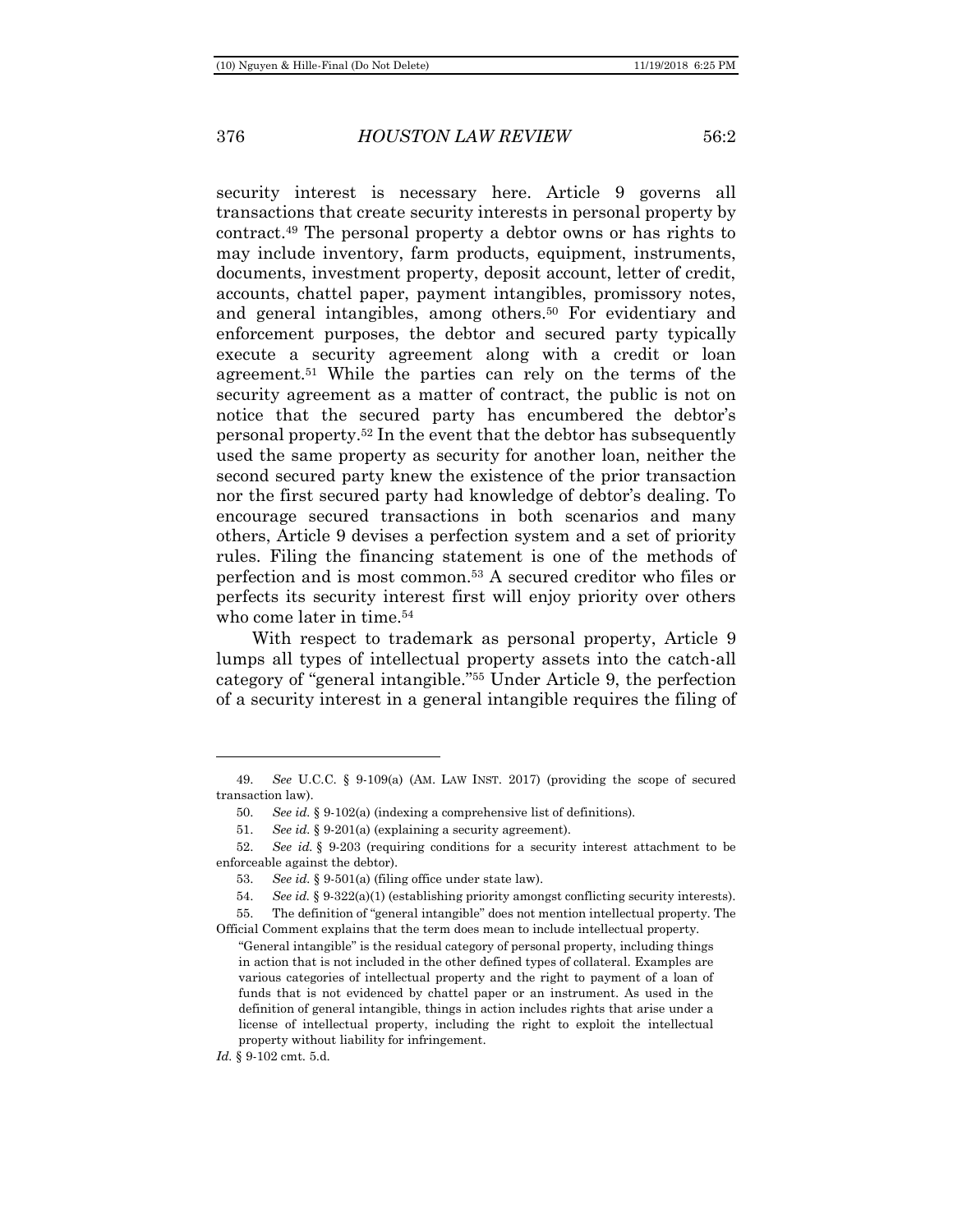### 2018 *PUZZLE WITH TRADEMARK COLLATERAL* 377

a financing statement.<sup>56</sup> Article 9 dictates that the state law on secured transactions does not apply to the extent that a federal statute, regulation, or treaty preempts.<sup>57</sup> With respect to trademarks, there is no specific federal statute preempting the registration of security interest in trademark collateral.<sup>58</sup> That means the perfection of trademark collateral is within the legal framework of Article 9.<sup>59</sup> The creditors as the secured party will, therefore, file a UCC-1 financing statement to perfect their security interests in most types of personal property, including trademarks.<sup>60</sup>

Consequently, the scope of the search for trademark collateral will be confined to the Secretary of State Office where the debtor is located.<sup>61</sup> That is easier said than done. Under secured transactions law, the UCC-1 filing only needs a very generic phrase to indicate the overall collateral because the purpose of the filing is to merely serve as a notice to the public.<sup>62</sup> The purpose of

<sup>56.</sup> General intangibles have no physical embodiment for perfection by possession. *See id.* § 9-313 (providing when perfection by possession can occur with specific types of collateral).

<sup>57.</sup> *Id.* § 9-109(c)(1) (providing a framework for federal preemption). *See* Jonathan C. Lipson, *Financing Information Technologies: Fairness and Function*, 2001 WIS. L. REV. 1067, 1095–96, 1114–15 (analyzing Article 9's step back and discussing perfection of security interest in copyrights, patents and trademarks). Other scholars desire a complete federal preemption and advocate for a centralized filing system of intellectual property collateral. *See, e.g.*, Willa E. Gibson, *The Intersection Between UCC Article 9 and Intellectual Property: The Need for a National, Centralized Filing System for IP*, 15 JOHN MARSHALL REV. INTELL. PROP. L. 83, 85 (2015); William Murphy, *Proposal for a Centralized and Integrated Registry for Security Interest in Intellectual Property*, 41 IDEA: J. L. & TECH. 297, 298 (2002).

<sup>58.</sup> Trimarchi v. Together Dev. Corp., 255 B.R. 606, 610 (D. Mass. 2000) ("An analysis of Article 9 of the U.C.C., the Lanham Act, case law and general policy considerations indicates that the Lanham Act does not preempt the U.C.C.'s filing requirements."); *see also* Creditors' Comm. of TR–3 Indus., Inc. v. Capital Bank (*In re* TR–3 Indust.), 41 B.R. 128, 131 (Bankr. C.D. Cal. 1984) (finding that "[i]t was not the purpose or intent of Congress in enacting the Lanham Act to provide a method for the perfection of security interests in trademarks, tradenames or applications for the registration of the same").

<sup>59.</sup> *Trimarchi*, 255 B.R. at 612 (stating that the perfection of a security interest in a trademark is governed by Article 9); *see also* Roman Cleanser Co. v. Nat'l Acceptance Co. of Am. (*In re* Roman Cleanser Co.), 43 B.R. 940, 944 (Bankr. E.D. Mich. 1984) (holding that a security interest in a trademark is governed by Article 9 of the UCC).

<sup>60.</sup> *See* U.C.C. § 9-310(a) (AM. LAW INST. 2017) ("[A] financing statement must be filed to perfect all security interests."); DS Waters of Am., Inc. v. Fontis Water, Inc., 2013 WL 12244921, at \*7 (N.D. Ga. Feb. 26, 2013) (stating that the secured party, Stillwater, filed the UCC financing statement); Doolim Corp. v. R Doll, LLC, No. 1:11-CV-2635-MHS, 2009 WL 1514913, at \*4 (S.D.N.Y May 29, 2009) (noting that the secured party "filed a UCC financing statement with the New York Secretary of State, claiming a security interest in, among other things, all of Doll's present and future accounts, inventory and trademarks.").

<sup>61.</sup> U.C.C. § 9-307 (AM. LAW INST. 2017) (providing how to determine a debtor's location).

<sup>62.</sup> *Id.* § 9-504 (providing that a "financing statement sufficiently indicates the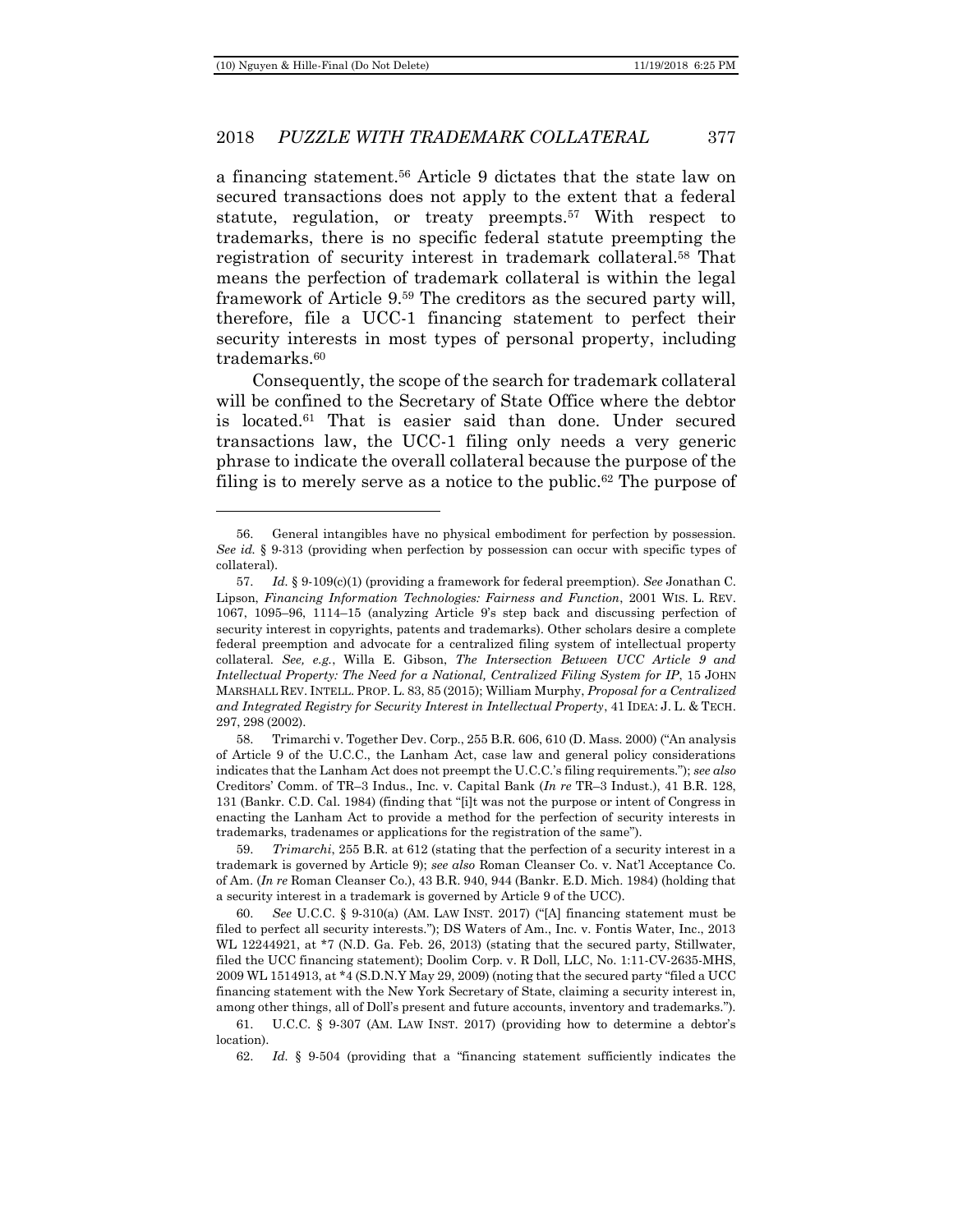378 *HOUSTON LAW REVIEW* 56:2

notice filing is not to educate the public of the specific collateral the debtor is granting in the security interest to the secured party.<sup>63</sup> The notice filing is a blessing and a curse. On the one hand, the super-generic UCC-1 statement reduces the burden on the secured party, enabling business to gain access to credit and facilitating more secured transactions to occur.<sup>64</sup> On the other hand, there is nothing much the public can glean from a statement like "all debtor's general intangibles" to ascertain specific trademarks that the debtor is using as collateral in the secured transaction.<sup>65</sup>

Directly in contradiction with the lower court decisions that only state UCC filing will perfect a security interest in trademarks, secured creditors have for years filed their security interests in trademarks with the U.S. Trademark Office.<sup>66</sup>

64. The commentary to U.C.C. § 9-502 states:

Notice filing has proved to be of great use in financing transactions involving inventory, accounts, and chattel paper, because it obviates the necessity of refiling on each of a series of transactions in a continuing arrangement under which the collateral changes from day to day. However, even in the case of filings that do not necessarily involve a series of transactions (e.g., a loan secured by a single item of equipment), a financing statement is effective to encompass transactions under a security agreement not in existence and not contemplated at the time the notice was filed, if the indication of collateral in the financing statement is sufficient to cover the collateral concerned. Similarly, a financing statement is effective to cover after-acquired property of the type indicated and to perfect with respect to future advances under security agreements, regardless of whether after-acquired property or future advances are mentioned in the financing statement and even if not in the contemplation of the parties at the time the financing statement was authorized to be filed.

*See also* Trimarchi v. Together Dev. Corp., 255 B.R. 606, 612 (D. Mass. 2000) (noting that the "stated purpose of Article 9" is to provide a "simple and unified structure" for secured transactions).

65. Nevertheless, the generic statement is sufficient under secured transactions law. *See In re* Grabowski, 277 B.R. 388, 392 (S.D. Ill. 2002) (finding that Bank of America's financing statement indicating that it had a lien of the debtors' general intangibles was "sufficient to notify subsequent creditors . . . that a lien existed on the debtors' property").

The filings of trademark security interests with the US Trademark Office has actually increased over time. S*ee infra* Table 1.

collateral that it covers if the financing statement provides . . . an indication that the financing statement covers all assets or all personal property."); *see* ProGrowth Bank, Inc. v. Wells Fargo Bank, N.A., 558 F.3d 809, 812 (8th Cir. 2009) (stating that the financing statement's function is "not to 'identify the collateral and define property which the creditor may claim, but rather to warn other subsequent creditors of the prior interest'"). A UCC Financing Statement form is available at https://www.sos.state.tx.us/ucc/forms/UCC1.pdf [http://perma.cc/JJ2K-T3PY].

<sup>63.</sup> *ProGrowth Bank*, 558 F.3d. at 812–13 ("[W]e view the validity of the financing statement in terms of whether 'it provides notice that a person may have a security interest in the collateral claimed.' The UCC allows for imperfect financing statements, and it recognizes that sometimes '[f]urther inquiry from the parties concerned will be necessary to disclose the complete state of affairs.'" (citation omitted)).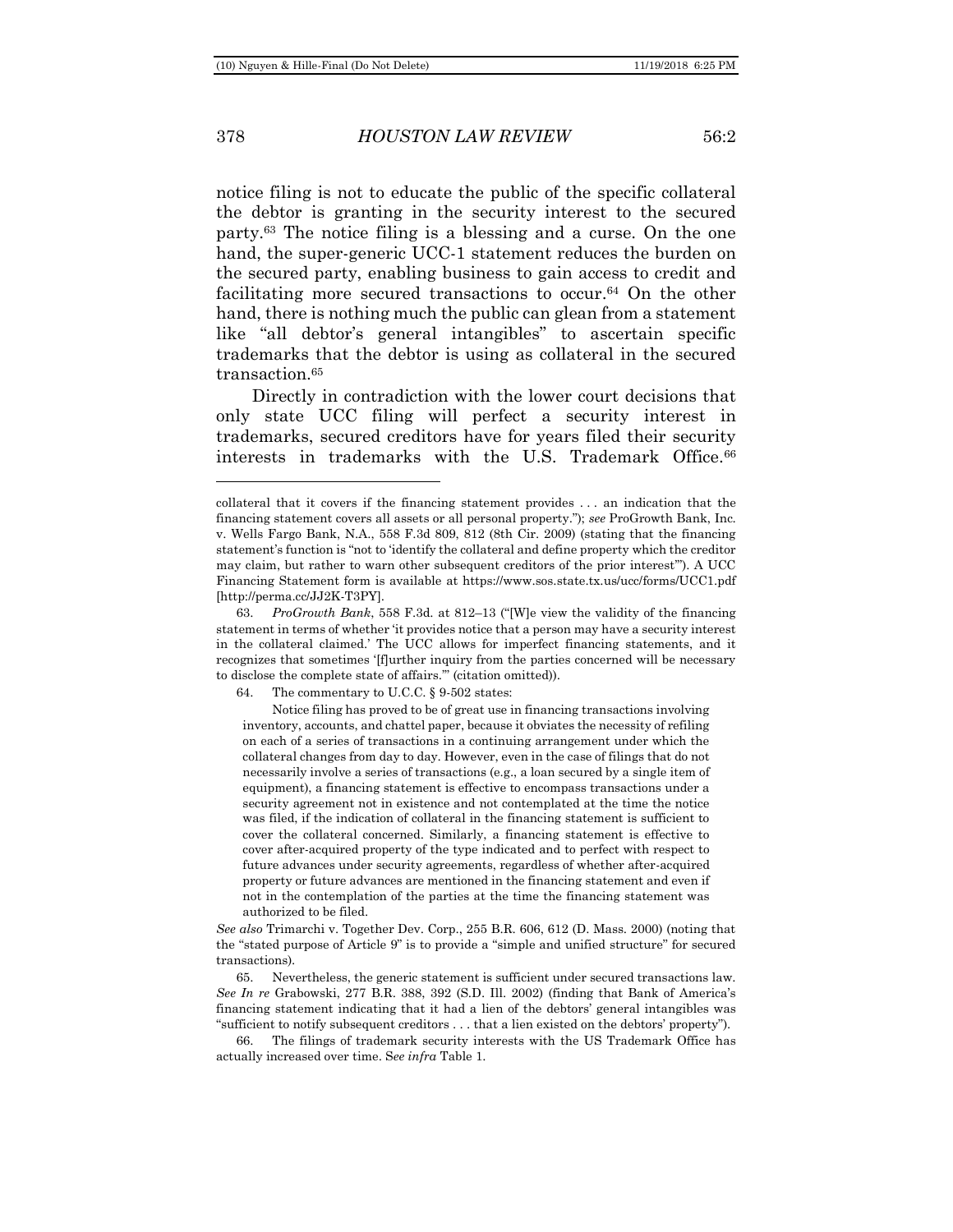### 2018 *PUZZLE WITH TRADEMARK COLLATERAL* 379

Trademarks are a peculiar type of personal property with protection under both the federal and state systems.<sup>67</sup> With the major revision of trademark law in 1946 to expand the national scope of trademark protection, many businesses today seek federal trademark registrations to benefit from the broad protection.<sup>68</sup> But trademarks can receive federal protection without being registered by the U.S. Trademark Office.<sup>69</sup> In addition, trademarks can enjoy protection under state law, though the scope of protection is narrow.<sup>70</sup> The dual protection systems available to trademarks may cause the secured party some discomfort in deciding where to file its security interests in the trademark collateral.<sup>71</sup> Further, there are very few court decisions relating to perfection of security interest in trademarks.<sup>72</sup> As a result, creditors often file both the UCC-1 financing statement with the Secretary of State and the security interest filings with the U.S. Trademark Office,<sup>73</sup> as their belts and suspenders to reduce the

<span id="page-14-0"></span><sup>67.</sup> For a detailed description of federal and state trademark protection, see J. THOMAS MCCARTHY, MCCARTHY ON TRADEMARKS AND UNFAIR COMPETITION §§ 19:1–22:11 (5th ed. 2018).

<sup>68.</sup> Park 'N Fly, Inc. v. Dollar Park & Fly, Inc., 469 U.S. 189, 193 (1985) ("Congress enacted the Lanham Act in 1946 in order to provide national protection for trademarks used in interstate and foreign commerce. . . . Because trademarks desirably promote competition and the maintenance of product quality, Congress determined that a sound public policy requires that trademarks should receive nationally the greatest protection that can be given them. Among the new protections created by the Lanham Act were the statutory provisions that allow a federally registered mark to become incontestable.").

<sup>69.</sup> Two Pesos, Inc. v. Taco Cabana, Inc., 505 U.S. 763, 768 (1992) ("[I]t is common ground that § 43(a) [of the Lanham Act] protects qualifying unregistered trademarks and that the general principles qualifying a mark for registration under  $\S 2$  of the Lanham Act are for the most part applicable in determining whether an unregistered mark is entitled to protection under  $\S$  43(a).").

<sup>70.</sup> *See* Tana v. Dantanna's, 611 F.3d 767, 780–81 (11th Cir. 2010) (comparing the protection for common-law trademarks to federally registered trademarks).

<sup>71.</sup> *See* William H. Widen, *Lord of the Liens: Towards Greater Efficiency in Secured Syndicated Lending*, 25 CARDOZO L. REV. 1577, 1615 (2004) (discussing what and where secured creditors file to protect their security interests in intellectual property assets).

<sup>72.</sup> Only lower courts from the districts of Massachusetts, Michigan, Tennessee and California have addressed the perfection of security interest in trademarks. *See, e.g.*, Trimarchi v. Together Dev. Corp., 255 B.R. 606 (D. Mass. 2000); *In re* Chattanooga Choo-Choo Co., 98 B.R. 792, 794 (Bankr. E.D. Tenn. 1989); The Creditors' Comm. of TR–3 Indus., Inc. v. Capital Bank (*In re* TR-3 Indus.), 41 B.R. 128, 131 (Bankr. C.D. Cal. 1984); Roman Cleanser Co. v. Nat'l Acceptance Co. of Am. (*In re* Roman Cleanser Co.), 43 B.R. 940, 944 (Bankr. E. D. Mich. 1984).

<sup>73.</sup> *See* Widen, s*upra* note [71](#page-14-0), at 1615 ("As a matter of secured financing practice, lenders often require filings with the Patent and Trademark Office to reflect security interests in patents and trademarks even though case law suggests that such filings are not necessary to provide protection against a bankruptcy trustee."); *see also In re* Nuverra Envtl. Sols., Inc., No. 17–10949 (KJC), 2017 WL 5483147, at \*6 (Bankr. D. Del. Jun. 6, 2017) (noting that security interests in the collateral "were properly perfected by '(A) the filing of UCC financing statements, with the Debtors, as debtors, and the Existing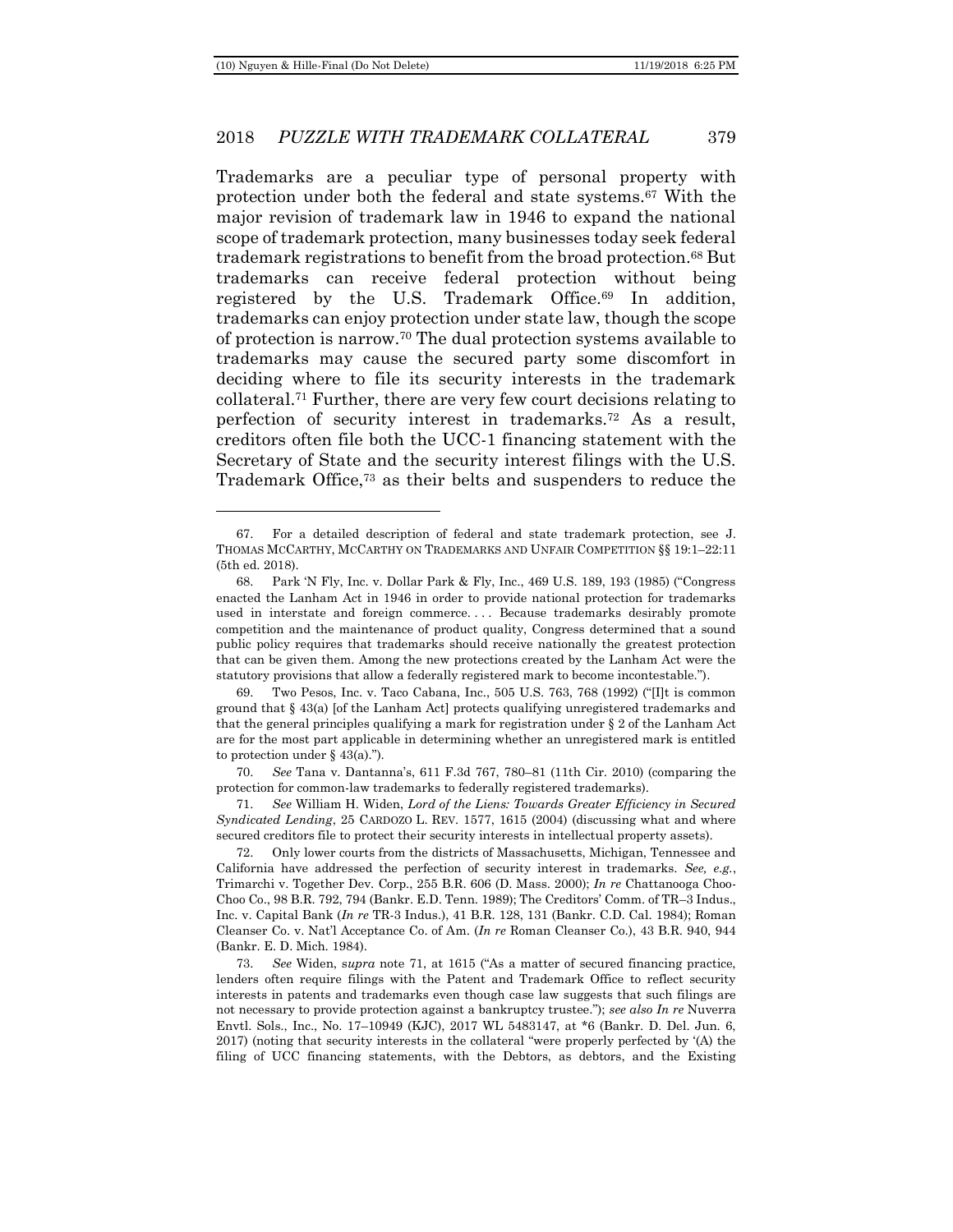380 *HOUSTON LAW REVIEW* 56:2

risk of having unperfected security interests in trademark collateral.<sup>74</sup>

Accordingly, we will look to the U.S. Trademark Office for the filing data on trademark collateral. We are, however, mindful that some creditors may opt for filing only the UCC-1 financing statements with the Secretary of State Office to perfect their security interests in trademark collateral.<sup>75</sup>

### <span id="page-15-0"></span>IV. LENDING, SEARCHES AND TRADEMARK AVERSION

### <span id="page-15-1"></span>*A. The Lenders: Banks and Nonbanks*

A company's trademarks or brands can attract financing sources. The company may seek investors to exchange capital for equity in the business, but that may not be palatable because the company may not want new shareholders to dictate and control the company's business direction.<sup>76</sup> Instead of equity financing, the company turns to debt financing. In debt financing, the company, of course, desires lower cost for the loan.<sup>77</sup> Two sources for debt are banks and nonbank financial institutions.<sup>78</sup>

Loans from banks are typically cheaper than from nonbanks because bank money is from deposits and banks can borrow from

Revolving Facility Agent, as secured party; . . . [and] (C) the filing of intellectual property security agreements, with the Debtors, as grantors, and the Existing Revolving Facility Agent, as secured party, with the United States Patent and Trademark Office and the United States Copyright Office, as appropriate.'").

<sup>74.</sup> Widen, *supra* note [71,](#page-14-0) at 1615 n.125 (explaining a potential problem with the belts and suspenders approach if the filing is an assignment of intent-to-use trademark application as part of the overall secured transaction); *see also* Clorox Co. v. Chem. Bank, 40 U.S.P.Q.2d (BNA) 1098 (T.T.A.B. 1996) (prohibiting assignment of intent-to-use trademark application).

<sup>75.</sup> *See, e.g.*, Three Rivers Confections, LLC v. Warman, 660 F. App'x 103, 105 (3d Cir. 2016) (noting that the lenders filed UCC-1 financing statement with the Office of the Secretary of State of Pennsylvania to perfect their security interests in the trademarks).

<sup>76.</sup> Spencer Williams, *Venture Capital Contract Design: An Empirical Analysis of the Connection Between Bargaining*, 23 FORDHAM J. CORP. & FIN. L. 105, 123–24 (2017) (explaining equity financings and control issue).

<sup>77.</sup> *See id.* at 136–42 (providing an overview of debt financings, terms and lower cost compared to equity financings).

<sup>78.</sup> "Banks" mean community and commercial banks, and they are typically FDIC-insured depository institutions. *Are All Bank Accounts Insured by the FDIC?*, INVESTOPEDIA (June 2018), https://www.investopedia.com/ask/answers/08/fdic-insuredbank-account.asp [http://perma.cc/T4TM-MBM2] (stating that a bank that is not "FDIC insured cannot compete effectively in an industry where consumers have come to expect their money to be protected"); *see also* John Erwin Trytek, *Nonbank Banks: A Legitimate Financial Intermediary Emerges from the Bank Holding Company Act Loophole*, *Comment*, 14 PEPP. L. REV. 107, 110–29 (1986) (tracing the rise of nonbanks in the financial market).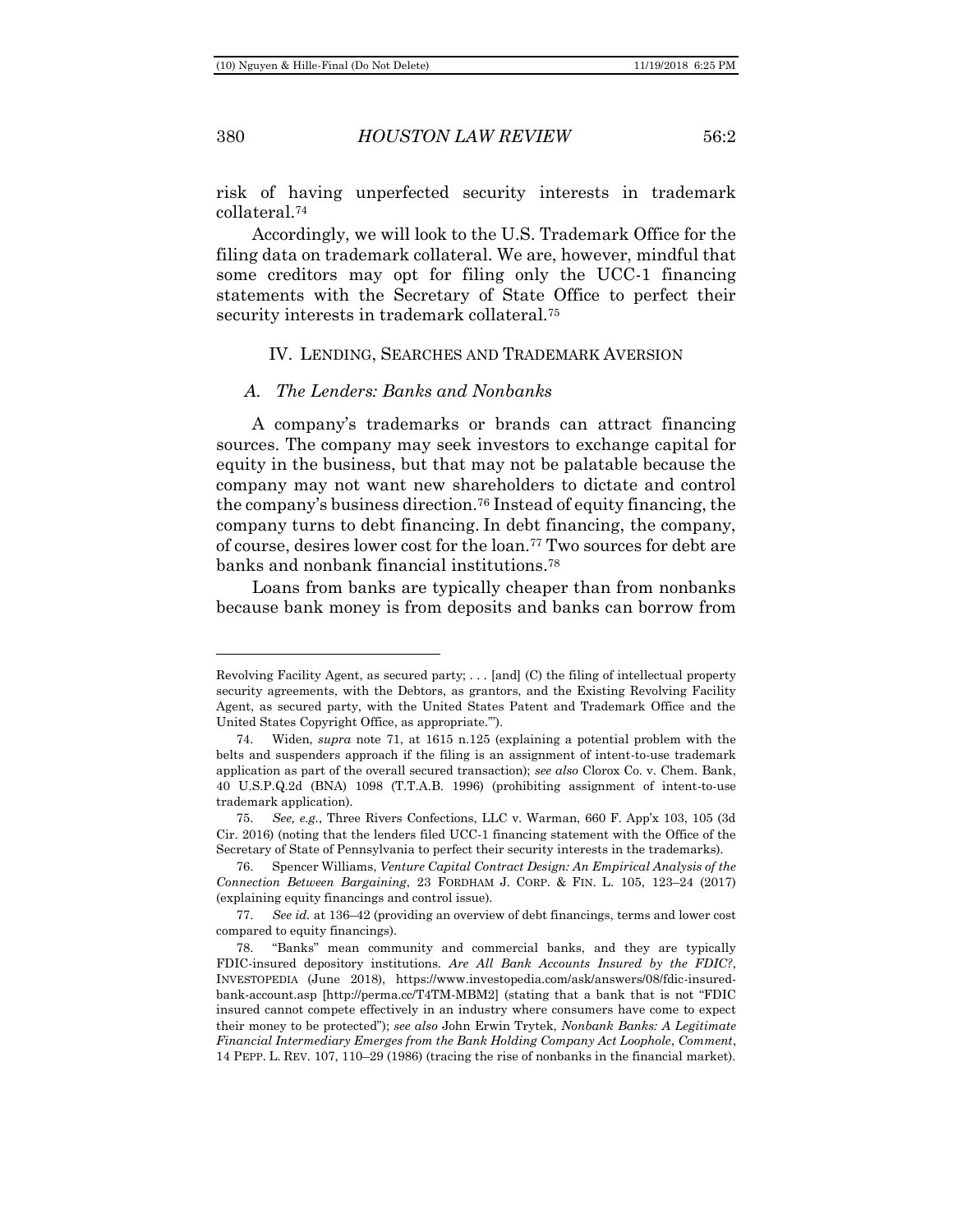### 2018 *PUZZLE WITH TRADEMARK COLLATERAL* 381

the federal funds.<sup>79</sup> About deposits, bank money is not the bank's own money but other people's money.<sup>80</sup> Deposits provide banks with a large pool of capital, and banks don't pay much interest on deposits while charging higher rates for loans and making money from other banking services.<sup>81</sup> In addition, the bank has immediate access to federal funds through the interbanking system when the bank is temporarily in need of cash at the end of the business day while other banks have a surplus to lend overnight.<sup>82</sup> The overnight rate in most countries is set by the central bank, and the rate is typically the lowest available interest rate.<sup>83</sup>

Overall, banks have a lower cost of funds while nonbanks obtain their funds from investors.<sup>84</sup> Banks can charge lower

83. *Overnight Rate*, INVESTOPEDIA, https://www.investopedia.com/terms/o/over

<sup>79.</sup> Christian A. Johnson, *Holding Credit Hostage for Underwriting Ransom, Rethinking Bank Antitying Rules*, 64 U. PITT. L. REV. 157, 178–79 (2002) (comparing investment banks to commercial banks and asserting that investment banks are at a disadvantage when they compete with commercial banks because unlike their counterparts, "investment banks do not have access to cheap deposits that can be lent at inexpensive interest rates").

<sup>80.</sup> Note, *Danger Lurking in the Shadows: Why Regulators Lack the Authority to Effectively Fight Contagion in the Shadow Banking System*, 127 HARV. L. REV. 729, 732 (2013) ("Because of the liquidity advantage that deposits offer depositors, banks are able to offer very low interest rates on deposits, which makes them a very cheap source of funding—usually the cheapest available.").

<sup>81.</sup> Helen A. Garten, *Regulatory Growing Pains: A Perspective on Bank Regulation in a Deregulatory Age*, 57 FORDHAM L. REV. 501, 516 (1989) ("The power to take deposits, particularly given the protection afforded by deposit insurance and interest rate ceilings, not only provided banks with a cheap source of funding, but also enabled banks to build relationships with potential customers for other bank products, such as lines of credit, mortgages or credit cards.").

<sup>82.</sup> *See Overnight Bank Funding Rate Data*, FED. RESERVE BANK N.Y., (Aug. 16, 2018), https://apps.newyorkfed.org/markets/autorates/obfr [http://perma.cc/3X5H-EX4M] ("The federal funds market consists of domestic unsecured borrowings in U.S. dollars by depository institutions from other depository institutions and certain other entities, primarily government-sponsored enterprises . . . .").

nightrate.asp [http://perma.cc/J2ZE-837M] (last visited Nov. 2, 2018). The overnight lending rate ranges from 1.25% to 1.5%. Stephen Gandel, *Now It's the Fed That Appears to Be Moving Slowly: The 10-year Treasury Yield Takes Off While the Overnight Lending Rate Stands Still*, BLOOMBERG (Jan. 31, 2018), https://www.bloomberg.com/gadfly/articles/2018- 01-31/fed-decision-now-it-s-the-central-bank-that-seems-to-be-slow [http://perma.cc/T4HC-BTQN].

<sup>84.</sup> Nonbanks are financial institutions without banking licenses and they are not supervised by a national banking regulatory agency. *See* Judge Thomas L. Perkins, *The Origins of the Subprime Mortgage Crisis*, ATTORNEYS' TITLE GUAR. FUND (Oct. 2008), https://www.atgf.com/tools-publications/trusted-adviser/atg-trusted-adviser-october-2008-

title-judge-perkinss-presentation [http://perma.cc/BF7X-N3M7] ("[S]tate regulation is really nonexistent with regard to the substance of the transactions in which they are engaged, so it really is a situation where these nonbank lenders are, for all intents and purposes, simply unregulated by any government regulatory agency."); Jeremy Estabrooks & Kristin Fisher, *Shadow Banking Demystified*, PRAC. L. CO. art. 4-506-7309 (July 1, 2011)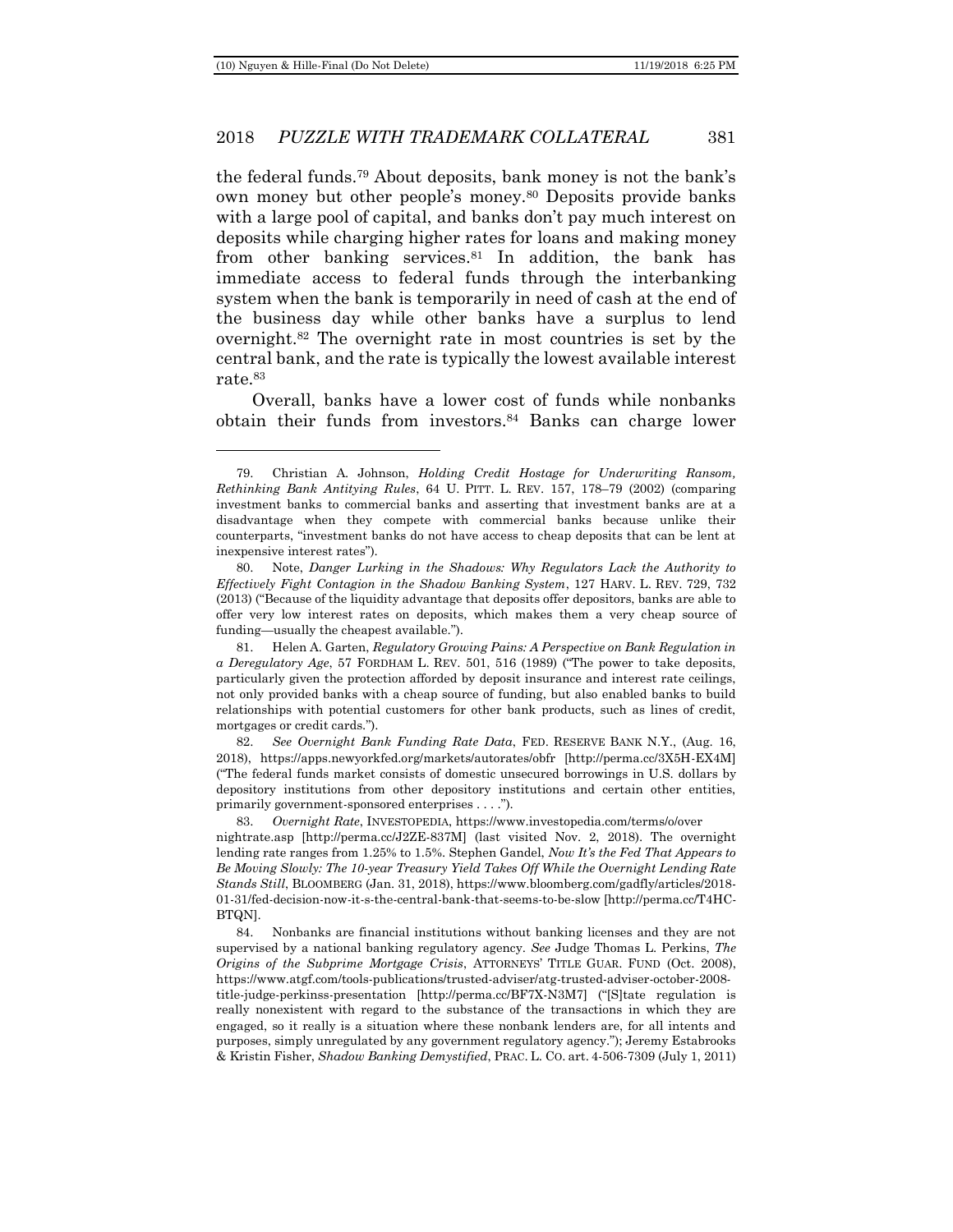382 *HOUSTON LAW REVIEW* 56:2

<span id="page-17-1"></span>

interest rates on loans; nonbanks charge higher for the same amount.<sup>85</sup> But banks are heavily regulated and, due to banking regulations, <sup>86</sup> are reluctant to make loans and often impose stringent borrowing requirements.<sup>87</sup>

<span id="page-17-0"></span>A company with traditional assets like inventory, equipment, and accounts receivables can seek loans from banks through assets-based lending (ABL).<sup>88</sup> The loans are "revolving credit lines or term loans that are secured by the borrower's assets."<sup>89</sup> Depending on the quality and value of the assets for collateral, the bank determines the availability of the credit to the borrower.<sup>90</sup> That means ABL from banks is typically available to midsized and

<sup>(</sup>noting that unregulated or shadow banking has become an "important source of credit activity, financing roughly 30% of total financial assets in the U.S").

<sup>85.</sup> A stark example of nonbanks' high-interest and high-cost loans is in the payday loan niche. *See* Creola Johnson, *Congress Protected the Troops: Can the New CFPB Protect Civilians from Payday Lending?*, 69 WASH. & LEE L. REV. 649, 659 n.37 (2012) (noting that an online lender imposed an interest of 1140.63% on an eight-day loan and 260.71% on a thirty-five-day loan).

<sup>86.</sup> *The FDIC and the Banking Industry: Perspective and Outlook*, FDIC, https://www.fdic.gov/about/strategic/strategic/bankingindustry.html [http://perma.cc/N6 WN-2XVS] (last visited Nov. 2, 2018) (explaining the FDIC as the primary federal regulator of federally insured state-chartered banks that are not members of the Federal Reserve System); Arthur E. Wilmarth, Jr., *The Expansion of State Bank Powers, the Federal Response, and the Case for Preserving the Dual Banking System*, 58 FORDHAM L. REV. 1133, 1152–54 (1990) (tracing the development of the dual banking—federal and state—system in the United States).

<sup>87.</sup> *See* Warren Lee, *7 Reasons Banks Not Lending to Small Businesses*, THE LENDING MAG. (Nov. 13, 2015), https://thelendingmag.com/banks-not-lending-to-small-business/ [http://perma.cc/546V-HXRT] (asserting that "heightened regulation standards have caused banks to be extra-careful about the risk in their investment portfolios and drastically tighten up standards. . . . Unfortunately, small businesses are inherently riskier than huge corporations, which makes banks hesitant about extending credit to them." Moreover, banks require physical property as collateral. "This makes it hard for startups and new businesses that may not have real estate or valuable equipment to offer as collateral, and small business owners may be uncomfortable using their personal assets (family homes and automobiles) as business loan collateral.").

<sup>88.</sup> *See Comptroller's Handbook: Asset-Based Lending*, OFFICE OF THE COMPTROLLER OF CURRENCY 1 (Jan. 27, 2017), https://www.occ.gov/publications/publications-bytype/comptrollers-handbook/asset-based-lending/pub-ch-asset-based-lending.pdf

<sup>[</sup>http://perma.cc/B5N4-8VAW] ("ABL is a specialized loan product that provides fully collateralized credit facilities to borrowers that may have high leverage, erratic earnings, or marginal cash flows."). An ABL is a secured financing governed by Article 9 of the Uniform Commercial Code. *See generally* Robert E. Scott, *A Relational Theory of Secured Financing*, 86 COLUM. L. REV. 901 (1986) (providing a theoretical justification for the relationship between debtor and creditor, the function of assets serving as security, and priority rules for distribution of the debtor's assets).

<sup>89.</sup> *Asset-Based Lending*, BANK AM. MERRILL LYNCH, https://www.bofaml.com/ en-us/content/bank-of-america-business-capital-team.html [http://perma.cc/33EZ-97ZR] (last visited Nov. 2, 2018); *Comptroller's Handbook: Asset-Based Lending*, *supra* note [88,](#page-17-0) at 3.

<sup>90.</sup> *Asset-Based Lending*, *supra* note [89.](#page-17-1)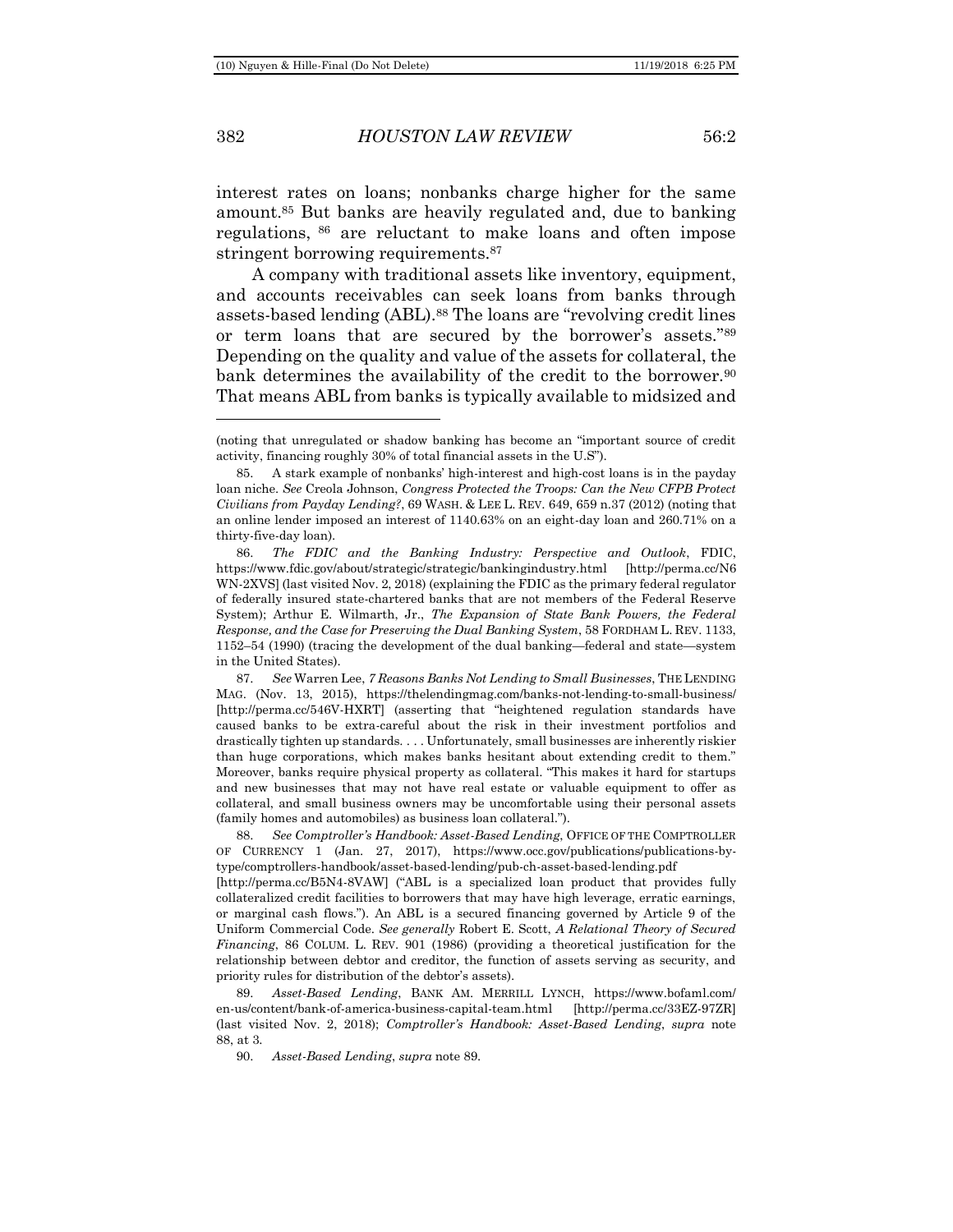large corporations with traditional assets.<sup>91</sup> Given trademarks are valuable corporate assets, do banks and nonbanks accept trademarks as collateral in determining the credit available to borrowers? If they do, banks, as cautious lenders, would most likely file their security interests in trademarks with both the Secretary of State Office and the USPTO.

### <span id="page-18-0"></span>*B. Trademark Security Interest, Assignment, and USPTO Data*

The USPTO maintains a database for all recorded trademark assignments from 1955 to the present.<sup>92</sup> We began at the USPTO's "Assignments on the Web" page to conduct our searches. A searcher must provide information in the query boxes to conduct a search.<sup>93</sup> There is no query box for "security interest." Though the term "assignments" means the transfer of ownership, the USPTO includes security interests in the database. There is no separation of "assignments" for ownership and security interests in trademarks. That means we were not able to screen out "security interest" from the "assignments."

<span id="page-18-1"></span>We then applied the search term "bank" in the "Assignee" query box and saw a return of "Page 1 to 7279" and a "Total 181967."<sup>94</sup> An "assignor" denotes the borrower or grantor of a security interest, and the "assignee" is the secured party. In an "assignment record," all the trademark registrations that serve as collateral are included.<sup>95</sup> The actual security agreement

93. *Id.*

<sup>91.</sup> *Id.* (stating that midsized and large companies use ABL for working capital, acquisition, turnaround financing, capital expenditures, refinancing/restructuring, buyout, growth, debtor-in-possession financing, among others). Banking examiners and bankers follow the ABL guidance issued by the Office of the Comptroller of the Currency regarding "credit analysis, evaluating borrower liquidity, establishing a borrowing base and prudent advance rates, collateral controls and monitoring systems, and credit risk rating considerations." *Asset-Based Lending Description: New Comptroller's Handbook Booklet and Rescissions*, OFFICE OF THE COMPTROLLER OF CURRENCY (Mar. 27, 2014), https://www.occ.treas.gov/news-issuances/bulletins/2014/bulletin-2014- 11.html [http://perma.cc/HK7L-5P89].

<sup>92.</sup> *Trademark Assignment Query Menu*, U.S. PATENT & TRADEMARK OFFICE, http://assignments.uspto.gov/assignments/q?db=tm [http://perma.cc/88HH-DT9S] (last visited Nov. 2, 2018).

<sup>94.</sup> *Trademark Assignee Summary*, U.S. PATENT & TRADEMARK OFFICE, http://assignments.uspto.gov/assignments/q?db=tm&asne=BANK&page=7279 [http:// perma.cc/4DPB-6S5T] (last visited Nov. 2, 2018). We wanted to separate banks from nonbanks that have recorded security interests in trademarks. By law, only entities regulated as banks can use the word "bank" in their names. *See* Xuan-Thao Nguyen & Erik Hille, *Patent Aversion: An Empirical Study of Patents Collateral in Bank Lending, 1980–2016*, 9 UC IRVINE L. REV. 141, 149–51 (2018) (discussing Delaware law on when a corporation can use the word "bank" in its name).

<sup>95.</sup> Illustratively, Reel/Frame 3719/0766 lists Coleman Company as the assignor and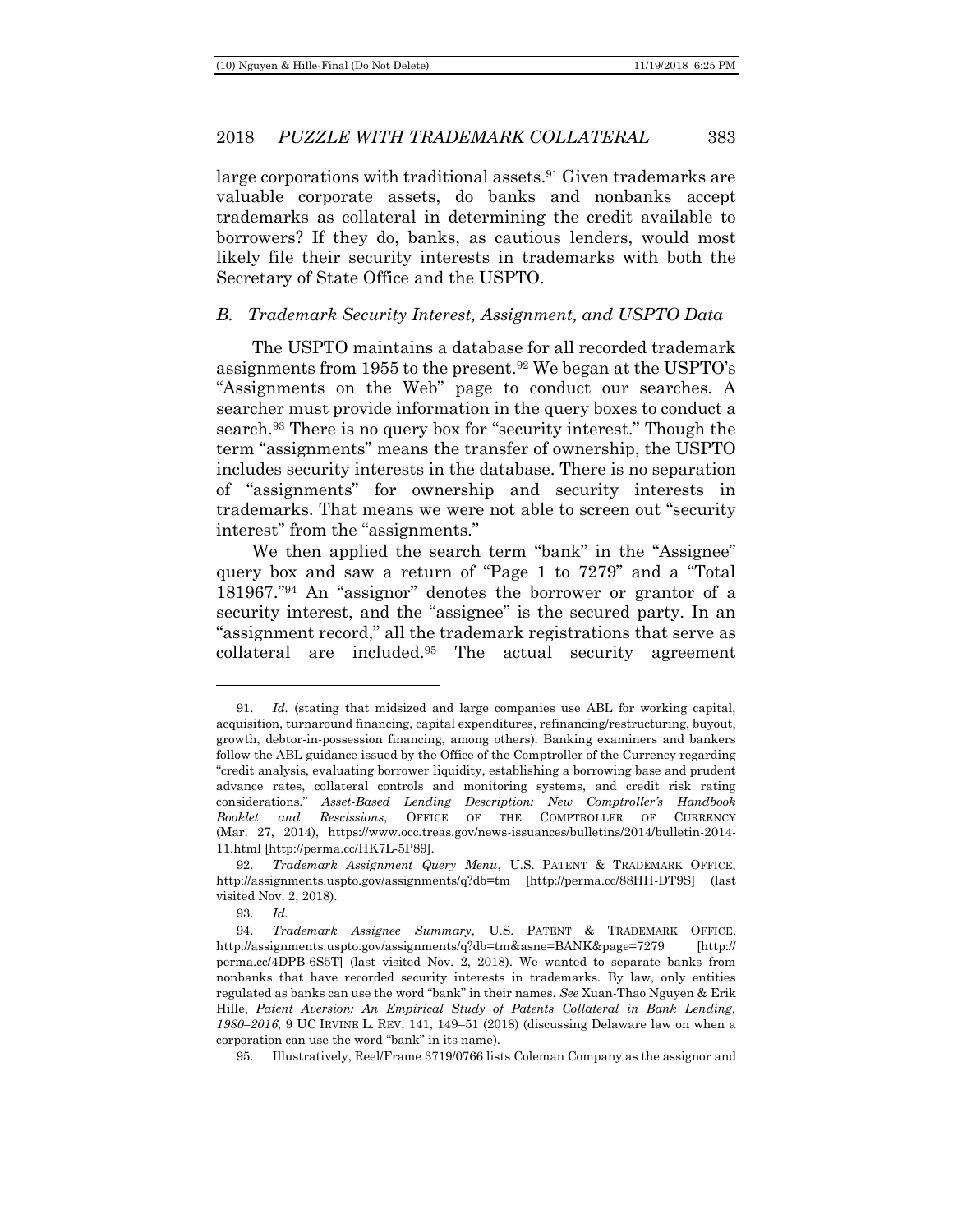384 *HOUSTON LAW REVIEW* 56:2

accompanying the cover page "Trademark Assignment" is also available.<sup>96</sup> In the end, the "Assignments on the Web" for trademark searches is not suitable for our study. Also, it would be a Herculean task to manually comb through each trademark ever recorded as collateral mixed in with ownership assignment.

By not including "security interest" in the query search box, the USPTO seems to imply that trademark registrations that serve as collateral are neither necessary nor important. Perhaps technological incapability is a reason. Nevertheless, the USPTO does not hesitate in demanding fees for security interest recording for each trademark.<sup>97</sup>

We then contacted the USPTO to obtain a set of databases of all security interests in trademarks. We imported the data to Excel and separated the banks as a secured party from nonbanks as a secured party. There is a total of 1,322,509 trademark records in the data.<sup>98</sup>

In addition to the trademark data, we also analyzed patent collateral data for comparison purposes. We noted that at the USPTO's website for patents, we could search for security interests in the "Conveyance Type" box query, although the inadequate and misleading explanation provided for that box states "the nature of the transfer of ownership of property from one person to another." <sup>99</sup> A grant of a security interest is not a

BankWest, Inc. as the assignee, provides the serial and registrations for six different trademarks, and provides the date of recordation of the security interest. *Trademark Assignment Details Reel/Frame 3719/0766*, U.S. PATENTS & TRADEMARK OFFICE, http://assignments.uspto.gov/assignments/q?db=tm&reel=3719&frame=0766 [http://perma.cc/HP4Q-GWKD] (last visited Nov. 2, 2018); *see also Trademark Assignment Assignor Details: Coleman Co.*, U.S. PATENT & TRADEMARK OFFICE, http://assignments.uspto.gov/assignments/q?db=tm&asnrd=COLEMAN%20COMPANY [http://perma.cc/LL87-WXTZ] (last visited Nov. 2, 2018) (detailing a trademark query on Coleman Company); *Trademark Assignment Details*, U.S. PATENTS & TRADEMARK OFFICE, http://assignments.uspto.gov/assignments/q?db=tm&reel=0515&frame=0879 [http://perma .cc/74S9-GGMV] (last visited Nov. 2, 2018) (showing an example of the "Trademark Assignment Details" page).

<sup>96.</sup> *Trademark Assignment from Coleman Co. to BankWest, Inc*., U.S. PATENTS & TRADEMARK OFFICE (Feb. 14, 2008), http://assignments.uspto.gov/assignments/assignmen t-tm-3719-0766.pdf [http:// perma.cc/RQ3L-YHB3].

<sup>97.</sup> *See USPTO Fee Schedule*, U.S. PATENT & TRADEMARK OFFICE (Oct. 1, 2018), https://www.uspto.gov/learning-and-resources/fees-and-payment/uspto-fee-schedule

<sup>[</sup>http://perma.cc/MFL8-588B] (listing fee for assignment record per trademark registration (\$25), recording trademark assignment first mark per document (\$40), and second and subsequent marks in the same document (\$25)).

<sup>98.</sup> USPTO patent collateral filing data is on file with the Authors. For security interest filings, see *infra* Table 1; total includes earlier years not included in Table 1.

<sup>99.</sup> *Patent Assignment Search, Advanced Search*, U.S. PATENTS & TRADEMARK OFFICE, https://assignment.uspto.gov/patent/index.html#/patent/search [http://perma.cc/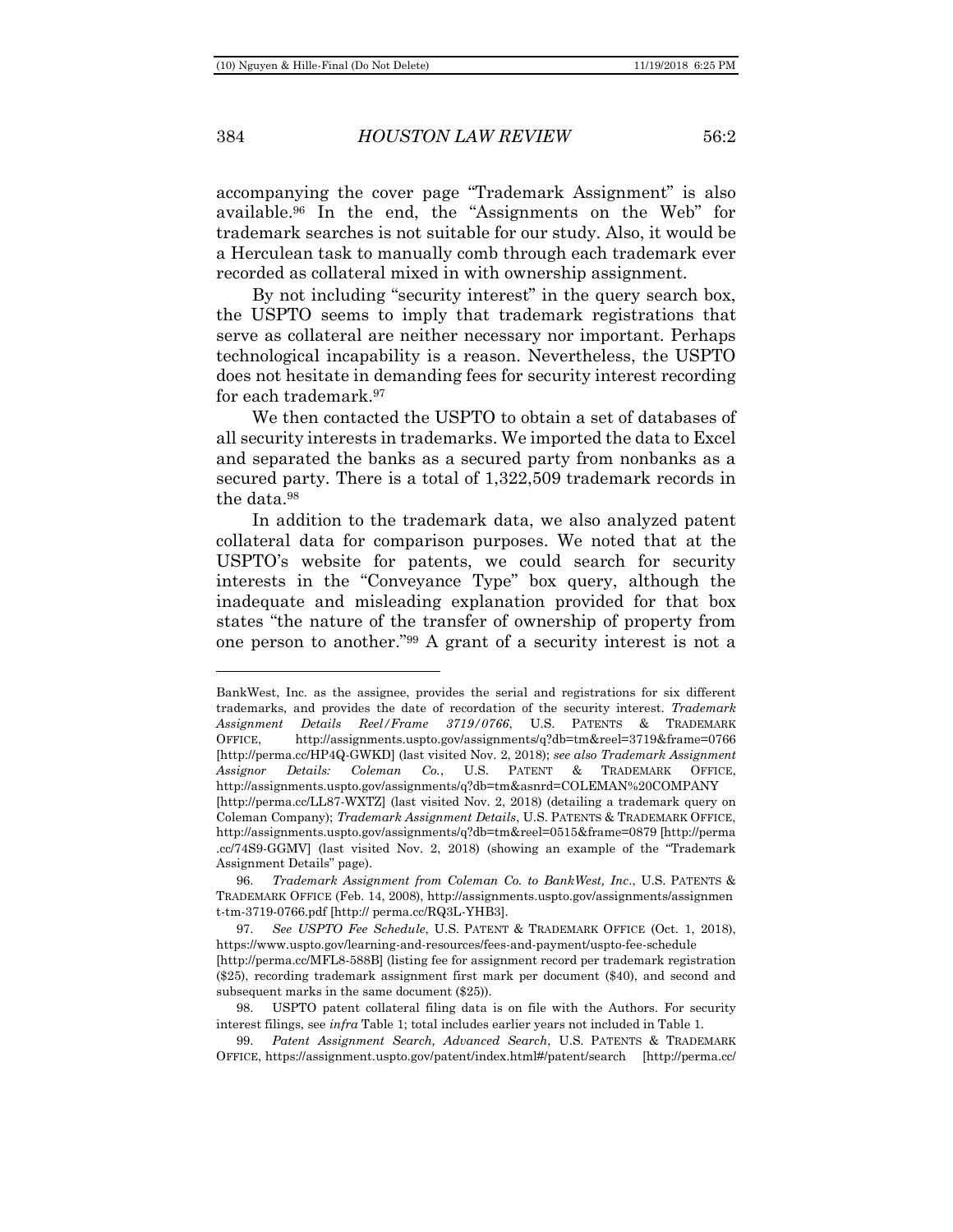transfer of ownership.<sup>100</sup> We downloaded the patent data and cleaned it up for security interest conveyances. 101

### <span id="page-20-0"></span>*C. The Search Results—Trademarks as Idle Assets?*

From 2002 to 2015, a total of 8,345,463 trademarks were registered by the USPTO.<sup>102</sup> Only 949,525 trademarks are collateral.<sup>103</sup> That means only 11% of trademarks are worthy to be utilized either as "boot collateral" or primary collateral for loans by all lenders. The remainder, 89%, are idle assets. We separated the data for each year and formulated the first table and figure set.

**Table 1** shows the number of trademark registrations and collateral recorded, and the ratio from 2002 to 2015. **Figure 1** provides a corresponding graph.

W4EF-THBL] (last visited Nov. 2, 2018).

<sup>100.</sup> Laborers Pension Tr. Fund-Detroit & Vicinity v. Interior Exterior Specialists Co., 824 F. Supp. 2d 764, 771 (E.D. Mich. 2011) (finding that the agreement between the parties "had the hallmarks of a security agreement, not a transfer of ownership"); Sherrill D. Wolford, *"Transfer of Ownership": Uncapping Taxable Value for Property Tax Assessments*, 75 MICH. B. J. 302, 304 (1996) ("[E]xamples of conveyances which are not transfers of ownership include: a transfer through foreclosure or through a deed in lieu of foreclosure, a transfer for security or an assignment or discharge of a security interest, a transfer among members of an affiliated group, or a transaction that qualifies as a tax-free reorganization.").

<sup>101.</sup> *See generally* Nguyen & Hille, *supra* note [94.](#page-18-1)

<sup>102.</sup> *See infra* Table 1.

<sup>103.</sup> *See id.*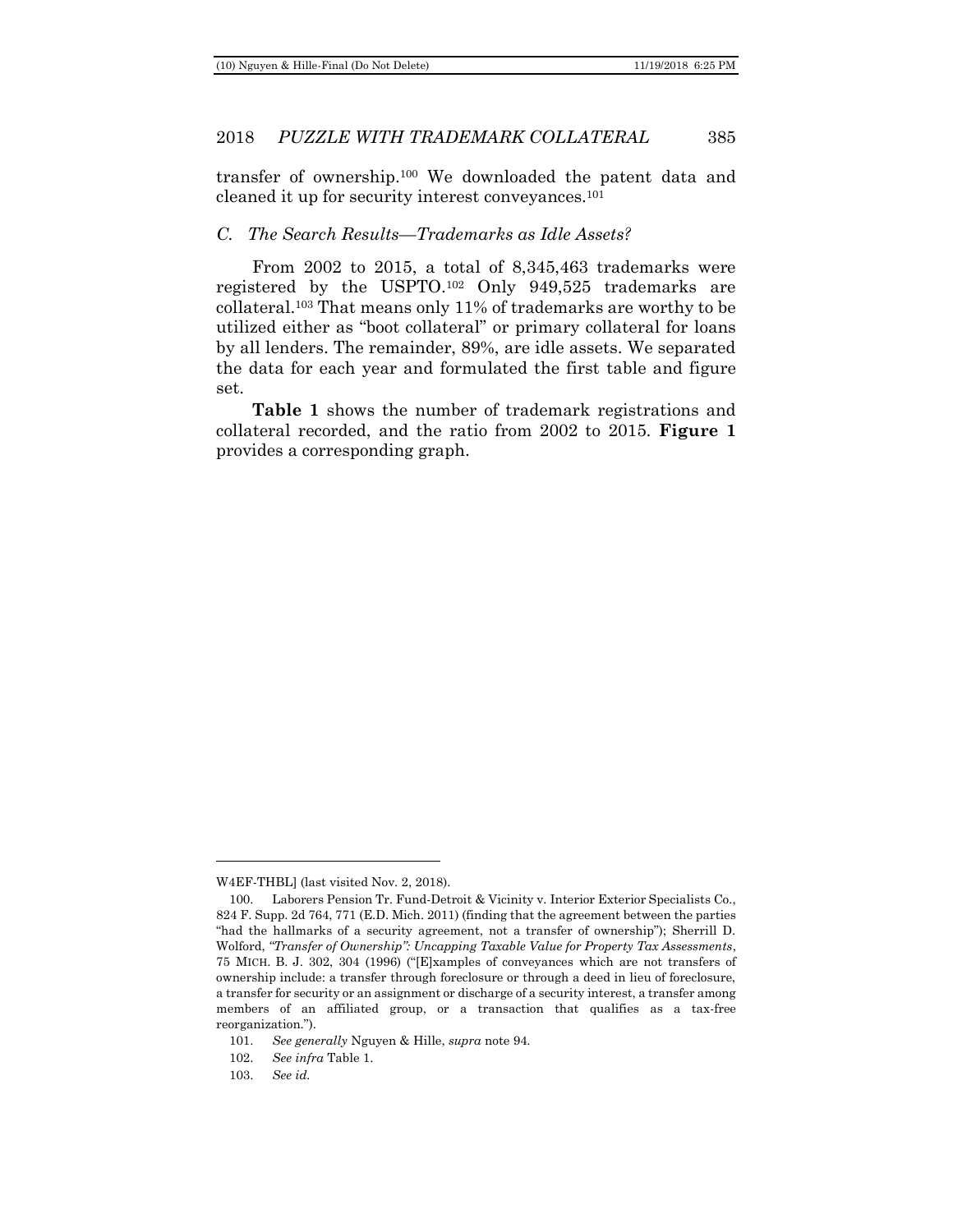### Table 1

## **Trademarks Registered and Collateral Recorded by All Creditors**

| Year | Trade-<br>marks<br><b>Registered</b> | <b>Collateral</b><br>Recorded | <b>Ratio</b> |
|------|--------------------------------------|-------------------------------|--------------|
| 2015 | 820,984                              | 78,022                        | $9.5\%$      |
| 2014 | 757,948                              | 93,439                        | 12.3%        |
| 2013 | 733,181                              | 86,370                        | 11.8%        |
| 2012 | 689,114                              | 78,567                        | 11.4%        |
| 2011 | 676,046                              | 76,378                        | 11.3%        |
| 2010 | 677,474                              | 68,364                        | 10.1%        |
| 2009 | 654,609                              | 60,234                        | $9.2\%$      |
| 2008 | 677,826                              | 56,003                        | 8.3%         |
| 2007 | 619,898                              | 72,717                        | 11.7%        |
| 2006 | 558,598                              | 66,494                        | 11.9%        |
| 2005 | 534,809                              | 56,743                        | 10.6%        |
| 2004 | 380,684                              | 54,689                        | 14.4%        |
| 2003 | 325,817                              | 51,189                        | 15.7%        |
| 2002 | 238.475                              | 50,316                        | 21.1%        |

[1] We rely on the data provided by WIPO and USPTO for the total numbers of Trade Marks registered and collateral assignments each year (accessed February 11, 2018.)

https://www.uspto.gov/learning-and-resources/electronic-data-products/trademarkassignment-dataset

http://www.wipo.int/ipstats/en/statistics/country\_profile/profile.jsp?code=US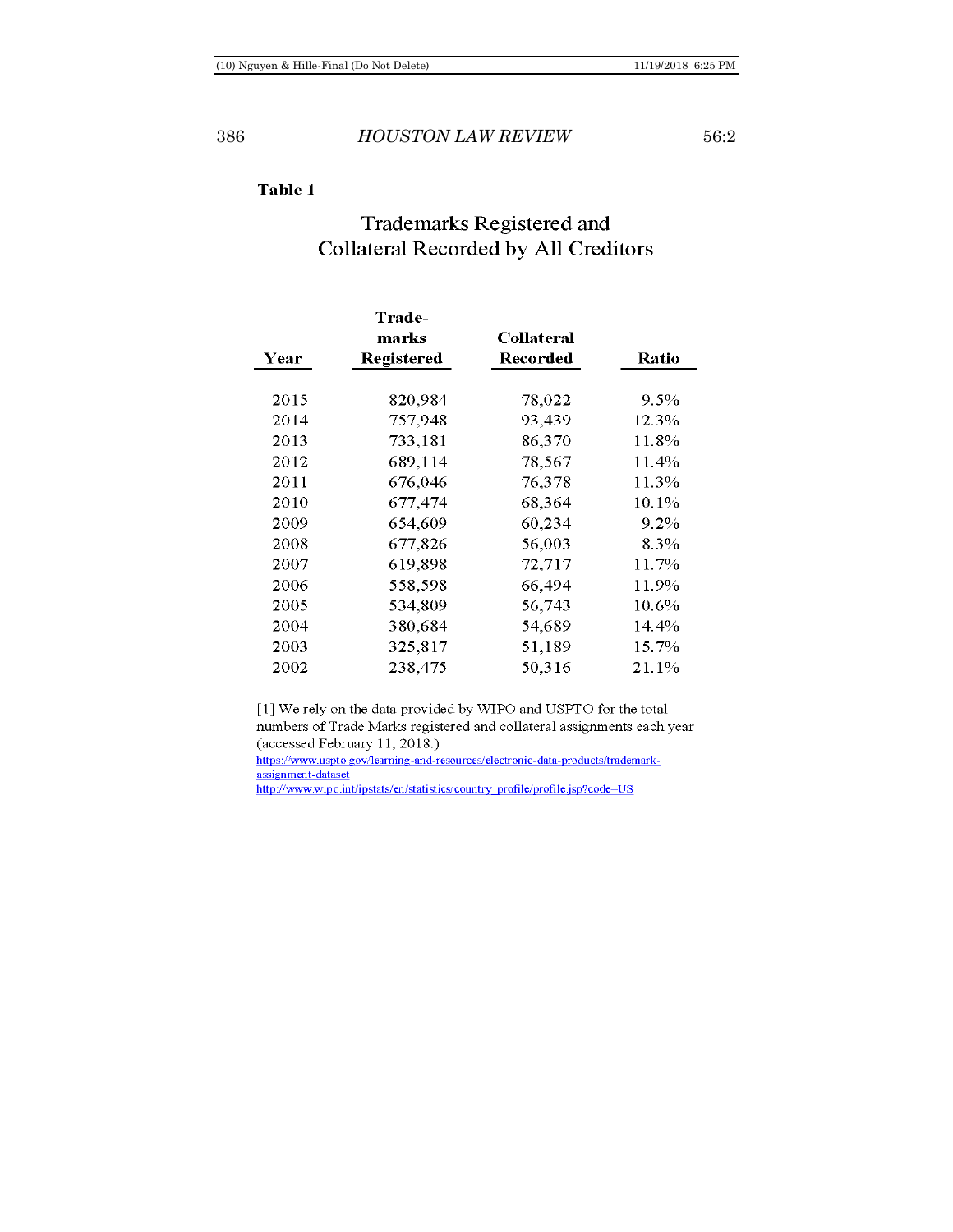

Consistent with the economic reality during the financial crisis in 2008–2009, the ratio of trademark collateral recorded sank to 8.3% in 2008 and 9.2% in 2009. After the financial meltdown, the ratio of trademark collateral recorded has very slowly climbed back but failed to reach the high of 21.1% in 2002. In fact, the ratio of trademark collateral recorded in recent years is about half of the peak year of 2002. In the last five years, the ratio is at 11%. That means 89% of trademarks are not recorded by lenders as collateral with the USPTO. This finding is consistent with patents as collateral.<sup>104</sup> Lenders shun both trademarks and patents as collateral in financing.<sup>105</sup>

### V. A CLOSER LOOK AND POSSIBLE EXPLANATIONS

### <span id="page-22-1"></span><span id="page-22-0"></span>*A. Banks and Nonbanks in Trademark Collateral*

**Table 2** and corresponding **Figure 2** show the number of trademarks banks have recorded as collateral with the USPTO. In actual numbers, banks increased their acceptance of trademarks as collateral. For example, banks recorded 52,260 and 56,626 trademarks as collateral in 2013 and 2014, respectively. These

<sup>104.</sup> Nguyen & Hille, *supra* note [94,](#page-18-1) at 141–42.

<sup>105.</sup> *Id.* at 145–49; *see* Nguyen & Hille, *supra* note [14,](#page-3-1) at 8–10 (providing a comprehensive discussion of why lenders do not lend against patents).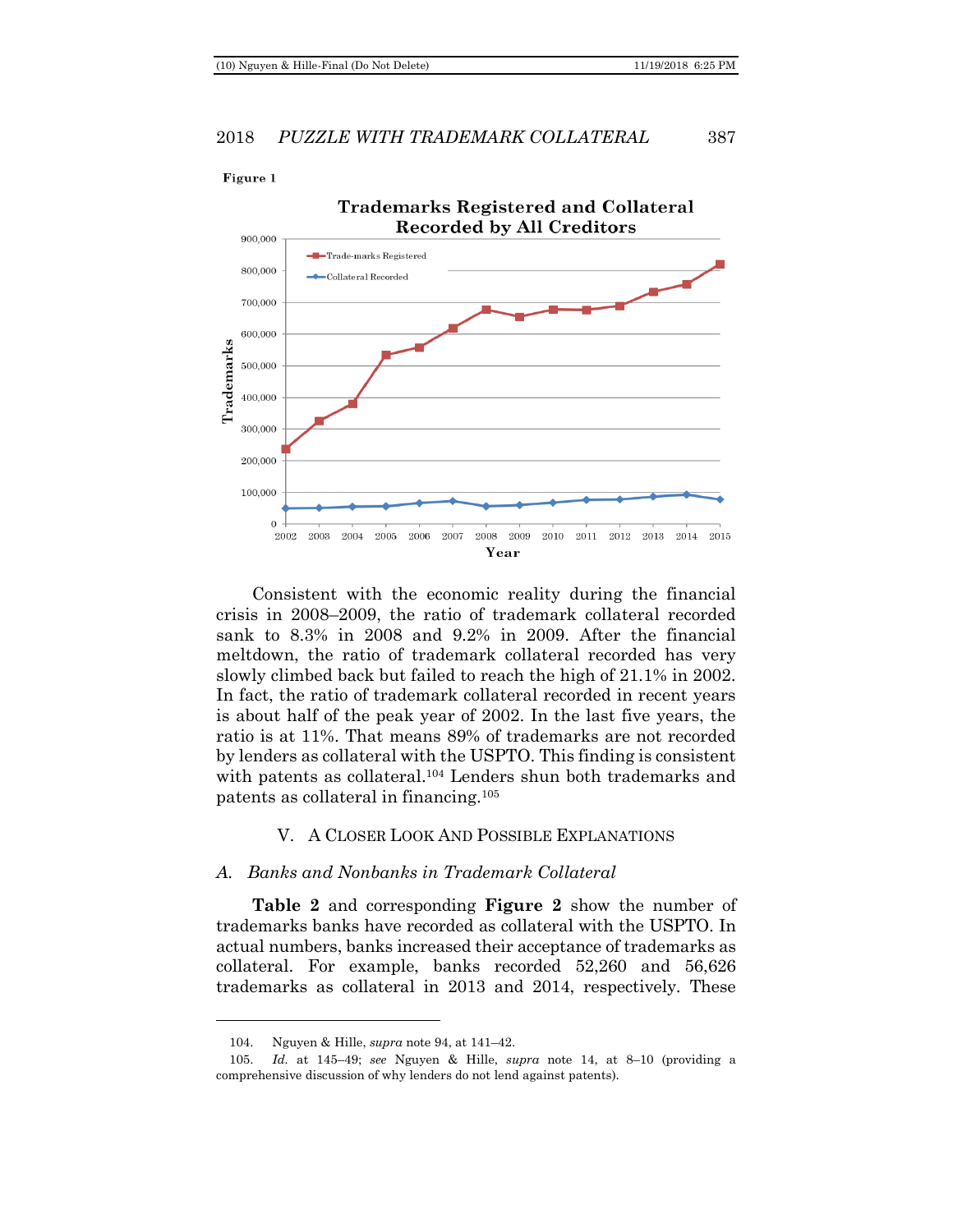numbers are higher than the 26,317 trademarks recorded by banks as collateral in 2003. Sheer numbers alone, however, fail to provide the full picture, because, in the ratio of the collateral recorded versus trademarks available, the ratio is only 7.1% and 7.5% for 2013 and 2014, respectively. These two ratio numbers are below 2003's which was at 8.1% and substantially below 2002's which was at 11.5%. Overall, in the 10-year period from 2006 to 2015, the ratio was 6% and in the five-year period from 2011 to 2015, the ratio was 6.7%.

### **Table 2**

## **Trademarks Registered and Collateral Recorded by Banks**

|      | <b>Trade-</b> | Bank              |         |
|------|---------------|-------------------|---------|
|      | marks         | <b>Collateral</b> |         |
| Year | Registered    | Recorded          | Ratio   |
|      |               |                   |         |
| 2015 | 820,984       | 43,781            | 5.3%    |
| 2014 | 757,948       | 56,525            | $7.5\%$ |
| 2013 | 733,181       | 52,260            | $7.1\%$ |
| 2012 | 689,114       | 47,230            | $6.9\%$ |
| 2011 | 676,046       | 48,394            | $7.2\%$ |
| 2010 | 677,474       | 39,732            | 5.9%    |
| 2009 | 654,609       | 32,747            | 5.0%    |
| 2008 | 677,826       | 29,241            | 4.3%    |
| 2007 | 619,898       | 31,647            | 5.1%    |
| 2006 | 558,598       | 34,444            | $6.2\%$ |
| 2005 | 534,809       | 27,809            | 5.2%    |
| 2004 | 380,684       | 27,652            | 7.3%    |
| 2003 | 325,817       | 26,317            | $8.1\%$ |
| 2002 | 238,475       | 27,498            | 11.5%   |

[1] We rely on the data provided by WIPO and USPTO for the total numbers of Trade Marks registered and collateral assignments each year (accessed February 11, 2018.)

https://www.uspto.gov/learning-and-resources/electronic-data-products/trademark-assignmentdataset

http://www.wipo.int/ipstats/en/statistics/country\_profile/profile.jsp?code=US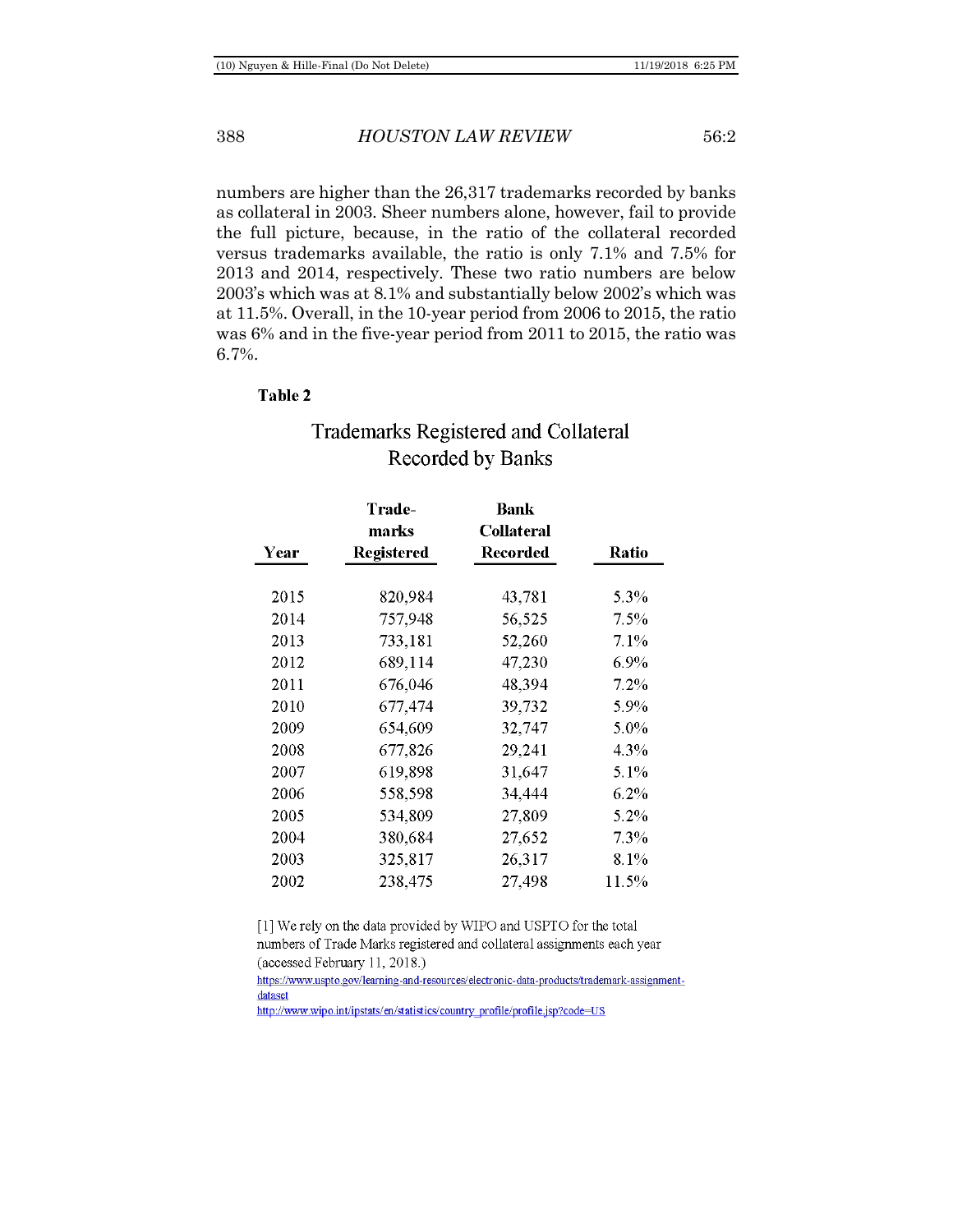Figure 2

### 2018 *PUZZLE WITH TRADEMARK COLLATERAL* 389



Overall, the low ratio of trademarks recorded by banks as collateral is consistent with the reality that trademarks and other intellectual property assets are the nontraditional assets that banks often do not count as "assets" for collateral in determining the loans.<sup>106</sup> In other words, banks don't value trademarks or patents, among other types of intellectual property.<sup>107</sup> From the banks' perspectives, trademarks are "credit enhancers" or "boot collateral" included in a borrower's overall assets as collateral but not the primary loan collateral.<sup>108</sup> Lenders from banks to nonbanks know that a loan against a trademark is seen as "the fulcrum security on a tough balance sheet."<sup>109</sup> In other words, the borrowers in these situations are too risky for both banks and

<span id="page-24-0"></span><sup>106.</sup> Nguyen & Hille, *supra* note [94,](#page-18-1) at 171–75 (providing an analysis of banking regulations that prevent banks from accepting intellectual property as collateral).

<sup>107.</sup> *Q&A: Asset-based Lending in Today's Market*, PITCHBOOK (Oct. 5, 2017), https://pitchbook.com/news/articles/qa-asset-based-lending-in-todaysmarket [http://perma.cc/L4EQ-9Q6L].

<sup>108.</sup> *Asset-Based Lending: Intellectual Property*, APPRAISAL ECON., https://www.app raisaleconomics.com/asset-based-lending-intellectual-property/ [http://perma.cc/65GZ-T3NL] (last visited Nov. 2, 2018); *see also* Hugh C. Larratt-Smith, *It's All in a Name: Brands and Trademarks as Loan Collateral*, ABF J. (Mar. 2017), http://www.abfjournal.com/%3Fpost\_type%3Darticles%26p%3D59017 [http://perma.cc/ 7DH2-JZCE] (reporting that brands and trademarks are "'boot collateral'—that is to say, nice to have, but not a deal breaker").

<sup>109.</sup> Larratt-Smith, *supra* note [108.](#page-24-0)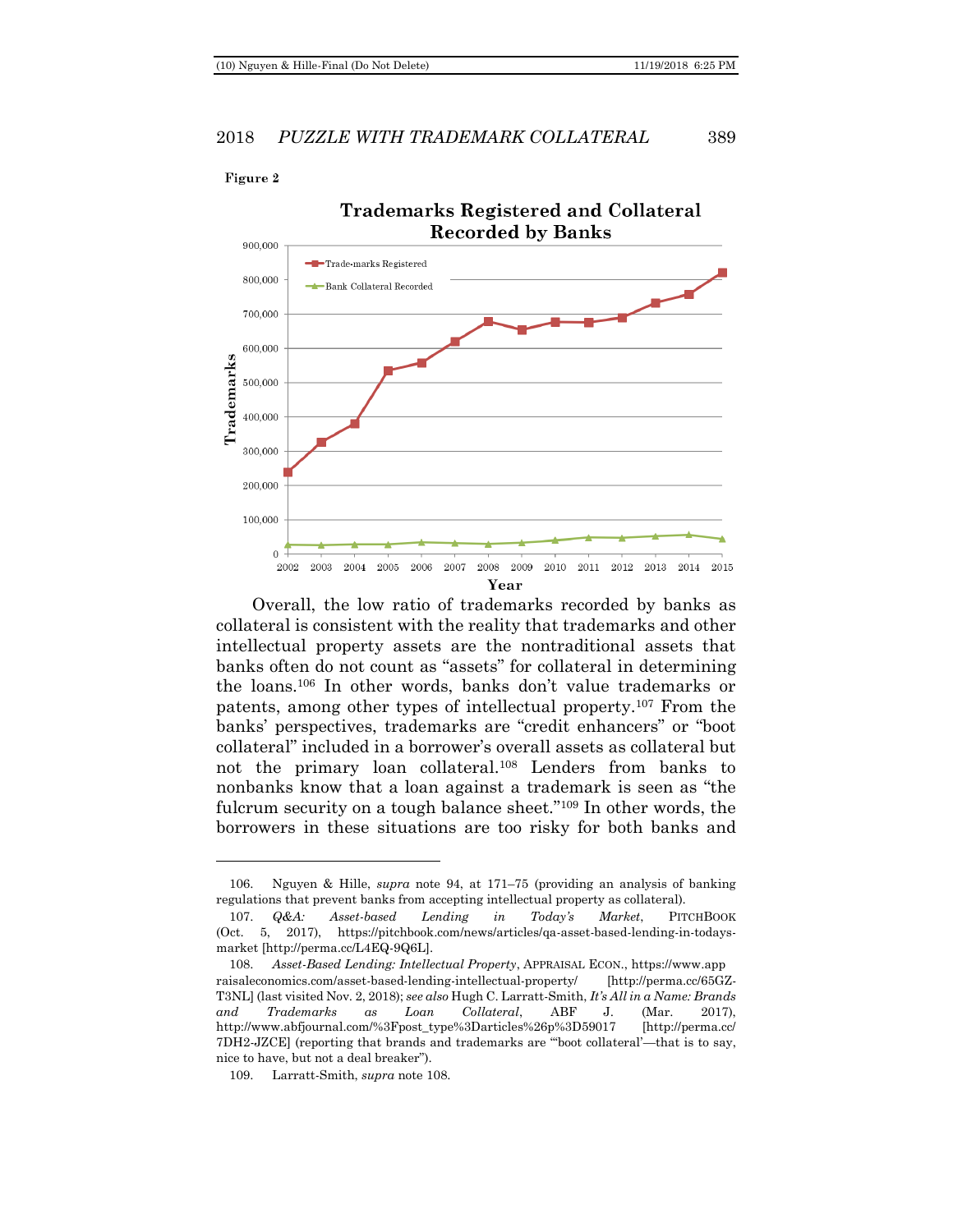nonbanks. Banks would shy away from these borrowers while nonbanks may lend with very high interest rates and fees.

**Table 3** and corresponding **Figure 3** provide the number of trademarks as collateral recorded by nonbanks and the related ratio of the collateral recorded to the total trademark registrations each year from 2002 to 2015.

### Table 3

| Year | Trade-<br>marks<br>Registered | Non-Bank<br><b>Collateral</b><br>Recorded | Ratio   |
|------|-------------------------------|-------------------------------------------|---------|
| 2015 | 820,984                       | 34,241                                    | 4.2%    |
| 2014 | 757,948                       | 36,914                                    | 4.9%    |
| 2013 | 733,181                       | 34,110                                    | 4.7%    |
| 2012 | 689,114                       | 31,337                                    | 4.5%    |
| 2011 | 676,046                       | 27,984                                    | 4.1%    |
| 2010 | 677,474                       | 28,632                                    | $4.2\%$ |
| 2009 | 654,609                       | 27,487                                    | $4.2\%$ |
| 2008 | 677,826                       | 26,762                                    | 3.9%    |
| 2007 | 619,898                       | 41,070                                    | $6.6\%$ |
| 2006 | 558,598                       | 32,050                                    | 5.7%    |
| 2005 | 534,809                       | 28,934                                    | 5.4%    |
| 2004 | 380,684                       | 27,037                                    | 7.1%    |
| 2003 | 325,817                       | 24,872                                    | 7.6%    |
| 2002 | 238,475                       | 22,818                                    | 9.6%    |

## **Trademarks Registered and Collateral** Recorded by Non-Banks

[1] We rely on the data provided by WIPO and USPTO for the total numbers of Trade Marks registered and collateral assignments each year (accessed February 11, 2018.)

https://www.uspto.gov/learning-and-resources/electronic-data-products/trademark-assignmentdataset

http://www.wipo.int/ipstats/en/statistics/country\_profile/profile.jsp?code=US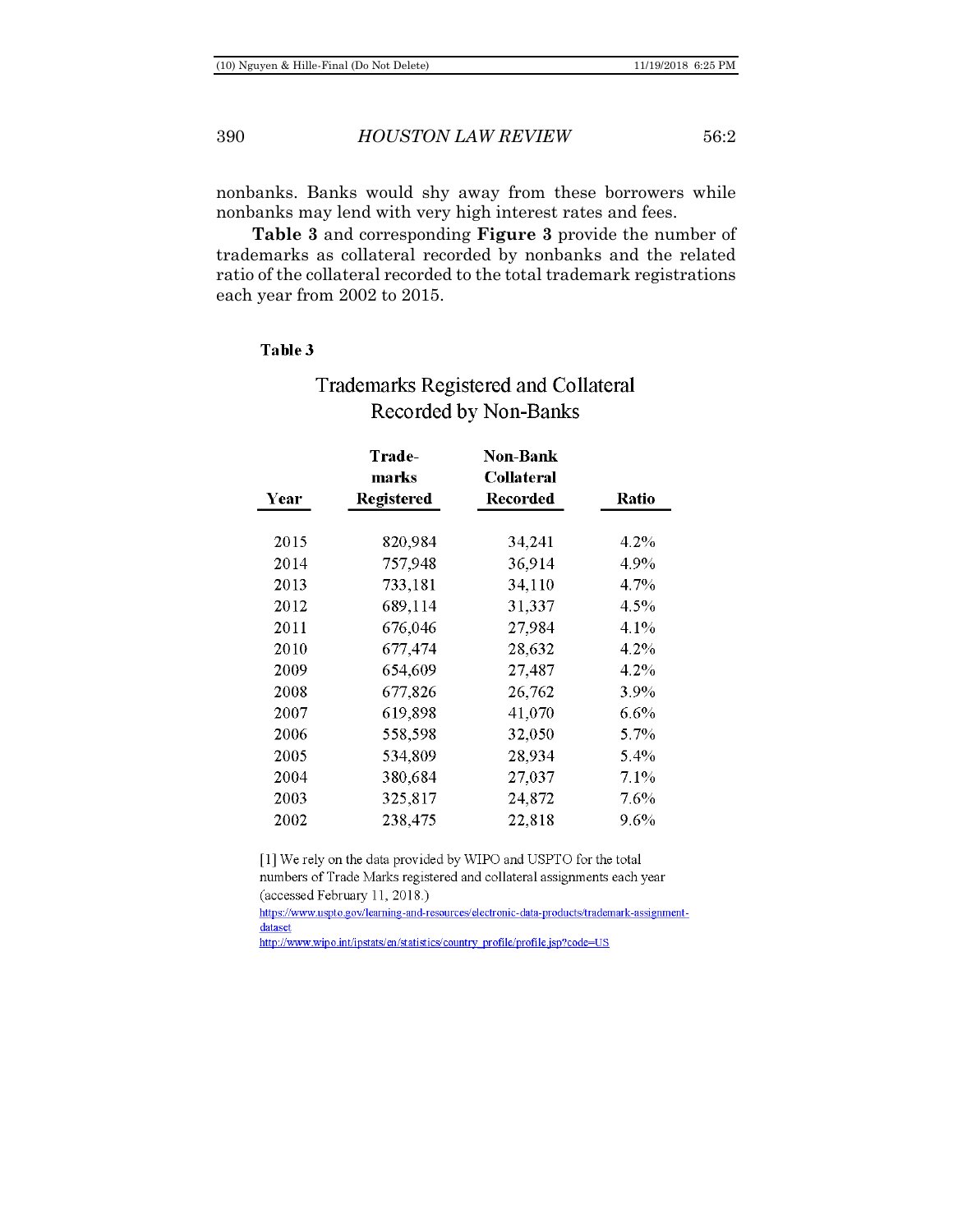Figure 3

### 2018 *PUZZLE WITH TRADEMARK COLLATERAL* 391



<span id="page-26-0"></span>As Table 3 illustrates, nonbanks are active in the lending space with trademarks as collateral, taking about 4% of the total trademark collateral recorded. Nonbanks have been aggressively stepping into the niche that banks have avoided.<sup>110</sup> This trend is consistent with reports on the increase in nonbank lenders providing asset-based lending to companies.<sup>111</sup> With respect to "brand loans," nonbank lenders have devised three common loan structures with trademarks as part of the collateral.<sup>112</sup>

ABL: the trademark or brand is part of the borrowing base, constituting a small percentage (in the form of an advance rate) of the net forced liquidation value.<sup>113</sup>

Stretch ABL: Appraisers will conduct a valuation of the trademark or brand. The brand becomes part of the first lien collateral package to entice lenders to "stretch to higher advance rates on working capital assets" due to the trademark/brand as "boot collateral."<sup>114</sup>

<sup>110.</sup> Kyle Stock, *Asset-Based Lending Grows in Popularity*, WALL ST. J., Feb. 2, 2010, at B5.

<sup>111.</sup> *Id.* 

<sup>112.</sup> *See* Larratt-Smith, *supra* not[e 108.](#page-24-0)

<sup>113.</sup> *Id.*

<sup>114.</sup> *Id.*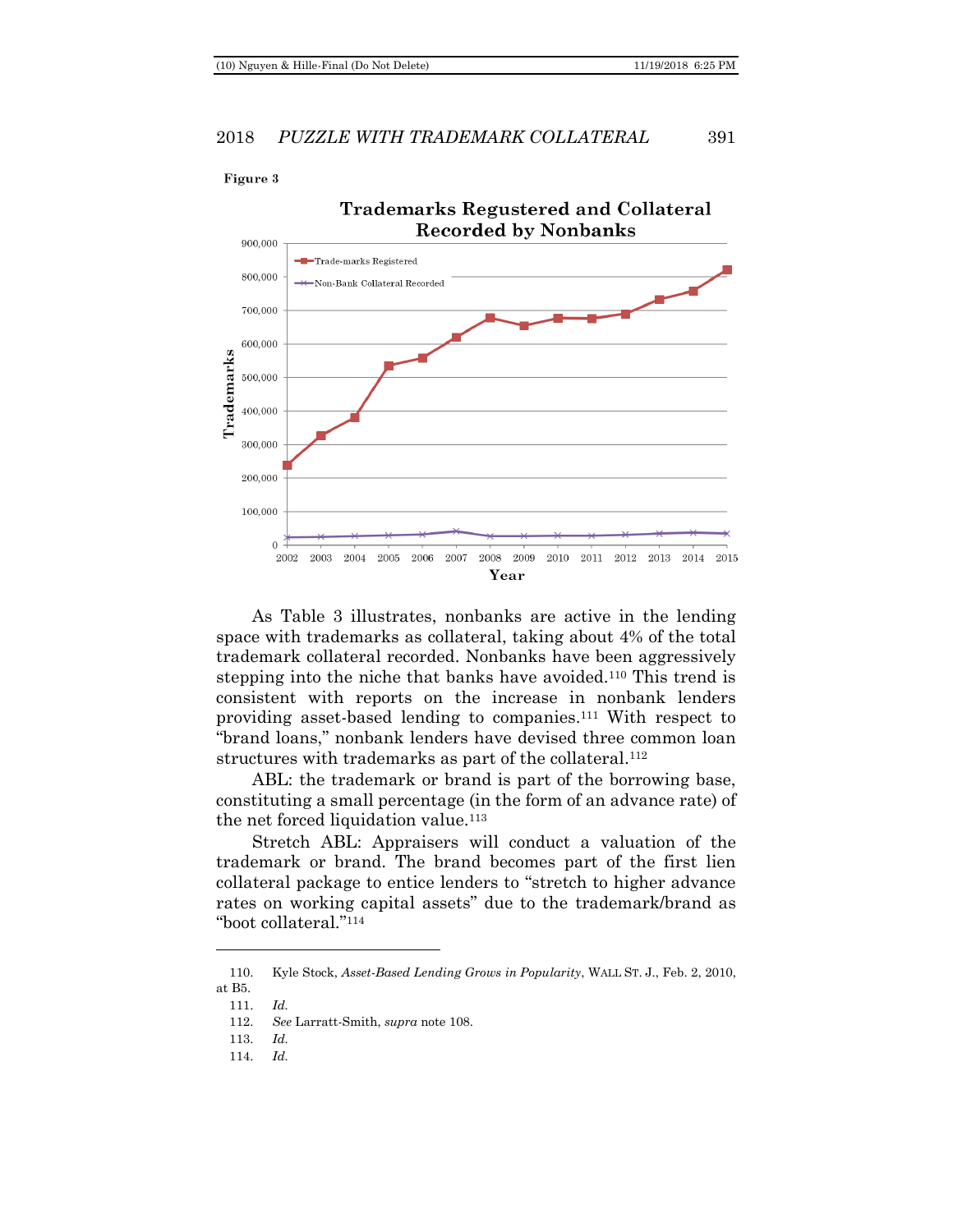Second Lien: In this transaction a nonbank lender provides a term loan with first lien on the trademark/brand collateral while the bank provides a credit line on the traditional assets as collateral with first lien.<sup>115</sup> Essentially, the borrower's assets are bifurcated, and banks and nonbanks structure the two transactions for two different types of assets.<sup>116</sup>

### <span id="page-27-0"></span>*B. Trademark Collateral Versus Patent Collateral*

Lenders seem to reject both trademarks and patents as collateral in secured financing as seen in the small percentage of patents and substantially smaller percentage of trademarks recorded as collateral compared to the total trademarks and patents available. For patents, from 2002 to 2015, only 17.2% of patents were recorded as collateral, and 82.8% of patents were not. For trademarks, 6.3% of trademarks were recorded as collateral and 93.7% were not, see **Table 4** and **Figure 4**. 117

### Figure 4

### Trademarks Registered, Patents Issued and **Collateral Recorded by Banks**



<sup>115.</sup> *Id.*

<sup>116.</sup> *Asset-Based Lending: Intellectual Property*, *supra* note [108](#page-24-0) ("Subordinate loans offered by junior lenders with a primary lien on IP assets and a secondary lien on tangible assets ('bifurcated collateral' financing transactions).").

<sup>117.</sup> *See* Nguyen & Hille, *supra* note [94,](#page-18-1) at 156.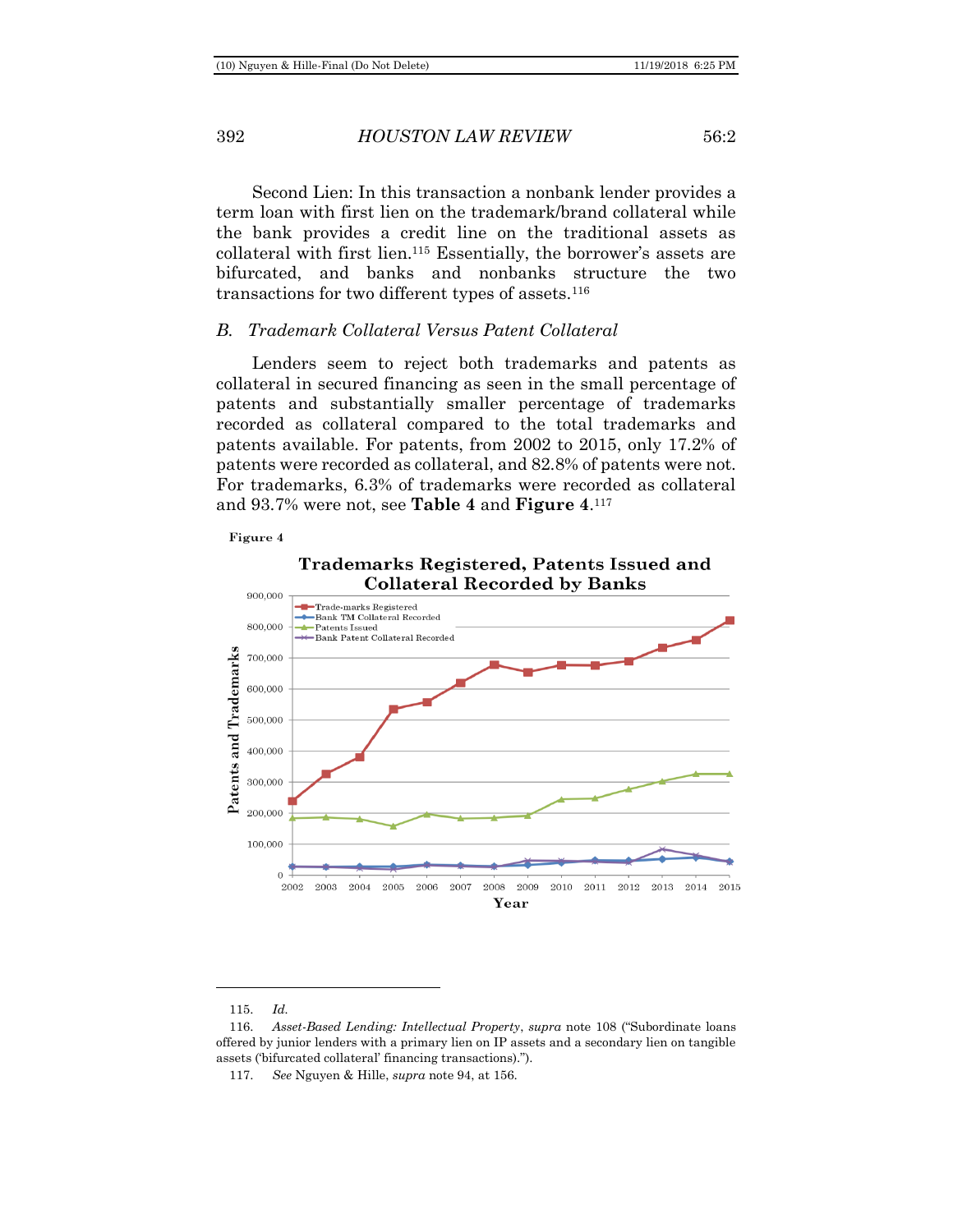| Fable 4 |  |  |  |
|---------|--|--|--|

| Year | Trade-<br>marks<br>Registered | <b>Bank TM</b><br><b>Collateral</b><br>Recorded | <b>Trade-</b><br>mark<br>Ratio | Patents<br><b>Issued</b> | <b>Bank Patent</b><br><b>Collateral</b><br>Recorded | Patent<br>Ratio |
|------|-------------------------------|-------------------------------------------------|--------------------------------|--------------------------|-----------------------------------------------------|-----------------|
| 2015 | 820,984                       | 43,781                                          | 5.3%                           | 325,979                  | 42,012                                              | 12.9%           |
| 2014 | 757,948                       | 56,525                                          | $7.5\%$                        | 326,032                  | 64.591                                              | 19.8%           |
| 2013 | 733.181                       | 52,260                                          | 7.1%                           | 302,948                  | 83.813                                              | 27.7%           |
| 2012 | 689,114                       | 47,230                                          | $6.9\%$                        | 276,788                  | 39.826                                              | 14.4%           |
| 2011 | 676,046                       | 48,394                                          | $7.2\%$                        | 247.713                  | 44,072                                              | 17.8%           |
| 2010 | 677,474                       | 39,732                                          | 5.9%                           | 244.341                  | 46,484                                              | 19.0%           |
| 2009 | 654,609                       | 32,747                                          | 5.0%                           | 191,927                  | 46,688                                              | 24.3%           |
| 2008 | 677,826                       | 29,241                                          | 4.3%                           | 185.224                  | 26,283                                              | 14.2%           |
| 2007 | 619,898                       | 31,647                                          | 5.1%                           | 182,899                  | 28,706                                              | 15.7%           |
| 2006 | 558,598                       | 34,444                                          | $6.2\%$                        | 196,405                  | 32,614                                              | 16.6%           |
| 2005 | 534.809                       | 27,809                                          | $5.2\%$                        | 157,718                  | 18,458                                              | 11.7%           |
| 2004 | 380.684                       | 27,652                                          | 7.3%                           | 181.299                  | 21.810                                              | 12.0%           |
| 2003 | 325,817                       | 26,317                                          | $8.1\%$                        | 187,012                  | 26,783                                              | 14.3%           |
| 2002 | 238,475                       | 27,498                                          | 11.5%                          | 184,375                  | 27.440                                              | 14.9%           |

### Trademarks Registered, Patents Issued and **Collateral Recorded by Banks**

[1] We rely on the data provided by WIPO and USPTO for the total numbers of Trade Marks registered, Patents Issued, and collateral assignments each year (accessed Nov. 10, 2017 and February 11, 2018.)

https://www.uspto.gov/learning-and-resources/electronic-data-products/trademark-assignment-dataset https://www.uspto.gov/learning-and-resources/electronic-data-products/patent-assignment-dataset http://www.wipo.int/ipstats/en/statistics/country\_profile/profile.jsp?code=US

A closer examination of banks that are willing to lend with patents as collateral reveals some important insights on lending and innovation. We have identified those insights in our study about outlier banks that specialize in lending to startups and high growth tech companies, and we name this type of lending business model "IP Venture Banking."<sup>118</sup> The outlier banks charge zero or little interest on the loan, take a security interest in the patents, and require warrants to purchase shares in the company.<sup>119</sup> As a

<sup>118.</sup> *See* Nguyen & Hille, *supra* note [14,](#page-3-1) at 7–9.

<sup>119.</sup> A warrant is a derivative that confers the right, but not the obligation, to buy or sell a security—normally an equity—at a certain price before expiration. *See Warrant*, INVESTOPEDIA, https://www.investopedia.com/terms/w/warrant.asp#ixzz55PvKWdU [http: //perma.cc/LDQ3-BN6Q] (last visited Nov. 2, 2018). Banks in IP Venture Lending typically demand a warrant, as the banks can greatly benefit when the borrowers are highly valued at a later exiting stage. *See* Andy Weyer, *Typical Venture Debt Terms*, SQUARE 1 BANK (Feb. 24, 2014), https://www.square1bank.com/insights/typical-venture-debt-terms/ [http:// perma.cc/99QY-NKK4] ("Most venture banks require financial covenants (e.g., minimum revenue at 75% plan, maximum net loss at 125% plan or minimum equity raise by a certain date), but the overall cost of capital is relatively low (interest rates at 4%-8%, upfront fees at 0.25%-0.50% and warrants at 3%-5%)."). A sample warrant from Square 1 Bank is available at http://contracts.onecle.com/otonomy/square-one-warrant-2012-07-31.shtml [http://perma.cc/UF4U-Y642].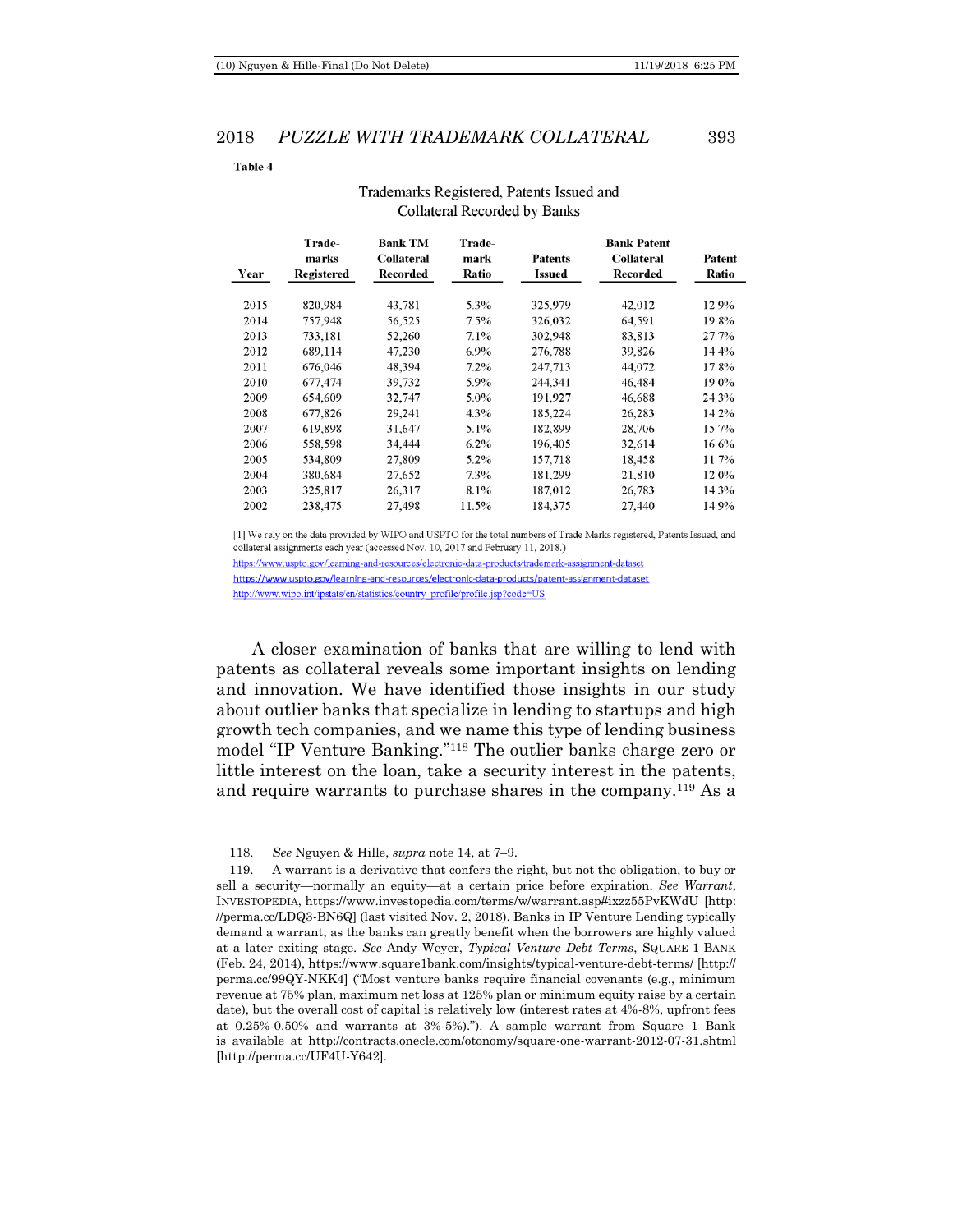### 394 *HOUSTON LAW REVIEW* 56:2

startup or high growth tech company, the borrower in IP Venture Banking does not have hard assets but experiences a high burn rate.<sup>120</sup> The borrower has a few patents or pending patent applications but its technology is important to the enterprise.<sup>121</sup>

The outlier banks take a security interest in the borrower's small patent portfolio, averaging about  $11.8$  patents per deal.<sup>122</sup> Other banks, on the other hand, lend to legacy companies with larger patent portfolios, averaging about  $28.4$  patents per deal.<sup>123</sup> **Table 5** provides the corresponding ratio of trademarks per deal and patents per deal from 2002 to 2015. Table 5

| Year | <b>Bank TM</b><br><b>Collateral</b><br>Recorded | <b>Bank TM</b><br>Deals | <b>TMs</b><br>per<br>Deal | Bank<br>Patent<br><b>Collateral</b> | Bank<br>Patent<br><b>Deals</b> | <b>Patents</b><br>per Deal |
|------|-------------------------------------------------|-------------------------|---------------------------|-------------------------------------|--------------------------------|----------------------------|
| 2015 | 43,781                                          | 3.350                   | 13.1                      | 42,012                              | 1.599                          | 26.3                       |
| 2014 | 56,525                                          | 3.641                   | 15.5                      | 64,591                              | 1,730                          | 37.3                       |
| 2013 | 52,260                                          | 3,460                   | 15.1                      | 83.813                              | 1.580                          | 53.0                       |
| 2012 | 47,230                                          | 3.158                   | 15.0                      | 39,826                              | 1,589                          | 25.1                       |
| 2011 | 48,394                                          | 2.969                   | 16.3                      | 44,072                              | 1.503                          | 29.3                       |
| 2010 | 39,732                                          | 2.702                   | 14.7                      | 46,484                              | 1.518                          | 30.6                       |
| 2009 | 32,747                                          | 2.074                   | 15.8                      | 46,688                              | 1.156                          | 40.4                       |
| 2008 | 29,241                                          | 2.038                   | 14.3                      | 26.283                              | 1,132                          | 23.2                       |
| 2007 | 31,647                                          | 2,275                   | 13.9                      | 28,706                              | 1,339                          | 21.4                       |
| 2006 | 34,444                                          | 2,275                   | 15.1                      | 32,614                              | 1.357                          | 24.0                       |
| 2005 | 27,809                                          | 2,021                   | 13.8                      | 18,458                              | 1,024                          | 18.0                       |
| 2004 | 27,652                                          | 1.989                   | 13.9                      | 21.810                              | 1.136                          | 19.2                       |
| 2003 | 26,317                                          | 1.891                   | 13.9                      | 26,783                              | 872                            | 30.7                       |
| 2002 | 27 498                                          | 2.063                   | 133                       | 27 440                              | 936                            | 29.3                       |

### Trademarks and Patents Collateral Recorded and IP Collateral Deals Recorded by Banks

[1] We rely on the data provided by WIPO and USPTO for the total numbers of Trade Marks registered, Patents Issued, and collateral assignments each year (accessed Nov. 10, 2017 and February 11, 2018.)

https://www.uspto.gov/learning-and-resources/electronic-data-products/trademark-assignment-dataset https://www.uspto.gov/learning-and-resources/electronic-data-products/patent-assignment-dataset http://www.wipo.int/ipstats/en/statistics/country\_profile/profile.jsp?code=US

<sup>120.</sup> Nguyen & Hille, *supra* not[e 14,](#page-3-1) at 12, 14. These companies are always struggling to survive. *See* Martin Zwilling, *10 Ways for Startups to Survive the Valley of Death*, FORBES (Feb. 18, 2013, 11:30 PM), https://www.forbes.com/sites/martinzwilling/2013/02/18/10 ways-for-startups-to-survive-the-valley-of-death/#8677be669eff [http://perma.cc/2ZAH-VHWF] (describing the difficulty of covering the negative cash flow in the early stages of a startup as the "valley of death").

<sup>121.</sup> Nguyen & Hille, *supra* note [14,](#page-3-1) at 22–23; Nguyen & Hille, *supra* note [94,](#page-18-1) at 170.

<sup>122.</sup> USPTO patent collateral filing data is on file with the Authors. The ratio of patents per deal with outlier banks is typical of the 8.8 patents per deal recorded in 2016 for Silicon Valley Bank, a leading outlier bank. Nguyen & Hille, *supra* note [14,](#page-3-1) at 30–31.

<sup>123.</sup> USPTO patent collateral filing data is on file with the Authors. The ratio of patents per deal between other banks and legacy companies is typical of the 37 to 860 range of patents per deal for large legacy banks in 2016. Nguyen & Hille, *supra* not[e 94,](#page-18-1) at 165.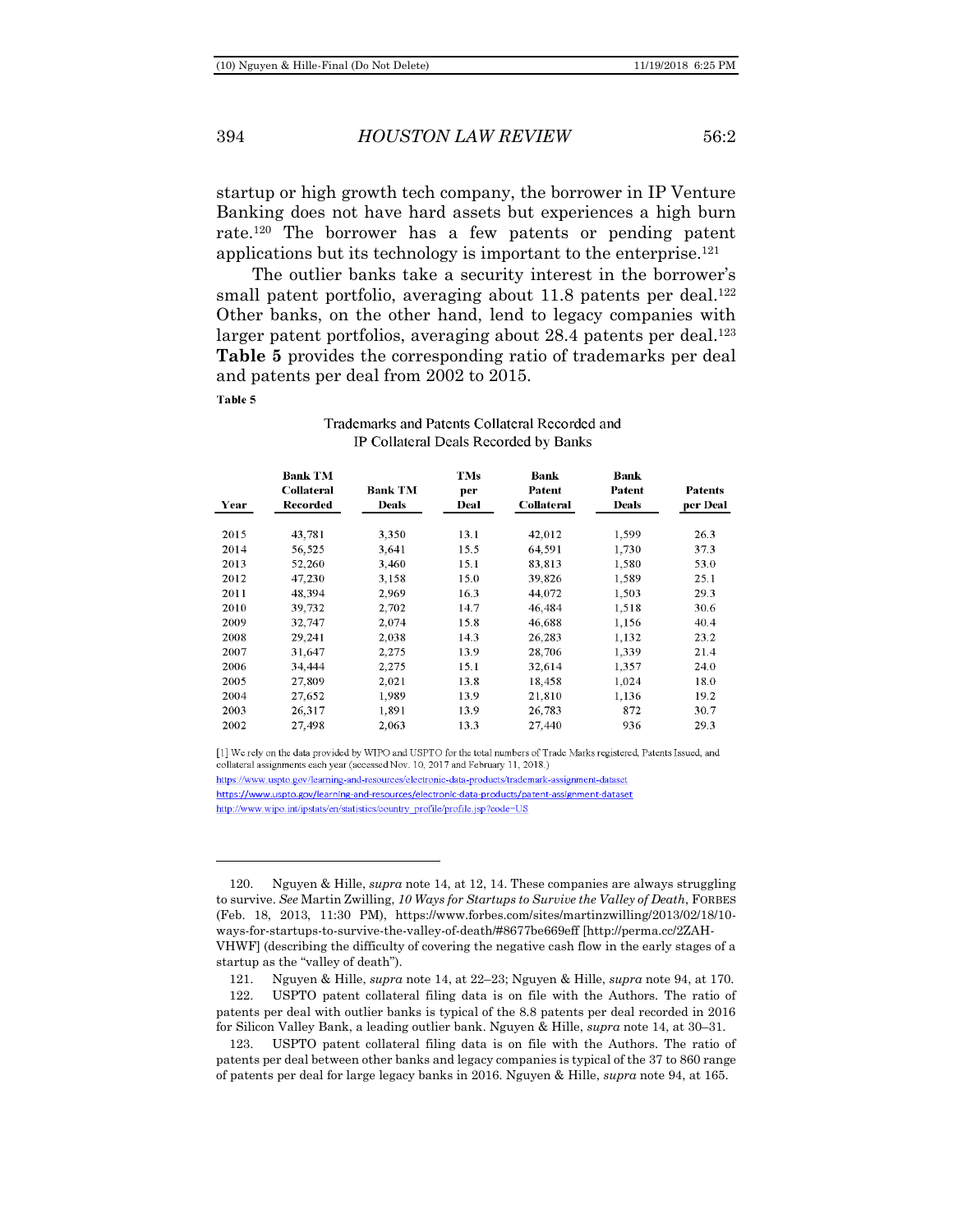In this paper, we also observe the same lending behavior with trademark collateral recorded by banks. The banks with the low ratio of trademark collateral per deal are the same banks who are leaders in IP Venture Banking. <sup>124</sup> The banks with the high ratio of trademark collateral per deal are the same banks who lend to legacy companies.<sup>125</sup> **Table 6** and **Table 7** provide the names of top 20 banks with trademark and patent collateral in the last 5 years of data as well as the corresponding ratio of trademark and patent collateral per deal.<sup>126</sup>

### Table 6

|                |                          | Bank TM           | Bank         | TMs  |
|----------------|--------------------------|-------------------|--------------|------|
|                |                          | <b>Collateral</b> | TM           | per  |
|                | <b>Banks</b>             | <b>Recorded</b>   | <b>Deals</b> | Deal |
|                |                          |                   |              |      |
| 1              | Bank Of America          | 46,768            | 2,493        | 18.8 |
| 2              | JP Morgan Chase Bank     | 36,345            | 1,605        | 22.6 |
| 3              | Wells Fargo Bank         | 32,021            | 1,815        | 17.6 |
| $\overline{4}$ | Deutsche Bank            | 16,487            | 650          | 25.4 |
| 5              | U.S. Bank                | 11,523            | 706          | 16.3 |
| 6              | Citibank                 | 10,657            | 329          | 32.4 |
| 7              | PNC Bank                 | 9,230             | 752          | 12.3 |
| 8              | Silicon Valley Bank      | 7.661             | 1,133        | 6.8  |
| 9              | <b>Bank Of Montreal</b>  | 7,202             | 599          | 12.0 |
| 10             | <b>Barclays Bank</b>     | 6,919             | 308          | 22.5 |
| 11             | <b>BNY</b> Mellon        | 6,156             | 180          | 34.2 |
| 12             | City National Bank (RBC) | 4,758             | 277          | 17.2 |
| 13             | Comerica Bank            | 4,504             | 674          | 6.7  |
| 14             | Goldman Sachs Bank       | 4.355             | 186          | 23.4 |
| 15             | <b>Suntrust Bank</b>     | 4,038             | 357          | 11.3 |
| 16             | Fifth Third Bank         | 3,715             | 467          | 8.0  |
| 17             | Keybank                  | 2.972             | 255          | 11.7 |
| 18             | Pacific Western Bank     | 1.988             | 471          | 4.2  |
| 19             | CIBC Bank Usa            | 1,890             | 219          | 8.6  |
| 20             | Regions Bank             | 1,866             | 188          | 9.9  |
|                | Total of TOP 20 Banks    | 221,055           | 13,664       | 16.2 |
|                | Top 20 Market Share      | 89%               | 82%          |      |
|                | Grand Total of All Banks | 248,190           | 16,578       | 15.0 |

### **Top 20 Banks Recording Trademark Collateral**

124. *See infra* Table 6.

125. *Id.*

<sup>126.</sup> We manually checked each of the twenty banks and their clients in the deals. We found that Fifth Third Bank is in the low ratio of patents per deal, but its clients are not high growth startups in the innovation sectors. Fifth Third Bank is not among the outlier banks of IP Venture Banking.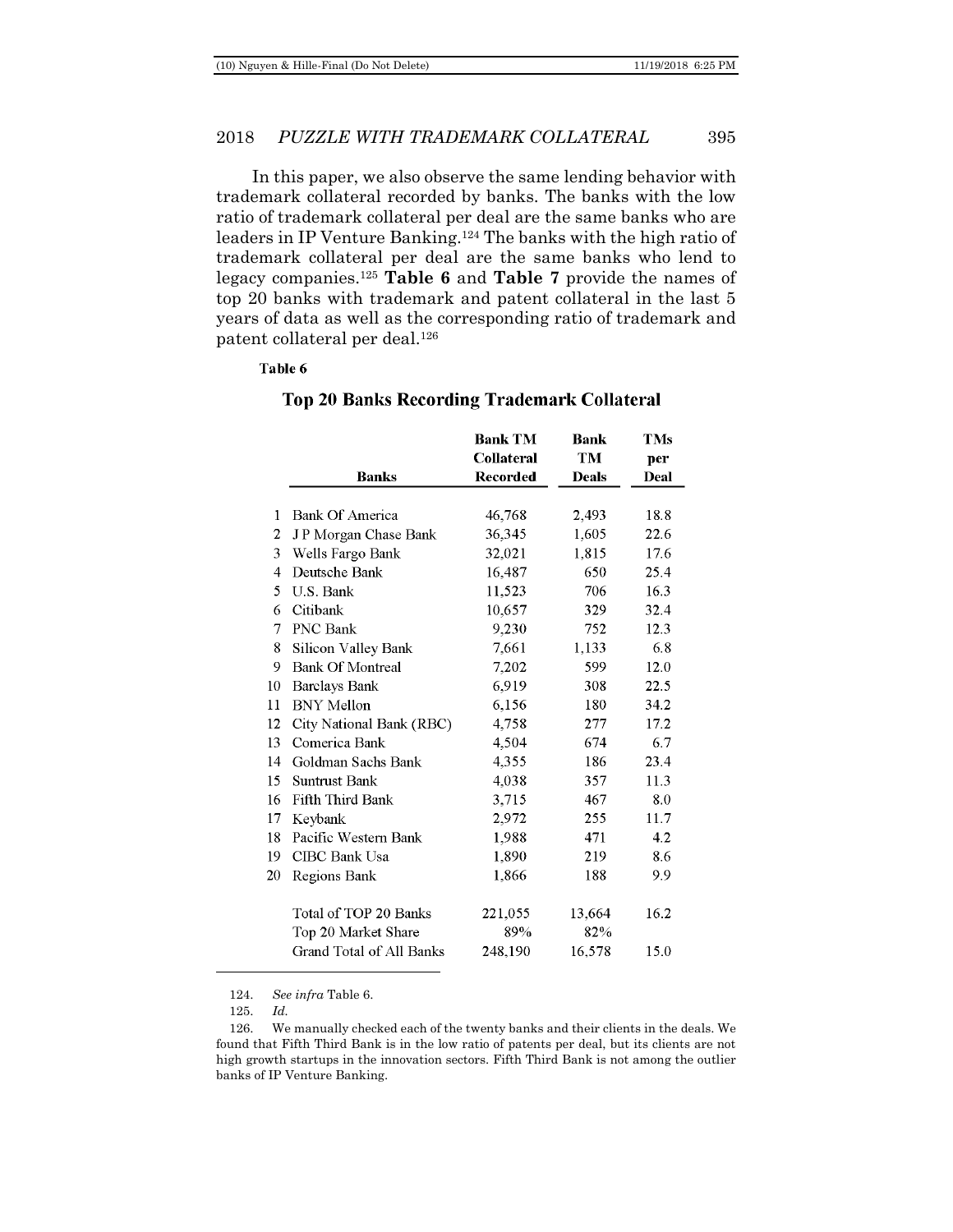### 396 *HOUSTON LAW REVIEW* 56:2

### Table 7

### **Top 20 Banks Recording Patent Collateral**

|    |                          | <b>Bank Patent</b><br><b>Collateral</b> | <b>Bank</b><br><b>Patent</b> | <b>Patents</b><br>per |
|----|--------------------------|-----------------------------------------|------------------------------|-----------------------|
|    | <b>Banks</b>             | <b>Recorded</b>                         | <b>Deals</b>                 | Deal                  |
| 1  | Bank Of America          | 51,398                                  | 1,151                        | 44.7                  |
| 2  | JP Morgan Chase Bank     | 49,602                                  | 804                          | 61.7                  |
| 3  | Citibank                 | 25,622                                  | 134                          | 191.2                 |
| 4  | Deutsche Bank            | 24,582                                  | 301                          | 81.7                  |
| 5  | <b>BNY</b> Mellon        | 18,040                                  | 85                           | 212.2                 |
| 6  | Wells Fargo Bank         | 17,521                                  | 762                          | 23.0                  |
| 7  | Barclays Bank PLC        | 11,512                                  | 165                          | 69.8                  |
| 8  | Silicon Valley Bank      | 11,021                                  | 748                          | 14.7                  |
| 9  | Scotiabank               | 7,522                                   | 72                           | 104.5                 |
| 10 | <b>PNC Bank</b>          | 7,351                                   | 373                          | 19.7                  |
| 11 | Goldman Sachs Bank       | 5,965                                   | 98                           | 60.9                  |
| 12 | U.S. Bank                | 5,692                                   | 297                          | 19.2                  |
| 13 | City National Bank (RBC) | 3,882                                   | 130                          | 29.9                  |
| 14 | <b>Bank Of Montreal</b>  | 3,726                                   | 252                          | 14.8                  |
| 15 | Comerica Bank            | 3,412                                   | 395                          | 8.6                   |
| 16 | Korea Development Bank   | 2,312                                   | 33                           | 70.1                  |
| 17 | <b>Suntrust Bank</b>     | 1,766                                   | 109                          | 16.2                  |
| 18 | <b>HSBC</b> Bank         | 1,749                                   | 90                           | 19.4                  |
| 19 | Pacific Western Bank     | 1,710                                   | 225                          | 7.6                   |
| 20 | Fifth Third Bank         | 1,484                                   | 178                          | 8.3                   |
|    | Total of TOP 20 Banks    | 255,869                                 | 6,402                        | 40.0                  |
|    | Top 20 Market Share      | 93%                                     | 80%                          |                       |
|    | Grand Total of All Banks | 274.291                                 | 7,994                        | 34.3                  |

In the IP Venture Lending niche, it seems that startups and high growth tech companies use both patents and trademarks as collateral, and outlier banks accept and record these assets as collateral. Patents and patent applications have already been identified as a signal for lenders to rely on the IP Venture Lending niche.<sup>127</sup> No study on the role of trademarks in IP Venture Lending

<sup>127.</sup> Ronald J. Mann & Thomas W. Sager, *Patents, Venture Capital, and Software Start-ups*, 36 RES. POL'Y 193, 206 (2007); Jerry Cao & Po-Hsuan Hsu, The Informational Role of Patents in Venture Capital Financing 23 (June 8, 2011) (unpublished manuscript), https://papers.ssrn.com/sol3/papers.cfm?abstract\_id=1678809 [http://perma.cc/2WCJ-

<sup>6</sup>TDF]; Carolin Haussler et al., *To Be Financed or Not . . .—The Role of Patents for Venture Capital-Financing*, 1, 21–22 (Ctr. for Eur. Econ. Research, Discussion Paper No. 09-033, Jan. 2009), http://ftp.zew.de/pub/zew-docs/dp/dp09003.pdf [http://perma.cc/VL4M-CALD];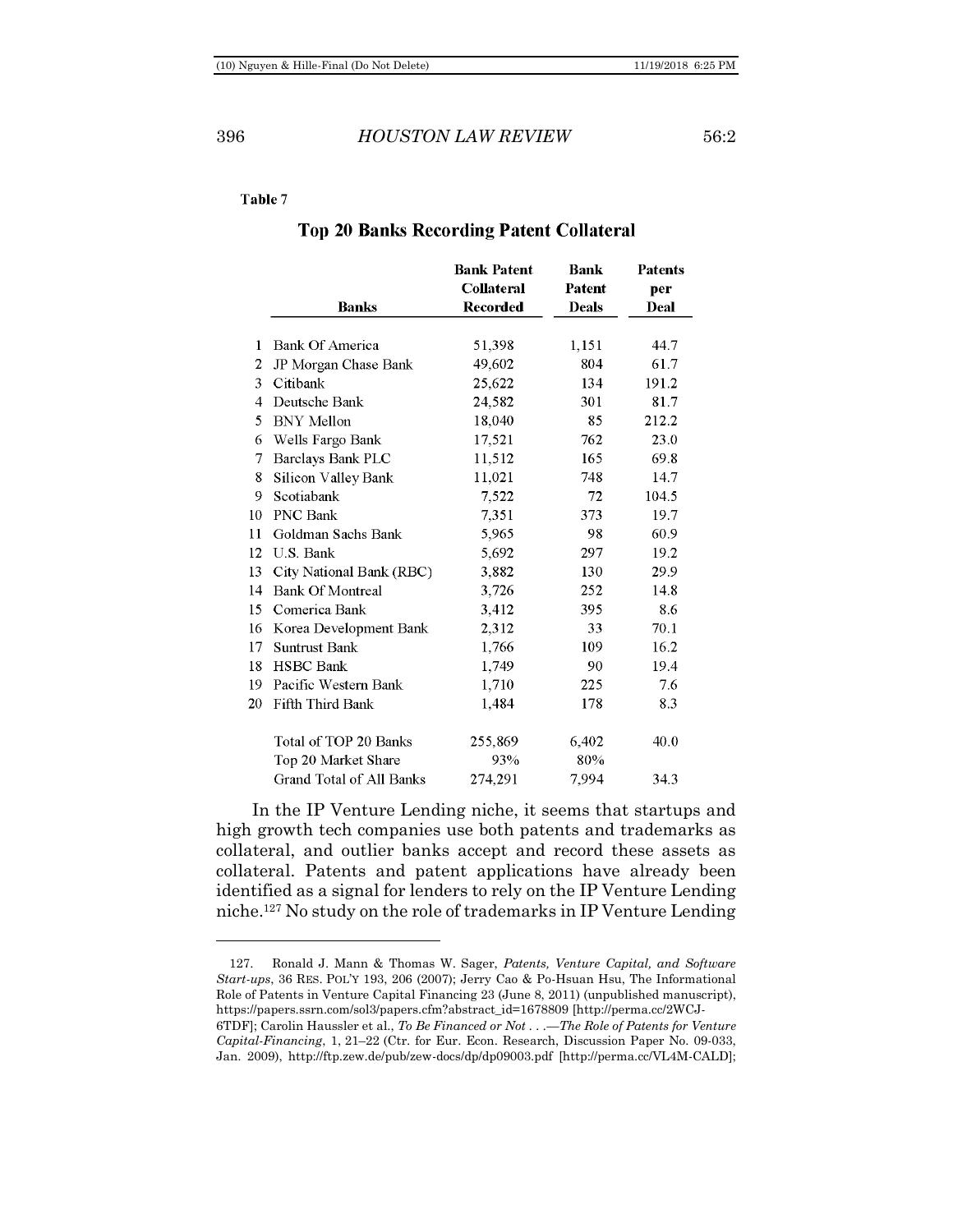exists. Our finding here that outlier banks do accept and record trademarks as collateral is a new puzzle. Perhaps the trademarks are part of the key driver of the enterprise's value and that is why outlier banks record the security interest in trademarks. Or, perhaps outlier banks merely take a blanket lien on all the borrower's assets, including both patents and trademarks.<sup>128</sup> Additional study in the role of trademarks in IP Venture Lending is warranted.

### <span id="page-32-0"></span>*C. Lending Against the Byproduct of Trademarks*

<span id="page-32-1"></span>Businesses use trademarks in connection with marketing, distributing, and selling their products and services. Through such use the trademark gains recognition in the mind of the consumer and the marketplace accumulates the goodwill associated with the trademark. A trademark in itself does not have value; the trademark's goodwill does.<sup>129</sup> The trademark's goodwill is the intangible asset that appears on a company's balance sheet,<sup>130</sup> and goodwill is the premium value paid to acquire the company.<sup>131</sup> In other words, the economic value of a trademark represents the goodwill in the trademark.<sup>132</sup> Leveraging the goodwill, many

131. *Goodwill*, *supra* not[e 130.](#page-32-1)

Annamaria Conti, et al., *Patents as Signals for Startup Financing* 22, 25 (Nat'l Bureau of Econ. Res., Working Paper No. 19191, 2013); Annamaria Conti et al., *Show Me the Right Stuff: Signals for High-Tech Startups*, 22 J. ECON. & MGMT. STRATEGY 341, 360–61 (2013).

<sup>128.</sup> The use of blanket liens can be traced to 1875 in *Morgan v. Rogers*, 19 F. 596, 597 (C.C.D.R.I 1884), where the provision below does not mention trademarks specifically but is sufficiently broad to cover trademarks, nevertheless:

The following articles of personal property, now in our possession, and now in and upon the premises known and designated as numbers (8) eight and (12) twelve High street, in said city of Providence, viz.: The entire property, stock, furniture, and fixtures, and other articles, now in and upon said premises, together with all debts and book accounts, assets, and effects of every kind and nature, belonging to said firm of J. Miller & Sons.

<sup>129.</sup> *See* Marshak v. Green, 746 F.2d 927, 929 (2d Cir. 1984) ("A trade name or mark is merely a symbol of goodwill; it has no independent significance apart from the goodwill it symbolizes."); *see also* 15 U.S.C.S. § 1060 (2018) (stating that trademarks cannot be sold or assigned apart from their goodwill).

<sup>130.</sup> *Goodwill*, INVESTOPEDIA, <https://www.investopedia.com/terms/g/goodwill.asp> [http://perma.cc/7TQR-A33T] (last visited Nov. 2, 2018); *see also* Yellowbrook Inc. v. Brandeberry, 708 F.3d 837, 846 (6th Cir. 2013) ("A trademark is a placeholder for the accumulated goodwill of a business, which may be a significant part of the overall value. The presumption is bolstered in this case by the specific inclusion of the trademark in the attached balance sheet, along with other goodwill intangibles.").

<sup>132.</sup> *Brand Equity*, INVESTOPEDIA, https://www.investopedia.com/terms/b/ brandequity.asp [http://perma.cc/4FK3-32LK] (last visited Nov. 2, 2018) ("Brand equity refers to a value premium that a company generates from a product with a recognizable name . . . . First and foremost, brand equity is built by consumer perception, which includes both knowledge and experience with a brand and its products.").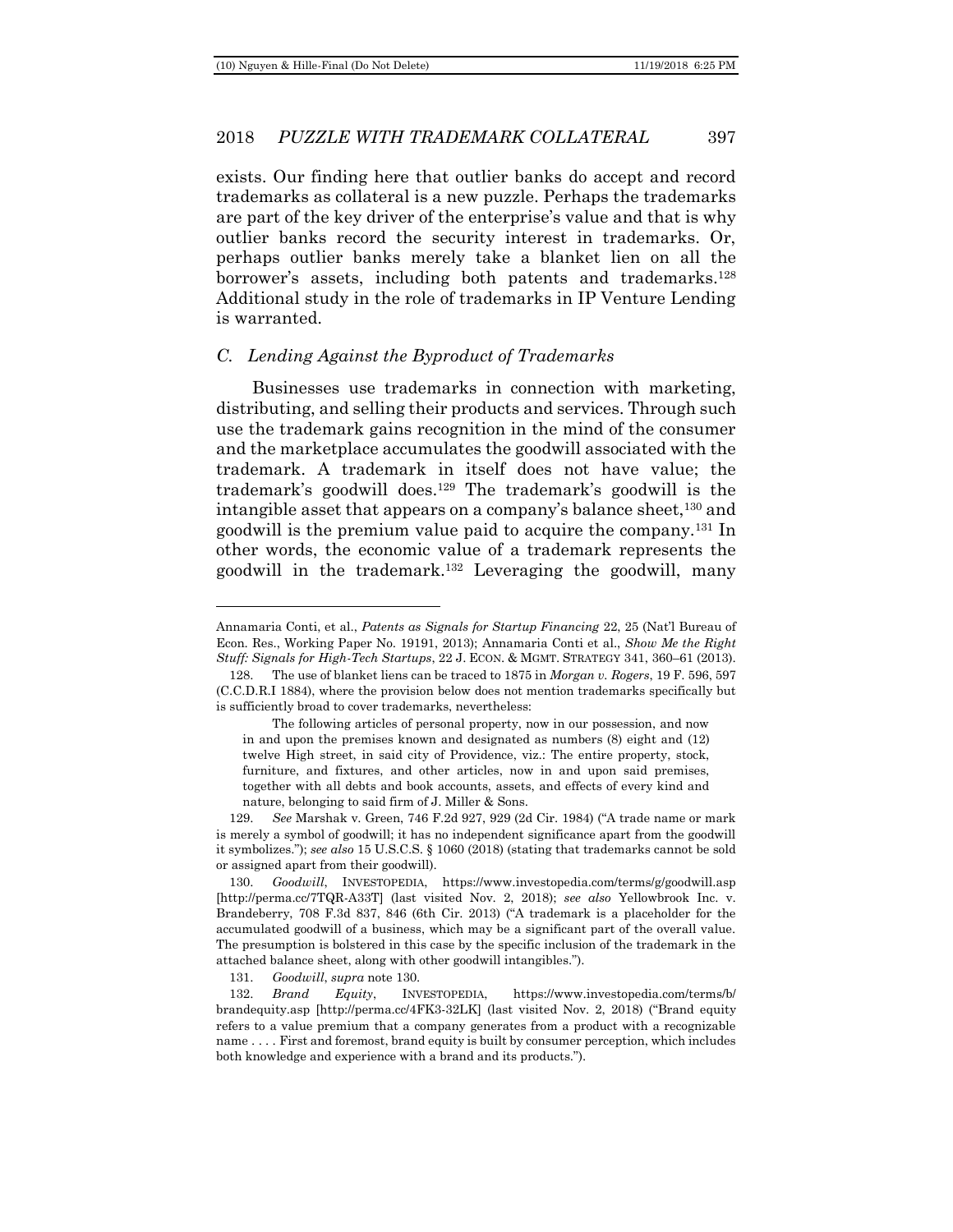trademark owners license their trademark to others, expanding trademark use in different markets and sectors.<sup>133</sup> The licensees do not own the goodwill but generate the goodwill for the benefits of the licensors.<sup>134</sup> The licensees are willing to pay for the licensing fees instead of adopting their own trademarks unknown to the market.<sup>135</sup>

Riding on the existing goodwill of the licensed trademarks, the licensees anticipate that they will be able to distribute and sell products under the licensed trademarks.<sup>136</sup> The future revenue the licensees plan to earn is essentially the byproduct of the trademark goodwill. Lenders can rely on the future revenue the licensees will earn to provide the needed loan to the licensees. This type of asset-based lending does not involve the trademark itself but the future revenue or the byproduct of the trademark's goodwill. Consequently, lenders have no need to file security interest in the trademarks since there are no trademarks that serve as collateral. This, perhaps, explains the reality in lending and the low ratio of trademarks that serve as collateral in the USPTO database.

Here is an illustration. The University of Alabama owns the "Crimson Tide" trademark. Crimson Tide, of course, enjoys enormous goodwill, as the football team has captured numerous national championship titles. The University licenses Crimson

<sup>133.</sup> Denison Mattress Factory v. Spring-Air Co., 308 F.2d 403, 409 (5th Cir. 1962) ("A trademark owner may extend the territory in which he has the right to exclusive use of his trademark, either by expanding his own operations, or he may introduce his trademark and create a demand for his variety of goods in new territory, by licenses subject to his control.").

<sup>134.</sup> *See, e.g.*, Twentieth Century Fox Film Corp. v. Marvel Enters., Inc., 155 F. Supp. 2d 1, 20 (S.D.N.Y. 2001) ("[A] trademark licensee cannot independently develop its own goodwill in a licensed mark, as such goodwill inures solely to the benefit of the licensor."); Cotton Ginny, Ltd. v. Cotton Gin, Inc., 691 F. Supp. 1347, 1354 (S.D. Fla. 1988) (stating that goodwill is owned by the licensor even if created and expanded by licensee's efforts).

<sup>135.</sup> *See Cotton Ginny, Ltd.*, 691 F. Supp. at 1354 ("[A]n effectively supervised licensee may establish the perception by consumers in the relationship between the quality of the product and its identifying mark.").

<sup>136.</sup> Royalties in trademark licensing are often dependent on the sales volume or fixed amount per unit sold. *See generally* Tim Heberden, *Intellectual Property Valuation and Royalty Determination*, *in* 1 INTERNATIONAL LICENSING AND TECHNOLOGY TRANSFER: PRACTICE AND LAW Ch. 4, at 6–23 (Liberman et al., eds., March 2017) (explaining different types of royalty payments in trademark licensing). *See also* William J. Seiter*, On Your Mark, Recent Ninth Circuit Opinions Indicate What Should and Should Not Be Included in a Trademark Licensing Agreement,* 25 L.A. LAW. 37, 44 (2003) (providing an example of a typical trademark licensing agreement); LYDIA STECK, LICENSING EXECS. SOC'Y (U.S.A. AND CANADA), INC., THE BASICS OF LICENSING 9 (2009), https://cdn.ymaws.com/www.lesusacanada.org/resource/resmgr/Docs/publications/Basicsof Licensing.pdf [http://perma.cc/M3AD-P7FD] (examining different types of royalty payments, such as payments based on sales volume or a fixed amount).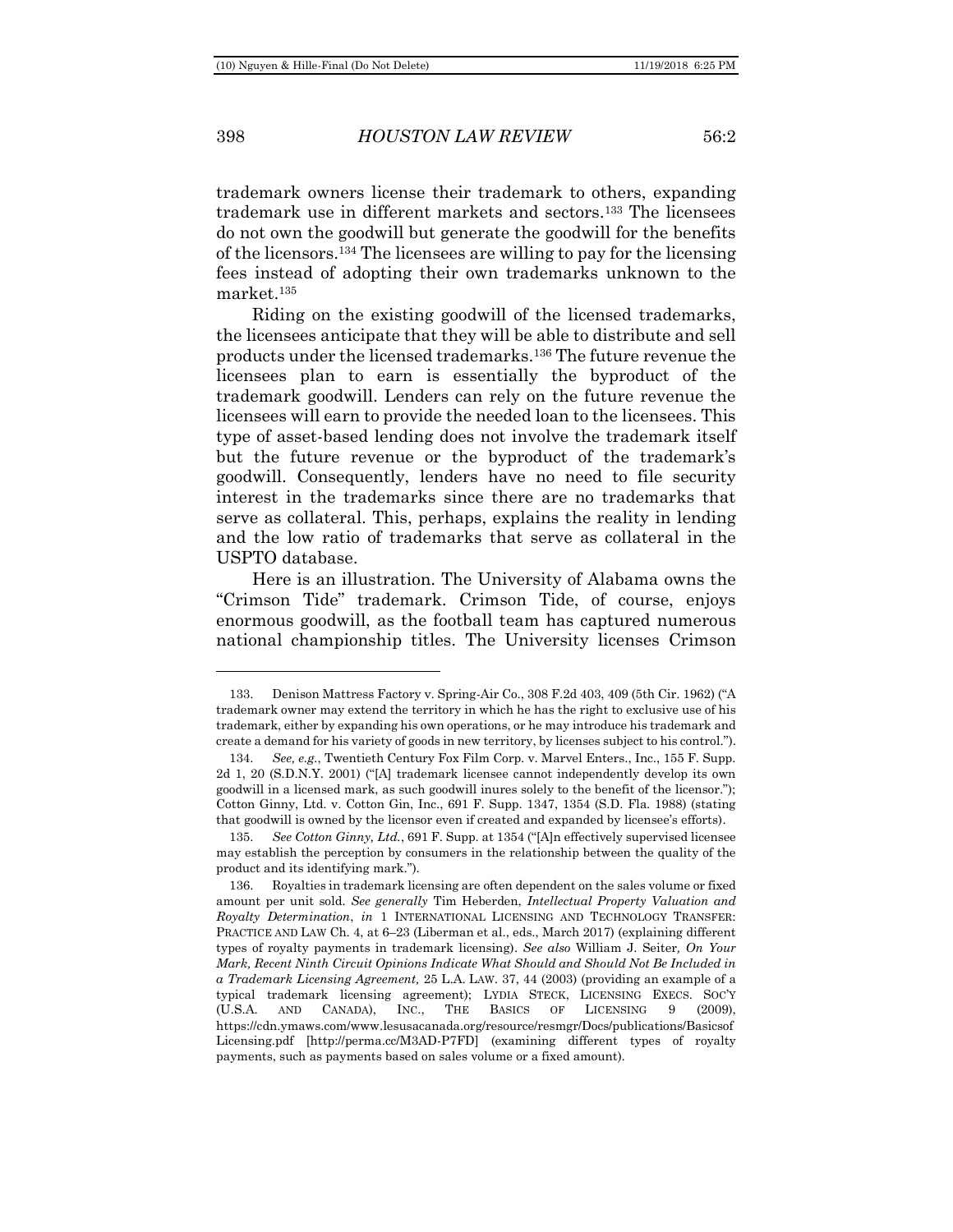Tide to a three-person company to make merchandise.<sup>137</sup> As the football team was heading to the national football championship game, the small company desperately needed cash to make 60,000 t-shirts. No banks would lend to the company because it had neither a credit rating nor traditional assets. The company turned to an alternative nonbank lender for the loan by pledging as collateral its future revenue. Taking the future revenue as collateral does not trigger any need for filing with the USPTO.

Obviously, trademark owners can use future revenue from their own transactions with others as collateral instead of the above licensee's scenario. In both cases, if the future revenue is recurrent and predictable, the lending is the typical ABL with traditional accounts receivables as assets. For the ABL against accounts receivables or for future revenue to occur, the trademark must have established goodwill. Consequently, the data on trademark collateral filings fail to inform the true picture of secured lending involving trademarks.

### VI. CONCLUSION

<span id="page-34-0"></span>The empirical study both contradicts and confirms what we have, thus far, understood about the role of trademarks in financing. Additional inquiry will explain whether trademarks will ever truly be considered as eligible collateral in asset-based financing.

<sup>137.</sup> *See* Stock, *supra* not[e 110,](#page-26-0) at B5.